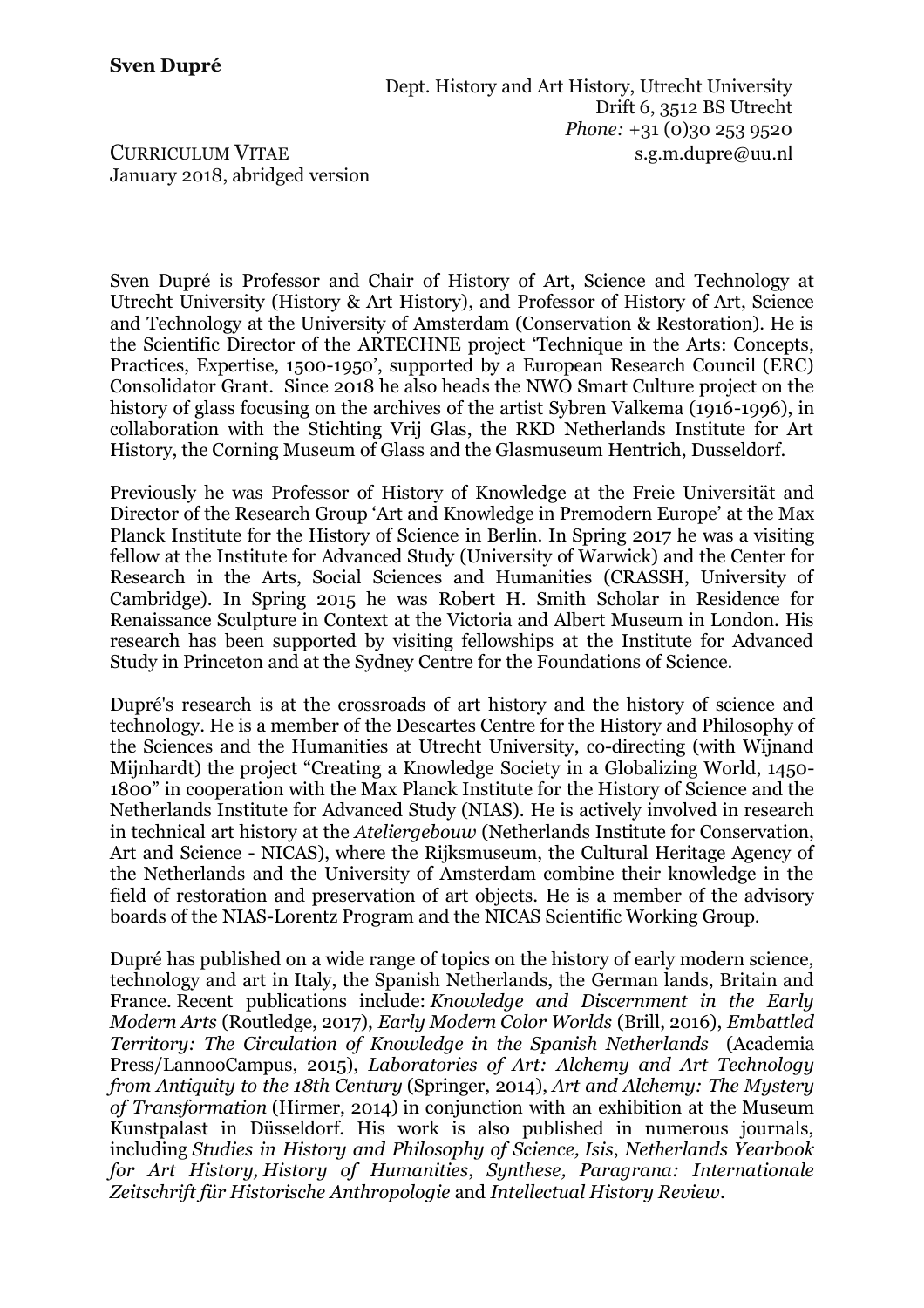## *January 2016 –* **Professor of History of Art, Science and Technology University of Amsterdam**

*September 2015 –* **Professor of History of Art, Science and Technology, Utrecht University**

*October 2011 –August 2015* W2 Professor of History of Knowledge, Freie Universität Berlin

*July 2011 – August 2015* Research Group Director, Max Planck Institute for the History of Science, Berlin

*October 2010 – September 2011* Professor (Lecturer) of History of Science, Department of Art History Director, Centre for History of Science, Ghent University (Belgium)

*October 2002 – June 2011* Postdoctoral Research Fellow of the Research Foundation – Flanders (Belgium)

# **EDUCATION**

| May 2002       | Ph.D.<br><b>Ghent University</b>                                                                  |
|----------------|---------------------------------------------------------------------------------------------------|
| September 1999 | <b>Master Logic, History and Philosophy of Science</b><br>(Greatest Distinction) Ghent University |
| September 1998 | <b>Master Documentation and Library Science</b><br>(Great Distinction) University of Antwerp      |
| September 1997 | <b>Education Certificate for Teaching Philosophy</b><br>(Great Distinction) Ghent University      |
| September 1997 | <b>Master Philosophy</b><br>(Greatest Distinction) Ghent University                               |

## **FELLOWSHIPS**

*30 April – 13 May 2017* Visiting Fellow, 'Genius before Romanticism: Ingenuity in Early Modern Art and Science', Centre for Research in the Arts, Social Science and Humanities, Cambridge

*6 March – 10 March 2017* Visiting Fellow, Institute for Advanced Study, University of Warwick

#### *September 2015 – February 2016* Visiting Scholar, Max Planck Institute for the History of Science, Berlin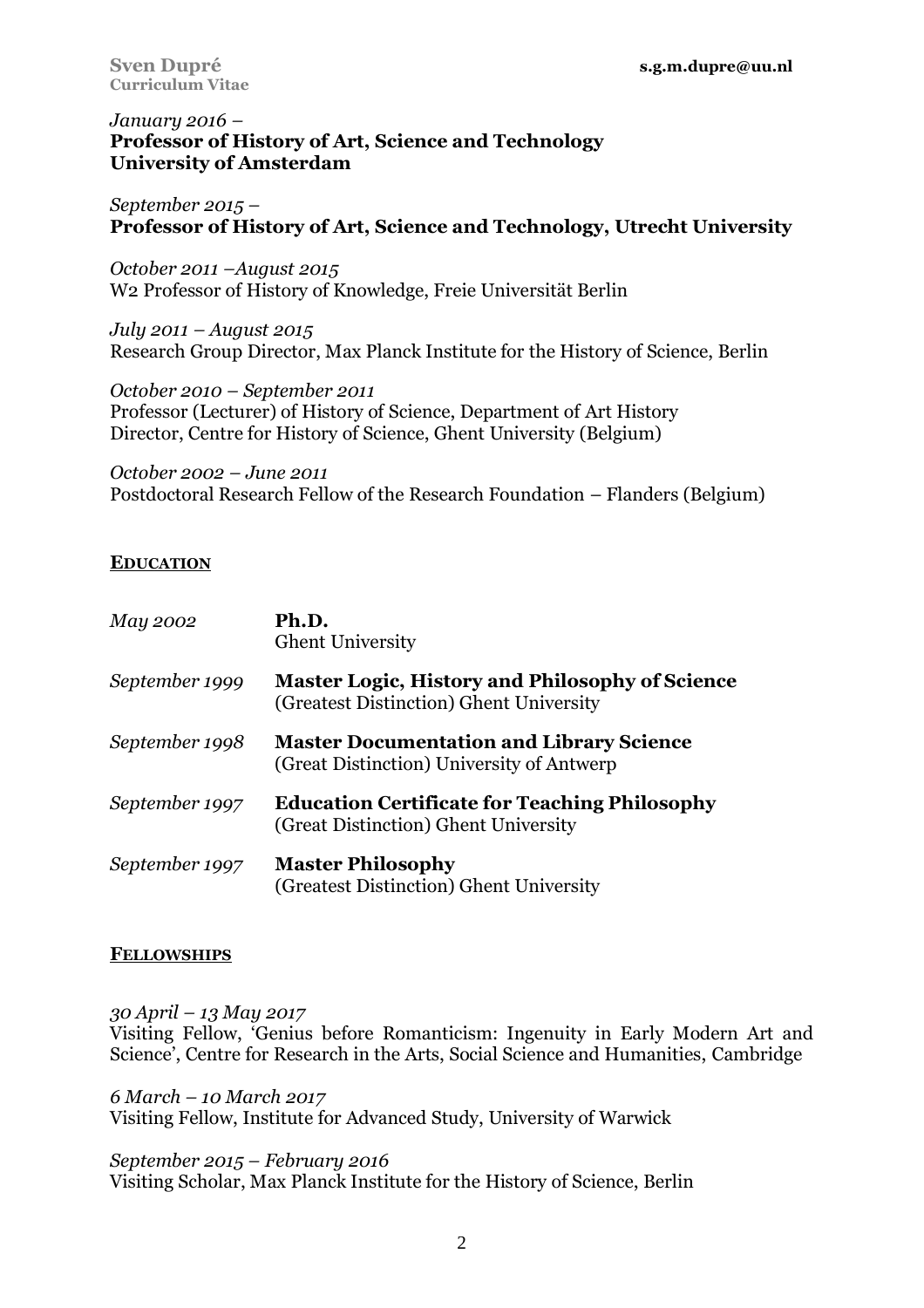**Curriculum Vitae**

*February/May 2015* Robert H. Smith Scholar in Residence for Renaissance Sculpture in Context Victoria and Albert Museum, London

*8 – 18 April 2013* Invited Scholar, Getty Research Institute, Los Angeles

*January 2011 – May 2011* Fellow, Flemish Academic Centre for Science and the Arts (VLAC), Brussels

*April 2008 – September 2008* Visiting Fellow, Institute for History and Foundations of Science, Utrecht University,

*January 2008 – March 2008* Visiting Fellow, Centre for Research in the Arts, Social Sciences and Humanities (CRASSH), University of Cambridge Visiting Scholar, Department of History and Philosophy of Science, University of Cambridge Visiting Fellow, Wolfson College, Cambridge

*September 2007 – November 2007* Visitor, School of Historical Studies, Institute for Advanced Study, Princeton

*July 2007 – August 2007* Visiting Research Fellow, Sydney Center for the Foundations of Science, University of Sydney Affiliated with the Unit for the History and Philosophy of Science

*12 November 2006 – 16 November 2006* Visiting Scholar, Herzog August Bibliothek, Wolfenbüttel

*October 2002 – September 2003* Visiting Scholar, Max Planck Institute for the History of Science, Berlin

*February 1999 – August 1999*

Visiting Scholar, Center for the Study of Science and Technology, Rice University, Houston

*October 1998 – December 1998* Guest Researcher, Institute and Museum of the History of Science, Florence

*October 1998 – September 2002:* 

Predoctoral Fellow of the Special Research Fund, Ghent University Affiliated with the Department of Philosophy and Moral Sciences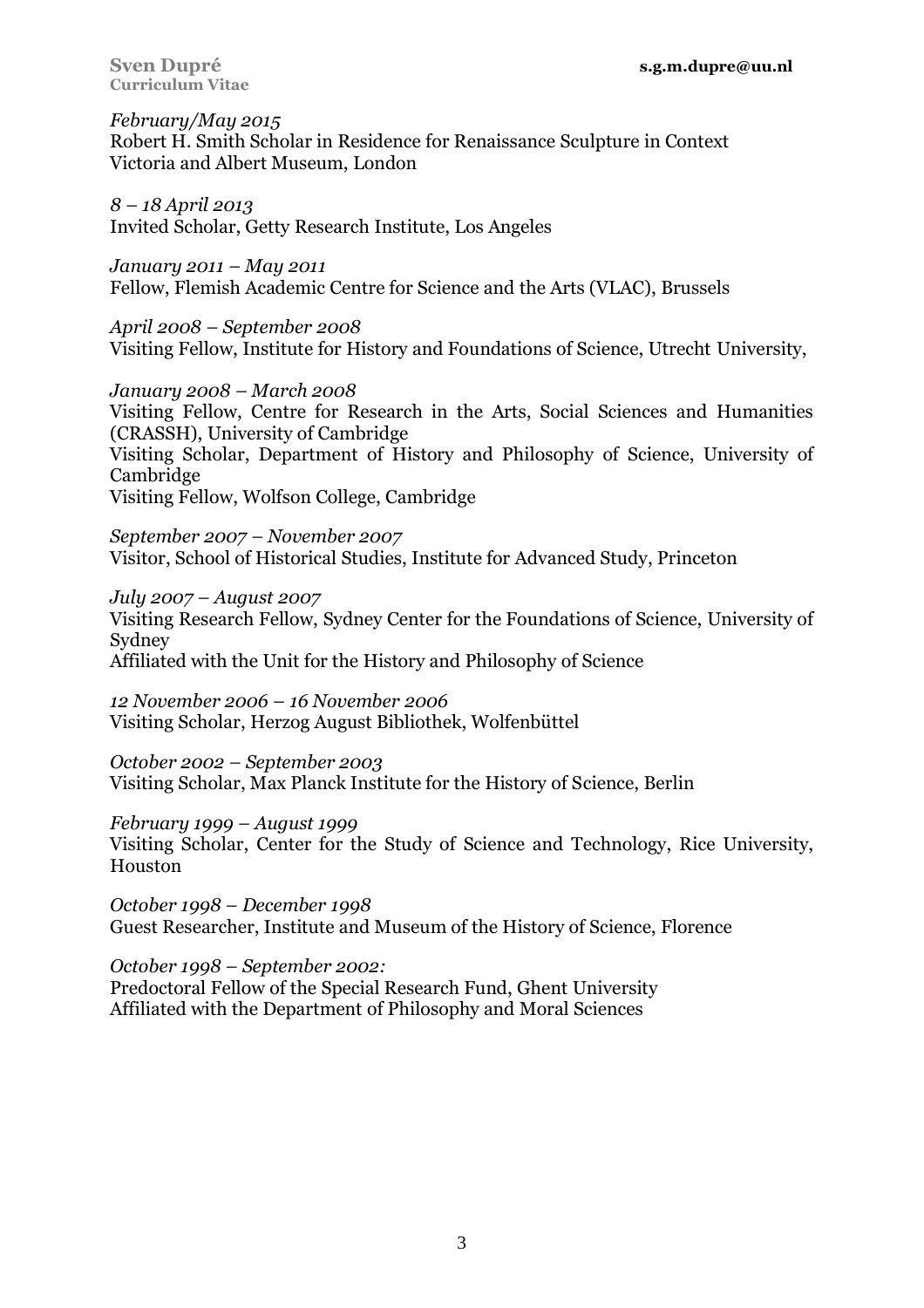## **PUBLICATIONS**

### **BOOKS**

(in preparation) [with Christine Göttler], *The Worlds and Possessions of the Portuguese Merchant-Banker Emmanuel Ximenez in Early Seventeenth-Century Antwerp*, Bard Graduate Center Series "Cultural Histories of the Material World," Chicago, University of Chicago Press, forthcoming.

(2003) *Renaissance Optics: Instruments, Practical Knowledge and the Appropriation of Theory*, Max-Planck-Institut für Wissenschaftsgeschichte Preprint 246, 112 pp., ISSN 0948-9444.

(2001) *De Optica van Galileo Galilei: Interactie tussen Kunst en Wetenschap*, Verhandelingen van de Koninklijke Vlaamse Academie van België voor Wetenschappen en Kunsten, Nieuwe Reeks, Nummer 5, Paleis der Academiën, Brussel, Koninklijke Vlaamse Academie van België voor Wetenschappen en Kunsten, 283 pp., ISBN 90 6569 902-3.

## **AS EDITOR**

(in preparation) [with Amy Buono], *A Cultural History of Color in the Renaissance*, under contract with Bloomsbury (Series: A Cultural History of Color), forthcoming.

(submitted) [with Feike Dietz], *Youthful Minds and Hands: Learning Practical Knowledge in Early Modern Europe*, a special issue of Science in Context, Cambridge University Press, forthcoming.

(submitted) [with Erma Hermens], *Technical Art History: A Status Quaestionis*, in Art Matters, forthcoming. [Contributors: Arjan de Koomen, Marta Ajmar, David Saunders, Ivan Gaskell, Jorgen Wadum, Marco Cardinali, Erma Hermens]

(in press) [with Jeanne Peiffer], *Perspective as Practice*, Brepols, forthcoming.

(in press) [with Floris H. Cohen] *Translating Science*, Focus Section of *Isis*, University of Chicago Press, forthcoming [Contributors: Daryn Lehoux, Scott L. Montgomery, Harun Kucuk, Rienk Vermij, Yulia Frumer, Julia Kursell].

(in press) [with Michael Bycroft], *Gems in the Early Modern World: Materials, Values and Knowledge, 1450-1800*, Palgrave Macmillan (Series: Europe's Asian Centuries), forthcoming. [Contributors: Hugo Miguel Crespo, Christina Anderson, Claire Sabel, Anna Grasskamp, Michael Bycroft, Marcia Pointon, Marieke Hendriksen, Marjolijn Bol, Taylor Viens, Karin Hofmeester, Marlise Rijks].

(2017) *Materials and Techniques in Art History*, Forum Section of *History of Humanities*, University of Chicago Press, vol. 2, pp. 173-243 [Contributors: Marjolijn Bol, Marieke Hendriksen, Marco Cardinali].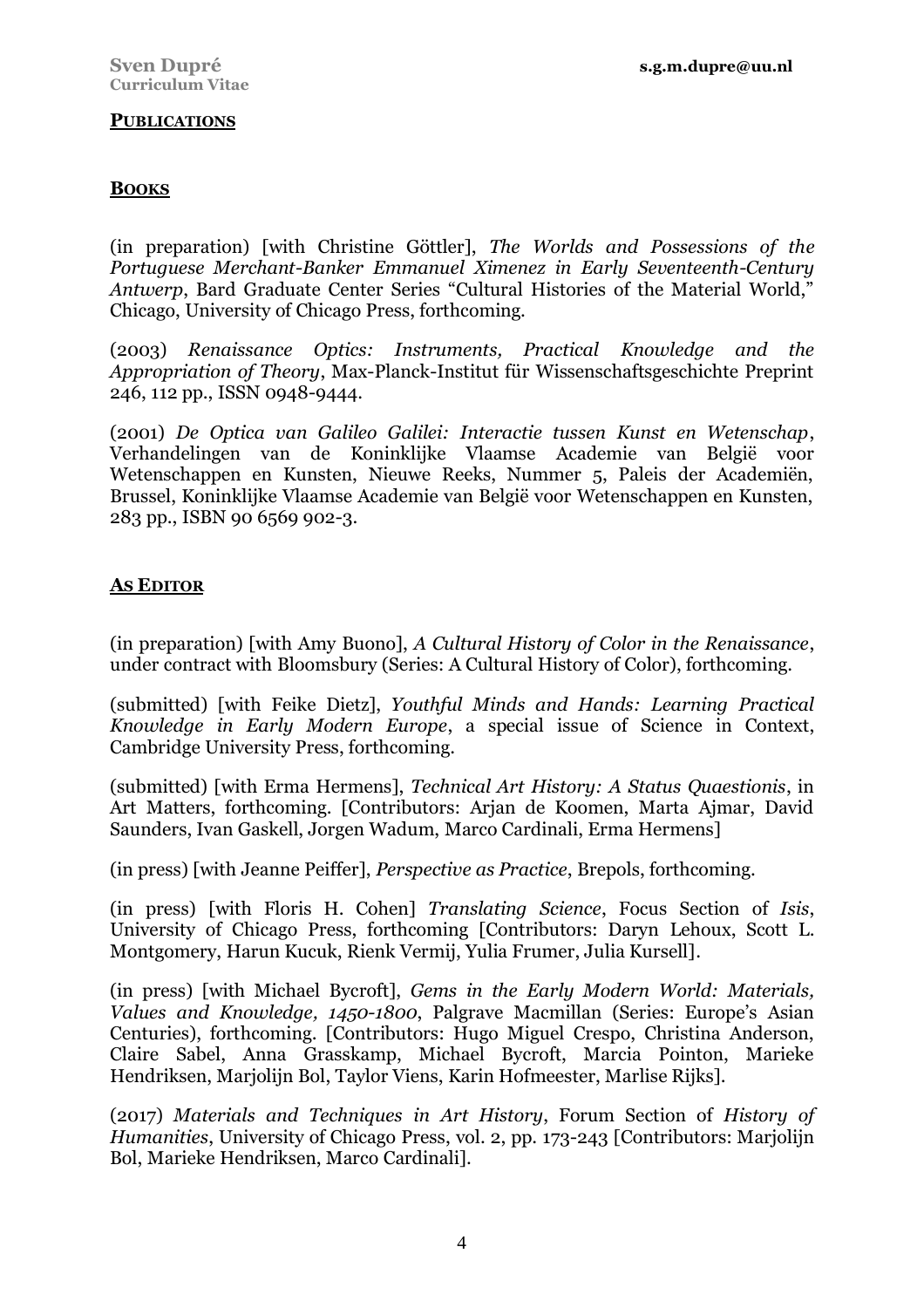(2017) [with Christine Göttler], *Knowledge and Discernment in the Early Modern Arts*, London and New York, Routledge [Contributors: Tine Luk Meganck, Christine Göttler, Lorenz Seelig, Felipe Pereda, Karin Leonhard, Oskar Bätschmann, Peter N. Miller, Thijs Weststeijn, Jan Blanc, Paul Taylor].

(2016) [with Tawrin Baker, Sachiko Kusukawa, Karin Leonhard], *Early Modern Color Worlds*, Leiden and Boston, Brill [Contributors: Tawrin Baker, Barbara H. Berrie, Fokko Jan Dijksterhuis, Karin Leonhard, Andrew Morrall, Doris Oltrogge, Valentina Pugliano, Anna Marie Roos, Romana Sammern, Simon Werrett].

(2015) [with Bert De Munck, Werner Thomas, Geert Vanpaemel] *Embattled Territory. The Circulation of Knowledge in the Spanish Netherlands*, Ghent, Academia Press. [Contributors: Annelies De Bie, Krista De Jonge, Raoul De Kerf, Ralph Dekoninck, Maarten Delbeke, Bert De Munck, Sven Dupré, Florike Egmond, Christine Göttler, Agnès Guiderdoni, Piet Lombaerde, Pieter Martens, Tine Meganck, Werner Thomas, Geert Vanpaemel, Arjan Van Dixhoorn, Vincent Van Roy, Dirk Van de Vijver, Johan Verberckmoes].

(2014) *Laboratories of Art: Alchemy and Art Technology from Antiquity to the 18th Century*, Archimedes, Heidelberg, New York, Dordrecht and London, Springer [Contributors: Andrea Bernardoni, Marco Beretta, Henrike Haug, Fanny Kieffer, Matteo Martelli, Sylvie Neven, Lawrence M. Principe, Morgan Wesley].

(2014) [with Dedo von Kerssenbrock-Krosigk and Beat Wismer], *Kunst und Alchemie. Das Geheimnis der Verwandlung* / *Art and Alchemy, The Mystery of Transformation*, Munich, Hirmer Verlag. [Contributors: Christine Göttler, Anita Hachmann, Tine L. Meganck, William R. Newman, Lawrence M. Principe, Jennifer Rampling, Ulli Seegers, M. E. Warlick].

(2012) [with Harold J. Cook] *Translating Knowledge in the Early Modern Low Countries*, Zürich and Münster, LIT Verlag. [Contributors: Antonio Barrera-Osorio, Peter Burke, Britt Dams, Arjen Dijkstra, Florike Egmond, Toon Van Hal, Felicity Henderson, Krista De Jonge, María Luz López Terrada, Tim Nicolaije, Matthias Schemmel, José Pardo-Tomás, Benjamin Schmidt, Philippe Selosse, Paul Taylor, Thijs Weststeijn]; Review: Klaas van Berkel, *Isis*, vol. 105 (2014), pp. 841-842.

(2012) [with Bert De Munck and Mark Clarke] *Transmission of Artists' Knowledge*, Brussels, Royal Flemish Academy of Arts and Sciences, 2012. [Contributors: Spike Bucklow, Jo Kirby, Jilleen Nadolny, Sylvie Neven, Doris Oltrogge, Pietro Roccasecca, Pamela Smith, Ad Stijnman, Inès Villela-Petit, Arie Wallert].

(2012) [with Alison Morrison-Low, Stephen Johnston, and Giorgio Strano] *From Earth-Bound to Satellite. Telescopes, Skills and Networks* (History of Science and Medicine Library / Scientific Instruments and Collections Series), Leiden and Boston, Brill. [Contributors: Peter Abrahams, Jim A. Bennett, James Caplan, Gloria C. Clifton, David H. DeVorkin, Richard Dunn, Teasel Muir-Harmony, Inge Keil, Gudrun Wolfschmidt, Robert W. Smith, Giorgio Strano, Huib J. Zuidervaart]; Review: Patrick J. Boner, *Renaissance Quarterly,* vol. 65, pp. 1232-1233, Deborah Warner, *Isis*, vol. 104, p. 387].

(2011) [with Christoph Lüthy] *Silent Messengers: The Circulation of Material Objects of Knowledge in the Early Modern Low Countries*, Berlin, LIT Verlag. [Contributors: Maríaluz López Terrada, Koenraad Van Cleempoel, Vittoria Feola, Eric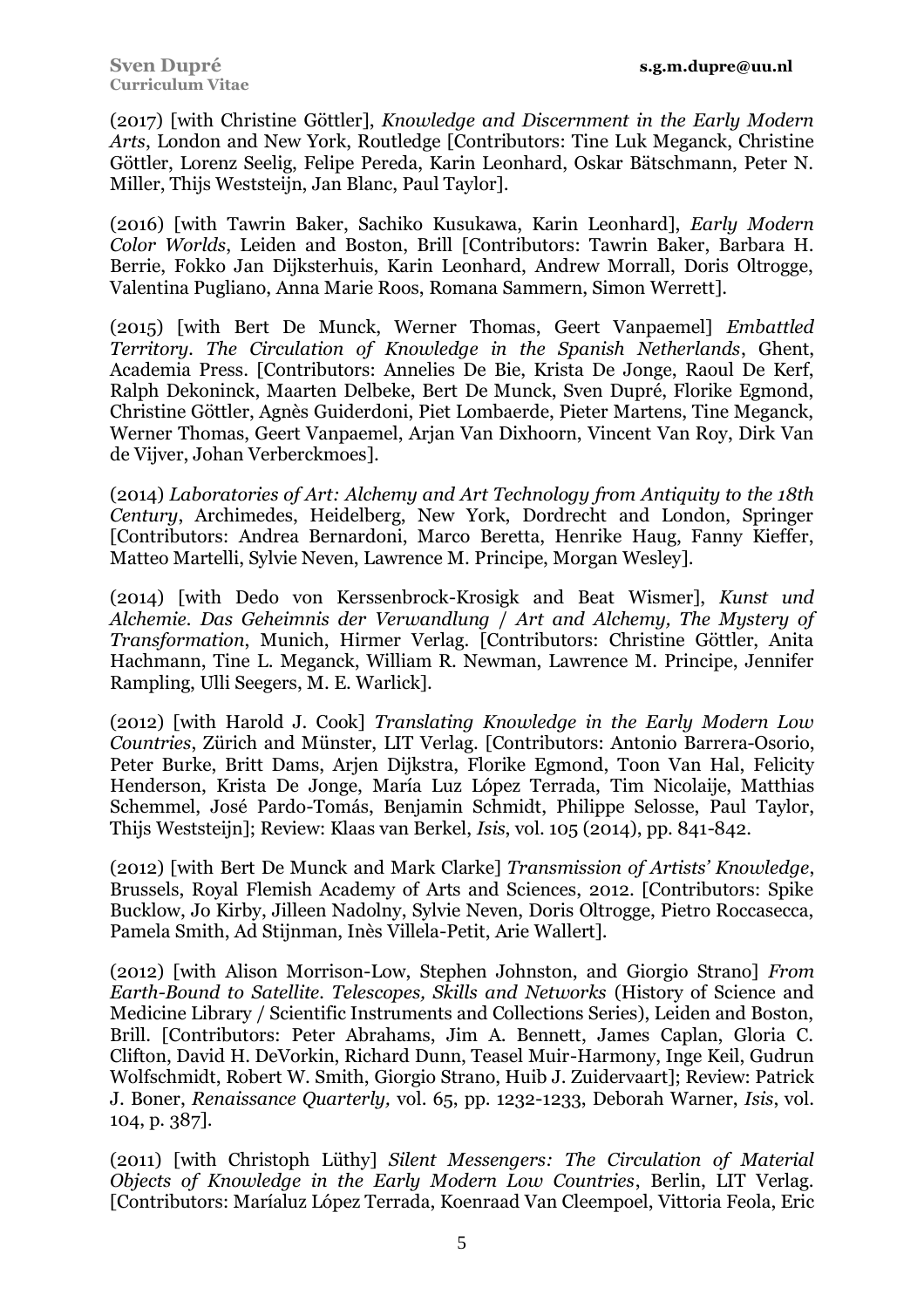Jorink, Vera Keller, Claus Zittel, Fokko Jan Dijksterhuis, Daniel Margocsy, Koen Vermeir, Harold Cook; Reviews: Marco Beretta, *Isis*, vol. 103, pp. 587-588; Matthew C. Hunter, *Centaurus*, vol. 54, pp. 255–257; Ursula Klein, *Ambix*, vol. 60, pp. 184- 186; Pamela Smith, *Renaissance Quarterly,* vol. 66 (2013), pp. 634-635; Christina M. Anderson, *History and Philosophy of the Life Sciences*, vol. 35, pp.281-282].

(2010) [with Albert van Helden, Rob van Gent and Huib Zuidervaart] *The Origins of the Telescope* [History of Science and Scholarship in the Netherlands 12], Amsterdam, KNAW Press (Royal Netherlands Academy of Arts and Sciences), 363 pp. [Contributors: Huib Zuidervaart, Albert Clement, Antoni Malet, Eileen Reeves, Klaas van Berkel, Katrien Vanagt, Rienk Vermij, Rolf Willach, Henk Zoomers, Fokko Jan Dijksterhuis, Marvin Bolt, Michael Korey, A. Mark Smith, Giuseppe Molesini, Albert van Helden; Reviews: Owen Gingerich, *Journal for the History of Astronomy*, vol. 43, pp. 252-253; Jim Bennett, *Isis*, vol. 103, pp. 408-410; Jean-François Gauvin, *Renaissance Quarterly,* vol. 65, pp. 564-566].

(2009) [with Fernand Hallyn] *Early Modern Cosmography*, special issue of *Archives Internationales d'Histoire des Sciences*, vol. 59, pp. 417-603, Turnhout, Brepols. [Contributors: Adam Mosley, Frédéric Tinguely, Frank Lestringant, Peter Van der Krogt, Lesley Cormack, Brigitte Gauvin, Monique Mund-Dopchie, Angelo Cattaneo, Victor Navarro Brotons, Mark Rosen, Zur Shalev].

(2008) [with Sachiko Kusukawa] *The Circulation of News and Knowledge in Intersecting Networks*, "History of Universities", vol. 23.2, pp. 1-158, Oxford, Oxford University Press. [Contributors: Monica Azzolini, Candice Delisle, Florike Egmond, Jeanne Peiffer, Federica Favino].

(2005) *Optics, Instruments and Painting, 1420-1720: Reflections on the Hockney-Falco Thesis*, "Early Science and Medicine", vol. 10.2, pp. 125-339, Leiden, Brill. [Sara Schechner, A. Mark Smith, Yvonne Yiu, Antoni Malet, Filippo Camerota, Philip Steadman, Christoph Lüthy] [Reviews: *Nature*, 15 December 2005, pp. 916-917; *Frankfurter Allgemeine Zeitung*, 7 June 2006].

# **ARTICLES AND BOOK CHAPTERS**

(in press) [with Michael Bycroft], "Introduction: Gems in the Early Modern World", in Michael Bycroft & Sven Dupré (eds.), *Gems in the Early Modern World: Materials, Values and Knowledge, 1450-1800*, Palgrave Macmillan (Series: Europe's Asian Centuries), forthcoming.

(in press), "Science and the Practices of Translation", *Isis*, forthcoming.

(in press) "The Art of Glassmaking and the Nature of Stones: The Role of Imitation in Anselm De Boodt's Classification of Stones" in Maurice Sass, Iris Wenderholm and Isabella Augart (eds.), *Steinformen: Natura – Materia – Artificio*, Series Naturbilder, Berlin, De Gruyter, forthcoming.

(2017) "Materials and Techniques between the Humanities and Science: Introduction", *History of Humanities*, vol. 2, pp. 173-178..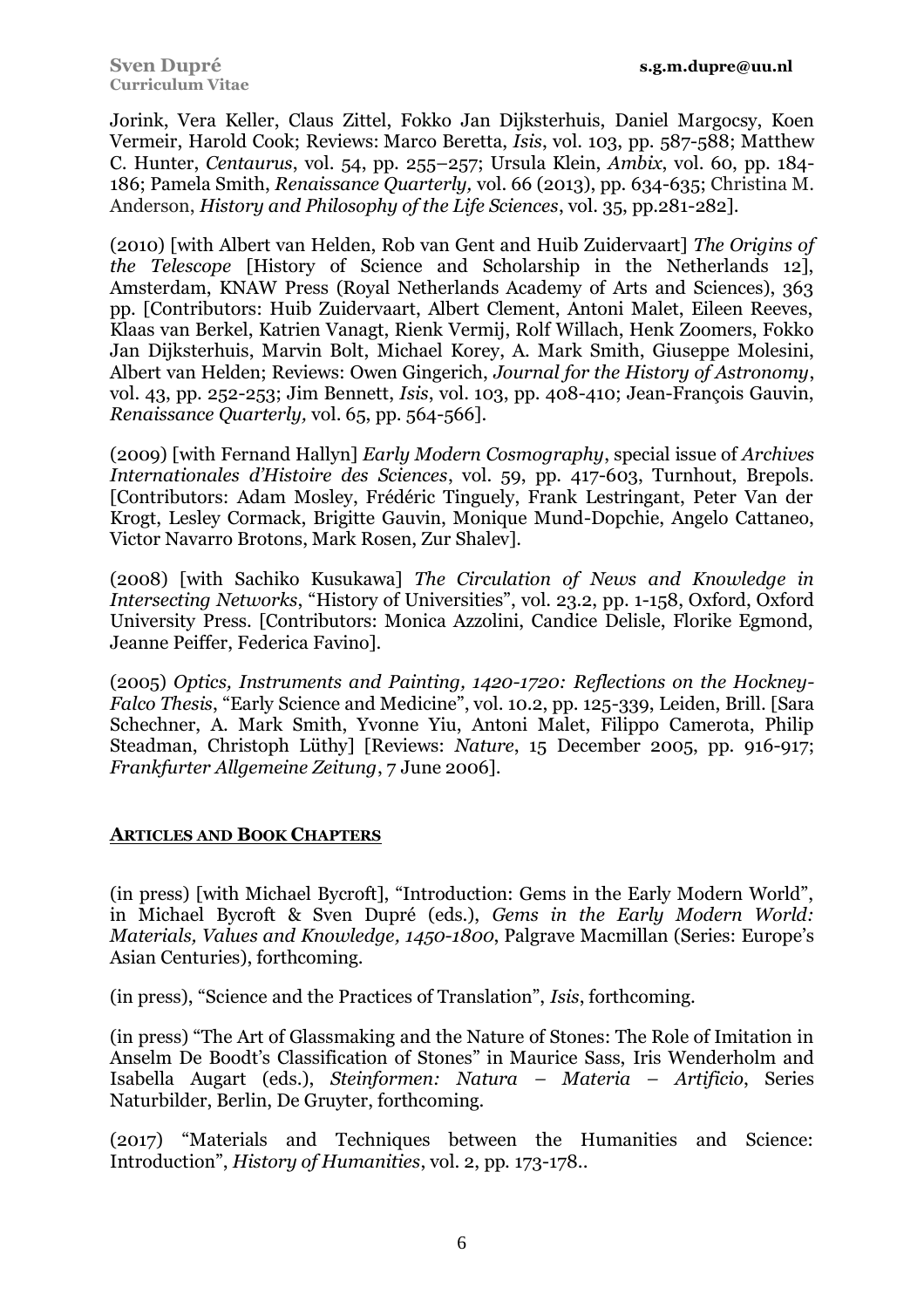(2017) "Doing it Wrong: The Translation of Artisanal Knowledge and the Codification of Error", in Matteo Valleriani (ed.), *The Structures of Practical Knowledge*, Cham: Springer International Publishing, pp. 167-188.

(2017) "The Making of Practical Optics: Mathematical Practitioners' Appropriation of Optical Knowledge between Theory and Practice", in Lesley B. Cormack, Steven A. Walton and John Schuster (eds.), *Mathematical Practitioners and the Transformation of Natural Knowledge in Early Modern Europe*, Studies in History and Philosophy of Science 45, Cham, Springer International Publishing, pp. 131-148.

(2017) [with Christine Göttler] "Introduction: Hidden Artifices", in Sven Dupré and Christine Göttler (eds.), *Knowledge and Discernment in the Early Modern Arts*, New York and London, Routledge, pp. 1-16.

(2016) [with Tawrin Baker, Sachiko Kusukawa, Karin Leonhard], "Color Worlds: Introduction" in Tawrin Baker, Sven Dupré, Sachiko Kusukawa, and Karin Leonhard (eds.), *Early Modern Color Worlds*, Leiden and Boston, Brill, pp. 1-18.

(2015) [with Florike Egmond] "Collecting and Circulating Exotic Naturalia in the Spanish Netherlands", in Sven Dupré, Bert De Munck, Werner Thomas, Geert Vanpaemel (eds.), *Embattled Territory. The Circulation of Knowledge in the Spanish Netherlands*, Ghent, Academia Press, pp. 199-227.

(2015) [with Geert Vanpaemel] "The Circulation of Knowledge in the Spanish Netherlands: Introduction", in Sven Dupré, Bert De Munck, Werner Thomas, Geert Vanpaemel (eds.), *Embattled Territory. The Circulation of Knowledge in the Spanish Netherlands*, Ghent, Academia Press, pp. 7-21.

(2014) "The Value of Glass and the Translation of Artisanal Knowledge in Early Modern Antwerp", in Bart Ramakers, Christine Göttler, and Joanna Woodall (eds.), *Trading Values in Early Modern Antwerp*, Netherlands Yearbook for Art History, Leiden and Boston, Brill, pp. 138-161

(2014) "Galileo and the Culture of Glass", in Andrea Albrecht, Giovanna Cordibella, and Volker Remmert (eds.), *Tintenfass und Teleskop. Galileo Galilei im Schnittpunkt wissenschaftlicher, literarischer und visueller Kulturen im europäischen 17. Jahrhundert*, Berlin and Boston, De Gruyter, pp. 297-319.

(2014) "Artists and the Philosophers' Stone", in Stefan Laube and Petra Feuerstein-Herz (eds.), *Goldenes Wissen. Die Alchemie: Substanzen - Synthesen - Symbolik*, Wolfenbüttel, Herzog August Bibliothek Wolfenbüttel, pp. 87-97.

(2014) "Laboratories of Art: Introduction", in Sven Dupré (ed.), *Laboratories of Art: Alchemy and Art Technology from Antiquity to the 18th Century*, Archimedes, Heidelberg, New York, Dordrecht and London, Springer pp. VII-XIX.

(2014) "Making Materials; The Arts of Fire", in Sven Dupré, Dedo von Kerssenbrock-Krosigk and Beat Wismer (eds.)*, Art and Alchemy, The Mystery of Transformation*, Munich, Hirmer Verlag, pp. 84-113.

(2014) [with Dedo von Kerssenbrock-Krosigk, Anita Hachmann, Beat Wismer] "Art an Alchemy: An Introduction", in Sven Dupré, Dedo von Kerssenbrock-Krosigk and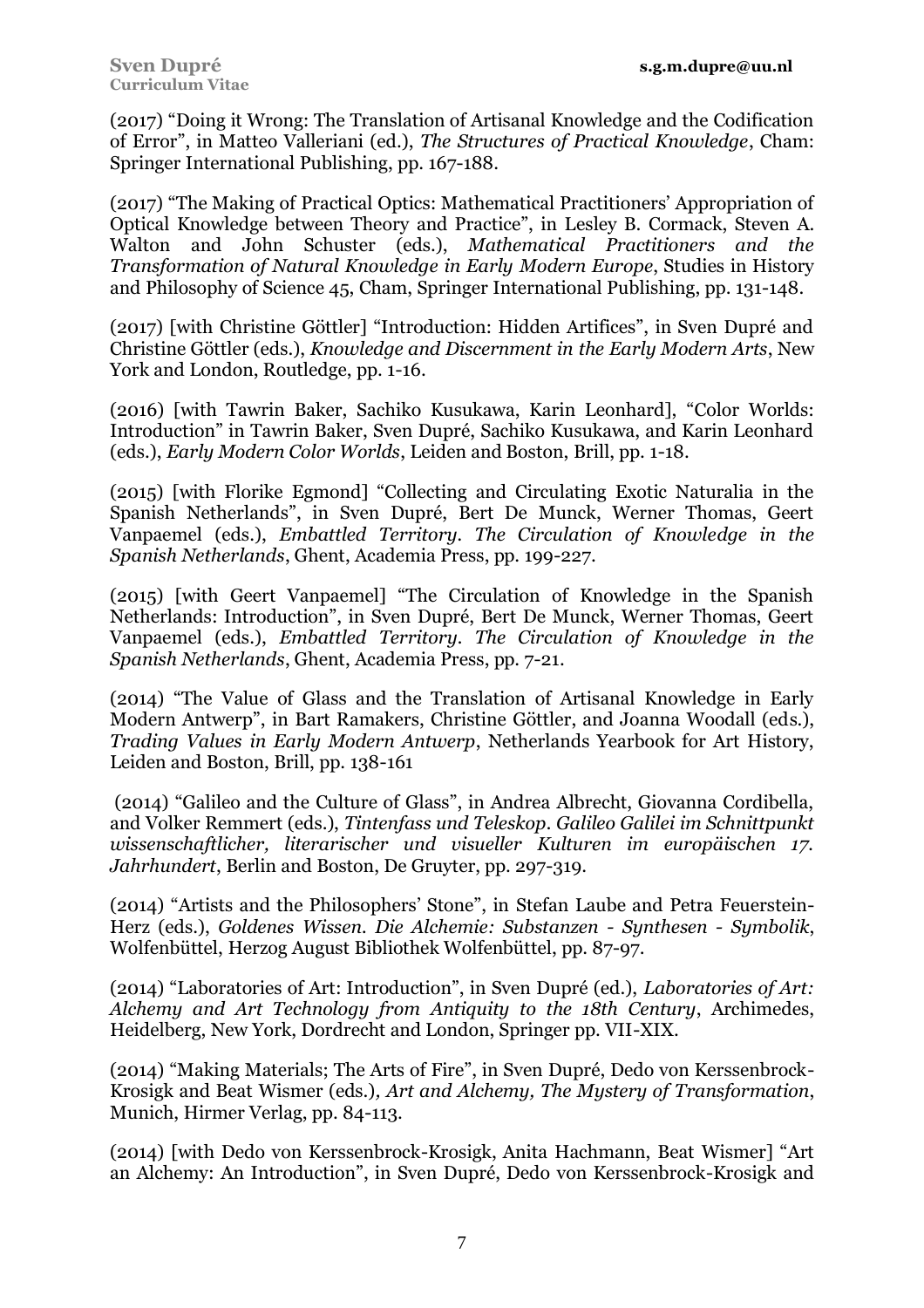Beat Wismer (eds.), *Art and Alchemy, The Mystery of Transformation*, Munich, Hirmer Verlag, pp. 11-17.

(2014) [with Sylvie Neven] "Colour ConText. A Database on Colour Practice and Colour Knowledge in Pre-Modern Europe", in Hélène Dubois, Joyce H. Townsend, Jilleen Nadolny, Sigrid Eyb-Green, Stefanos Kroustallis, Sylvie Neven (eds.), *Making and Transforming Art: Technology and Interpretation*, London, Archetype Publications, pp. 125-126.

(2013) "Ronchi's Leonardo", in Romano Nanni and Maurizio Torrini (eds.), *Leonardo '1952' e la cultura dell' Europa nel dopoguerra*, Biblioteca Leonardiana - Studi *e* Documenti, vol. 3, Florence, Olschki, pp. 179-196.

(2012) [with Harold J. Cook] "Introduction", in Harold J. Cook and Sven Dupré (eds.), *Translating Knowledge in the Early Modern Low Countries*, Zürich and Münster, LIT Verlag, pp. 3-17.

(2012) "The Return of the Species. Jesuit Responses to Kepler's New Theory of Images", in Wietse de Boer and Christine Göttler (eds.), *Religion and the Senses in Early Modern Europe*, Leiden and Boston, Brill, pp. 473-487.

(2012) "Kepler's Optics without Hypotheses", *Synthese*, vol. 185, nr. 3, pp. 501-525.

(2012) "Writing the History of the Telescope: Makers, Markets, and Mapping", in Alison Morrison-Low, Sven Dupré, Stephen Johnston, and Giorgio Strano (eds.), *From Earth-Bound to Satellite. Telescopes, Skills and Networks* (History of Science and Medicine Library/ Scientific Instruments and Collections Series), Leiden and Boston, Brill, pp. xxiii-xxix.

(2011) "The Historiography of Perspective and *Reflexy-Const* in Netherlandish Art", *Nederlands Kunsthistorisch Jaarboek*, vol. 61, pp. 35-60.

(2011) [with Christoph Lüthy] "Silent Messengers. The World of Goods and the Circulation of Knowledge in the Early Modern Netherlands", in Sven Dupré and Christoph Lüthy (eds.), *Silent Messengers: The Circulation of Material Objects of Knowledge in the Early Modern Low Countries*, Berlin, LIT Verlag, pp. 1-12.

(2010) "William Bourne's Invention. Projecting a Telescope and Optical Speculation in Elizabethan England", in Albert Van Helden, Sven Dupré, Rob van Gent and Huib Zuidervaart (eds.), *The Origins of the Telescope*, History of Science and Scholarship in the Netherlands 12, Amsterdam, KNAW Press, pp. 129-145.

(2010) [with Albert van Helden and Huib Zuidervaart] "Introduction", in Albert Van Helden, Sven Dupré, Rob van Gent and Huib Zuidervaart (eds.), *The Origins of the Telescope*, History of Science and Scholarship in the Netherlands 12, Amsterdam, KNAW Press, pp. 1-8.

(2010) "Trading Luxury Glass, Picturing Collections and Consuming Objects of Knowledge in Early Seventeenth-Century Antwerp", *Intellectual History Review*, vol. 20, pp. 53-78. [re-published in Sven Dupré and Christoph Lüthy (eds.), *Silent Messengers: The Circulation of Material Objects of Knowledge in the Early Modern Low Countries*, Berlin, LIT Verlag, 2011, pp. 261-291].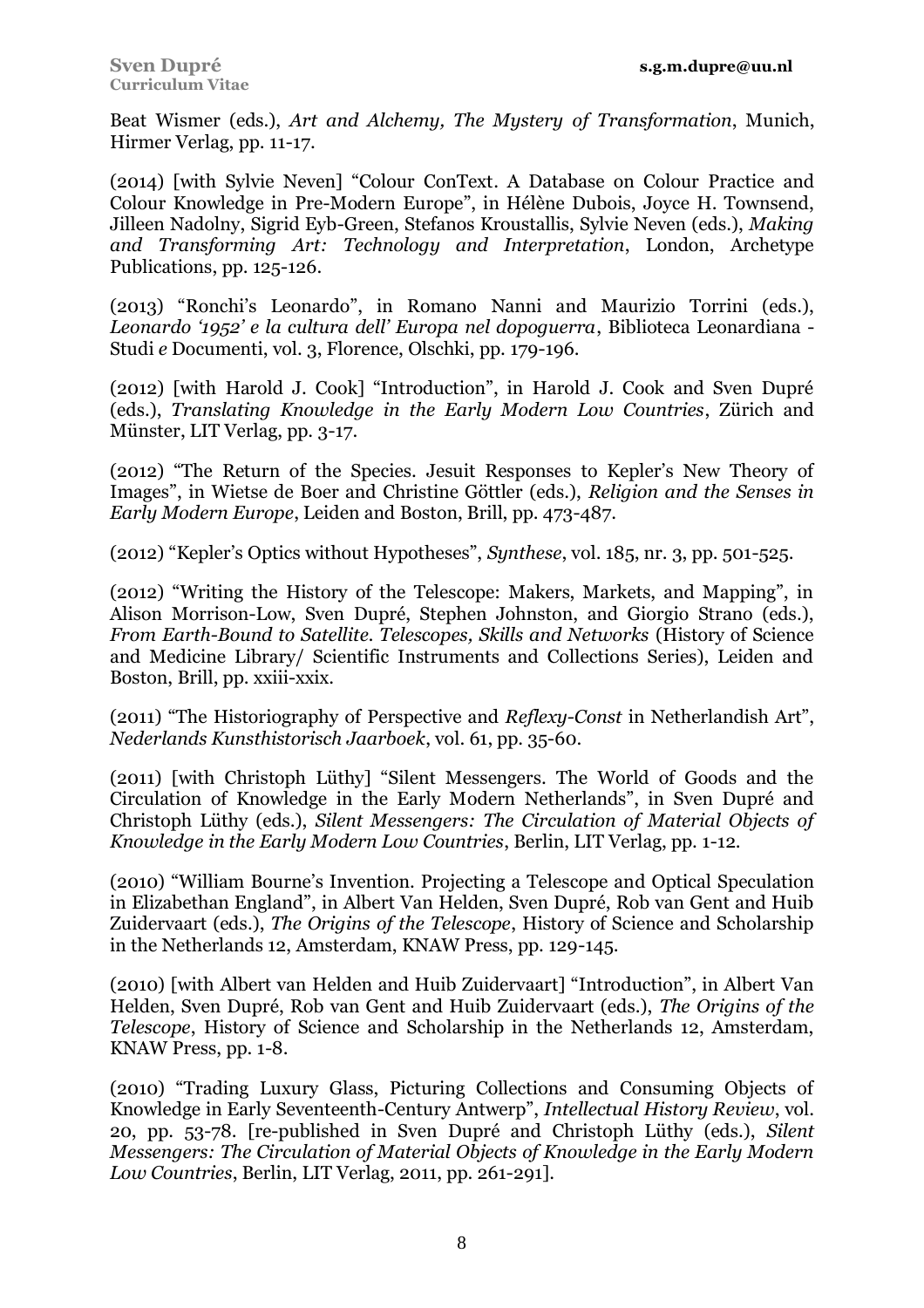(2009) [with Alexander Roose] "In memoriam: Fernand Hallyn (1945-2009)", *Archives Internationales d'Histoire des Sciences*, vol. 59, pp. 605-608. [French translation in *Studium. Revue d'Histoire des Sciences et des Universités*, vol. 3  $(2010)$ , pp. 56-59].

(2009) "Preface: Early Modern Cosmography", *Archives Internationales d'Histoire des Sciences*, vol. 59, pp. 419-422.

(2009) [with Michael Korey] "Inside the Kunstkammer: The Circulation of Optical Knowledge and Instruments at the Dresden Court", *Studies in History and Philosophy of Science*, vol. 40, pp. 405-420.

(2009) "Printing Practical Mathematics: Oronce Fine's 'De speculo ustorio' between Paper and Craft", in Alexander Marr (ed.), *The Worlds of Oronce Finé: Mathematics, Instruments and Print in Renaissance France*, Donington, Shaun Tyas, pp. 64-82.

(2009) "Wonder and Experiments in Kepler's *Optics* and *Dioptrics*", in Richard L. Kremer and Jaroslaw Wlodarczyk (eds.), *Johannes Kepler. From Tübingen to Zagan* (Studia Copernicana, vol. 42), Warsaw, Institute for the History of Science, Polish Academy of Sciences, Copernicus Center for Interdisciplinary Studies, pp. 223-237.

(2009) [with Michael Korey] "Optical Objects in the Dresden Kunstkammer: Lucas Brunn and the Courtly Display of Knowledge", in Giorgio Strano, Stephen Johnston, Mara Miniati and Alison Morrison-Low (eds.), *European Collections of Scientific Instruments: 1550-1750* (History of Science and Medicine Library, vol. 10), Leiden and Boston, Brill, pp. 61-85.

(2008) [with Sachiko Kusukawa] "Introduction: The Circulation of News and Knowledge in Intersecting Networks", *History of Universities*, vol. 23, pp. 1-5.

(2008) "Newton's Telescope in Print: The Role of Images in the Reception of Newton's Instrument", *Perspectives on Science*, vol. 16, pp. 328-359.

(2008) "Inside the Camera Obscura: Kepler's Experiment and Theory of Optical Imagery", *Early Science and Medicine*, vol. 13, pp. 219-244.

(2008) "Images in the Air: Optical Games, Magic, and Imagination", in Christine Göttler and Wolfgang Neuber (eds.), *Spirits Unseen: The Representation of Subtle Bodies in Early Modern European Culture* (Intersections, vol. 9), Leiden and Boston, Brill, pp. 71-92.

(2008) "Aguilón, Vitruvianism and his *Opticorum libri sex*", in Piet Lombaerde (ed.), *Innovation and Experience in Early Baroque in the Southern Netherlands: The Case of the Jesuit Church in Antwerp* (Architectura Moderna, vol. 6), Turnhout, Brepols, pp. 53-66.

(2008) "The Prehistory of the Invention of the Telescope", in Giorgio Strano (ed.), *Galileo's Telescope. The Instrument that Changed the World*, Florence, Giunti, pp. 19-31 (+ 10 catalogue entries, pp. 123-129) [translated in Italian, see below].

(2007) "Rheita, Antonius Maria Schyrleus de Schyrle [Schierl, Schürle]", in *The Biographical Encyclopedia of Astronomers*, ed. Thomas Hockey et al., New York, Springer, pp. 965-966.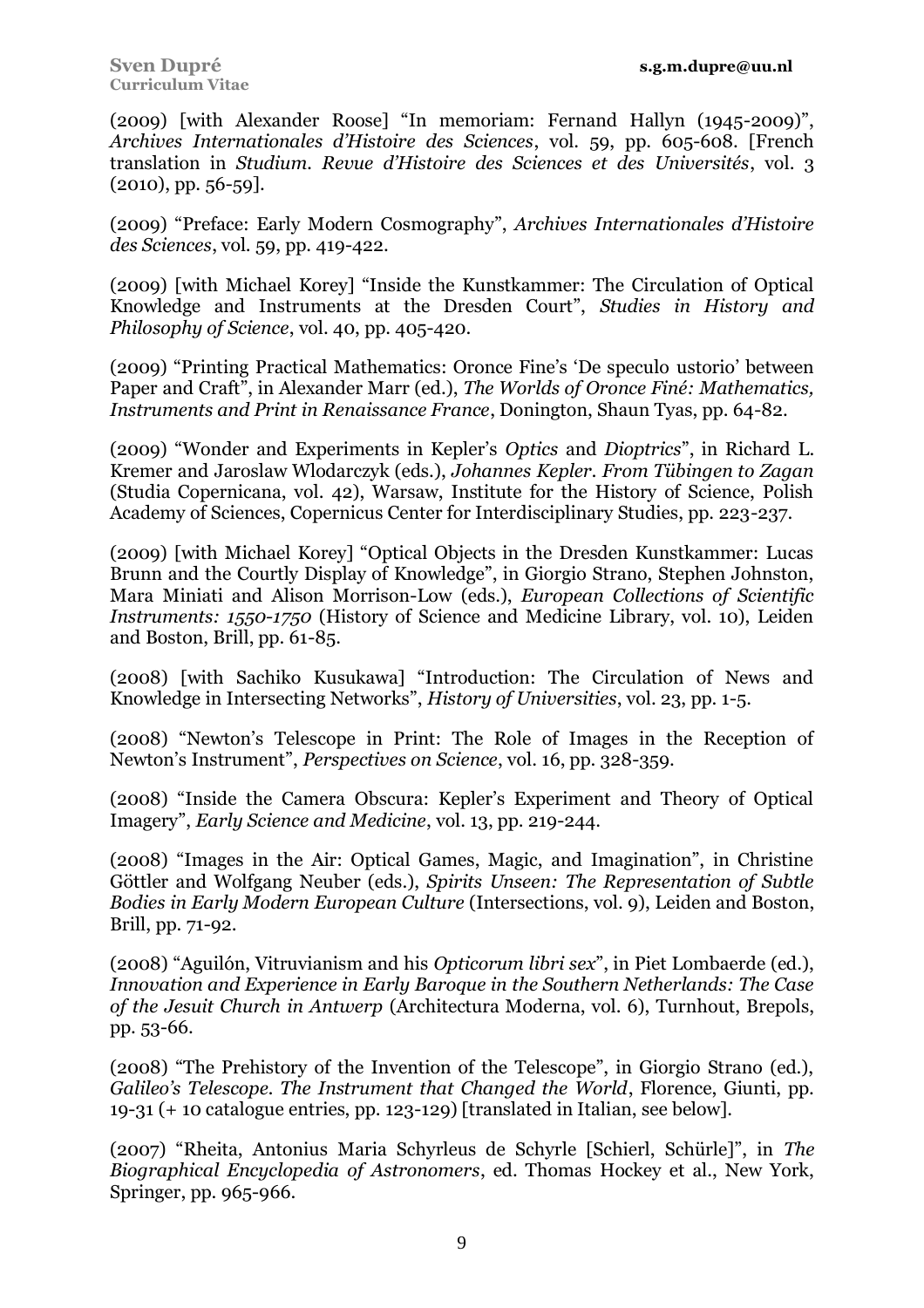(2007) "Playing with Images in a Dark Room: Johannes Kepler's Ludi inside the Camera Obscura", in Wolfgang Lefèvre (ed.), *Inside the Camera Obscura: Optics and Art under the Spell of the Projected Image*, Max Planck Institute for the History of Science Preprint 333, pp. 59-73.

(2006) "Optica est ars bene videndi: From Gemma's Radius to Galileo's telescope", in Menso Folkerts and Andreas Kühne (eds.), *Astronomy as a Model for the Sciences in Early Modern Times: Papers from the International Symposium Munich 10-12 March 2003*, Algorismus: Studien zur Geschichte der Mathematik und der Naturwissenschaften, vol. 59, Augsburg, Dr. Erwin Rauner Verlag, pp. 355-368.

(2006) [with Michael Korey] "The Use and Re-use of Optical Instruments: Creating Knowledge in the Dresden Kunstkammer", in Bart Grob and Hans Hooijmaijers (eds.), *Who Needs Scientific Instruments?*, Leiden, Museum Boerhaave, pp. 75-80.

(2006) "Visualization in Renaissance Optics: The Function of Geometrical Diagrams and Pictures in the Transmission of Practical Knowledge", in Sachiko Kusukawa and Ian Maclean (eds.), *Transmitting Knowledge: Words, Images and Instruments in Early Modern Europe*, Oxford, Oxford University Press, pp. 11-39.

(2005) "The Optics of Ettore Ausonio: Instrument Design and Optics in Sixteenth Century Italy", in Juan José Saldaña (ed.), *Science and Cultural Diversity: Proceedings of the XXI International Congress of the History of Science*, Mexico City, Universidad Nacional Autónoma de Mexico and Sociedad Mexicana de Historia de la Ciencia y de la Tecnologia, pp. 475-491.

(2005) "The Hockney-Falco Thesis: Constraints and Opportunities", *Early Science and Medicine*, vol. 10, pp. 125-136.

(2005) "Optics, Pictures and Evidence: Leonardo's Drawings of Mirrors and Machinery", *Early Science and Medicine*, vol. 10, pp. 211-236.

(2005) "Ausonio's Mirrors and Galileo's Lenses: The Telescope and Sixteenth-Century Practical Optical Knowledge", *Galilaeana. Journal of Galilean Studies*, vol. 2, pp. 145-180.

(2003) "Galileo's Telescope and Celestial Light", *Journal for the History of Astronomy*, vol. 34, pp. 369-399.

(2003) "The Dioptrics of Refractive Dials in the Sixteenth Century", *Nuncius*, vol. 18, pp. 39-68.

(2001) "Galileo, Mathematical Instruments and Orthographic Projection", *Bulletin of the Scientific Instrument Society*, vol. 69, pp. 10-20.

(2000) "Mathematical Instruments and the 'Theory of the Concave Spherical Mirror': Galileo's Optics beyond Art and Science", *Nuncius*, vol. 15, pp. 551-588.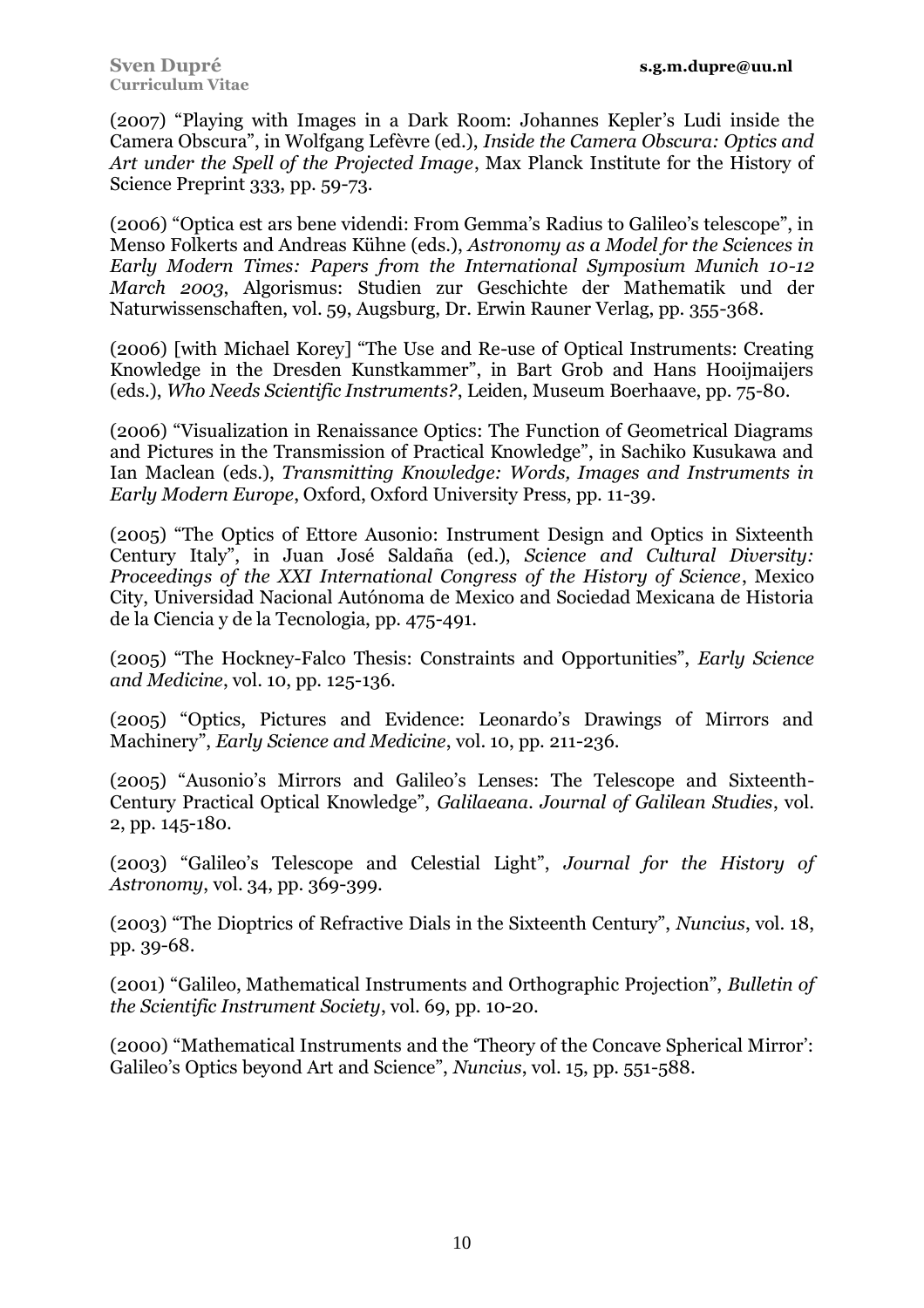## **ARTICLES IN DUTCH, GERMAN, FRENCH, ITALIAN, SPANISH AND PORTUGUESE**

(2017) 'De kunst van het maken', Oratie voor de leerstoel Geschiedenis van kunst, wetenschap en techniek, oratiedatum: 10 oktober 2016, gepubliceerd door Faculteit Geesteswetenschappen UU; www.uu.nl/files/oratie-sven-dupre2017pdf.

(2017) [with Thijs Hagendijk & Tonny Beentjes], 'Boeken in de werkplaats', De Boekenwereld, vol. 33, pp. 72-77.

(2017). 'De Mirograph in de Utrechtse Swillenscollectie', in: Ilja Nieuwland and others(ed.), *Dingen die ergens toe dienen. Verhalen over materiële cultuur van wetenschap*, Hilversum: Uitgeverij Verloren, pp. 114-117.

(2016) "Die Sichtbarkeit und Unsichtbarkeit von Körperwissen in der Kodifikation der Künste in der frühen Neuzeit", in *Paragrana: Internationale Zeitschrift für Historische Anthropologie*, vol. 25, pp. 110-129.

(2015) "Uber die Schwierigkeit der Beschreibung alchemistischer Techniken. Johannes Kunckels Ubersetzung der *Arte vetraria* von Antonio Neri", in Peter-Andre Alt, Jutta Eming, Tilo Renz, and Volkhard Wels (eds.), *Magia daemoniaca*, *Magia naturalis*, *Zouber*. *Schreibweisen von Magie und Alchemie in Mittelalter und Früher Neuzeit*, Wiesbaden, Harrassowitz Verlag, pp. 377-392*.*

(2014) "Die Feuerkünste", in Sven Dupré, Dedo von Kerssenbrock-Krosigk and Beat Wismer, *Kunst und Alchemie. Das Geheimnis der Verwandlung*, Munich, Hirmer Verlag, pp. 84-113.

(2014) [with Dedo von Kerssenbrock-Krosigk, Anita Hachmann, Beat Wismer] "Kunst und Alchemie: Eine Einführung", in Sven Dupre, Dedo von Kerssenbrock-Krosigk and Beat Wismer, *Kunst und Alchemie. Das Geheimnis der Verwandlung*, Munich, Hirmer Verlag, pp.11-18.

(2013) "Le telescope de Galilée, la lune et la lumière céleste", in Chantal Grell (ed.), *La Lune*, coll. Les styles du savoir, Turnhout, Brepols, pp.45-77.

(2013) "Papieren kennis. Van het atelier naar de academie", in *Kunst Antwerpen Academie 350*, Kontich and Antwerp, BAI and Museum aan de Stroom, pp. 40-45.

(2010) "Nota de abertura", in Galileu Galilei, *Sidereus Nuncius o Mensageiro das Estrelas*, translated and edited by Henrique Leitao, Lisbon, Fundaçao Calouste Gulbenkian, pp. 7-9.

(2009) "Los origines del telescopio", *Investigacion y Ciencia*, September 2009, pp. 52-61. [re-printed in Temas 58: "Galileo y su legado", December 2009, pp. 30-39.]

(2009) "Het verleden van het verre-kijken", *Scientific American* (Dutch edition), no. 4, pp. 56-63.

(2009) "Die Ursprünge des Teleskops: Von der Lesebrille bis zum astronomischen Fernrohr", *Sterne und Weltraum*, vol. 48, no. 1 (January 2009), pp. 44-54. [reprinted in Jürgen Renn, Jakob Staude, Matteo Valleriani, *Galilei und die Anderen: Hintergründe einer Revolution der Astronomie*, Sterne und Weltraum Dossier 1/2009, pp. 32-42.]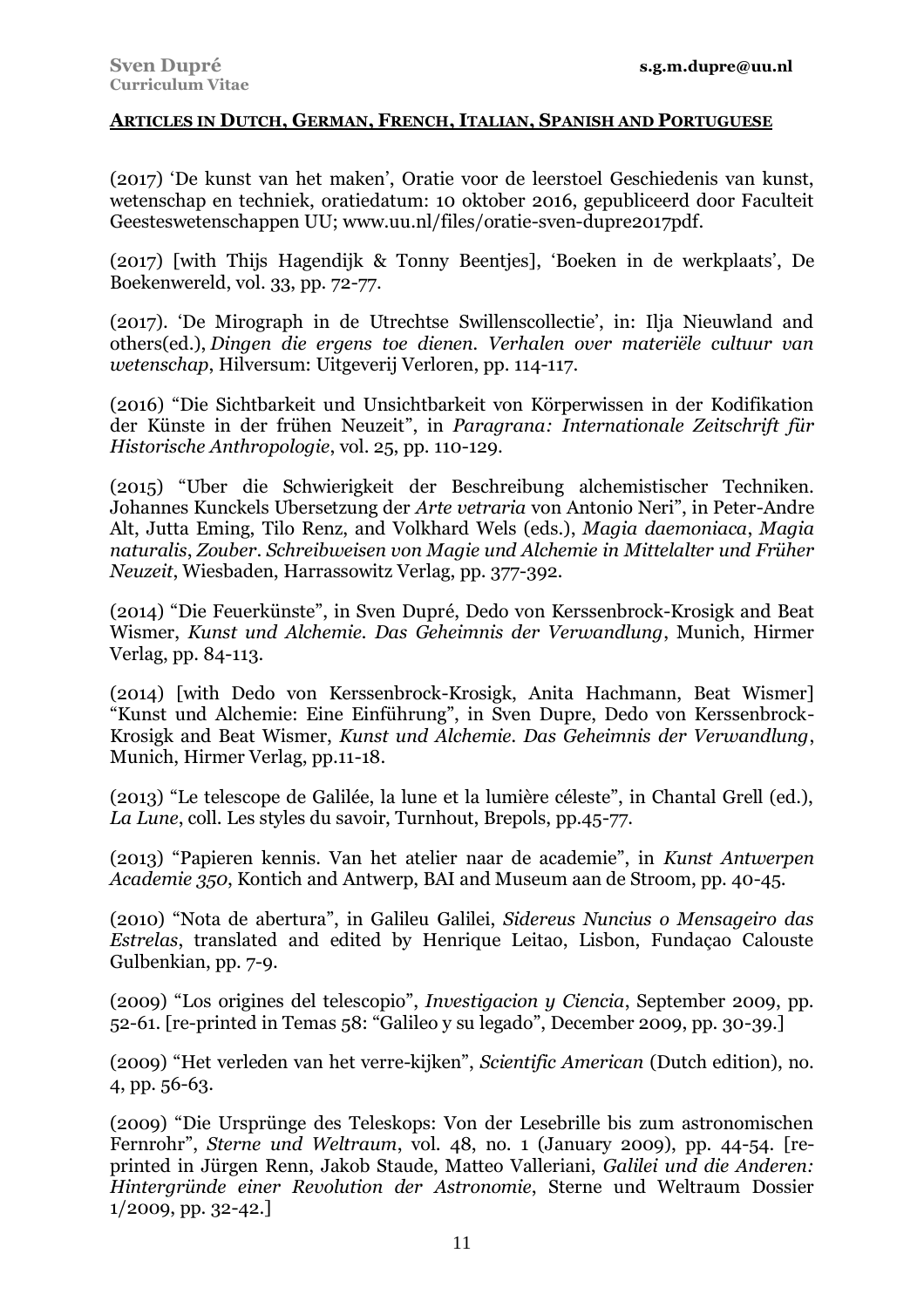(2008) "Preistoria dell' invenzione del telescopio", in Giorgio Strano (ed.), *Il telescopio di Galileo. Lo strumento che ha cambiato il mondo*, Firenze, Giunti, pp. 19-31 (+ 10 catalogue entries, pp. 123-129).

(2006) "François de Aguilón, Optica en Vitruvianisme", *Scientiarum Historia*, Vol. 32, pp. 17-36.

## **REVIEW ESSAYS**

(2013) "The Transnational Galileo. A Telescopic View from Somewhere" [Review Essay of Massimo Bucciantini, Michele Camerota and Franco Giudice, *Il telescopio di Galileo. Una storia europea*, Torino, Einaudi, 2012], *Nuncius*, vol. 28, pp. 465-476.

(2010) "Art History, History of Science, and Visual Experience" [Review essay of Martin Kemp, *The Human Animal in Western Art and Science*; *Leonardo*; *Leonardo da Vinci: Experience, Experiment, and Design*; *Seen | Unseen: Art, Science and Intuition*], *Isis*, vol. 101, pp. 618-622.

(2010) Review Essay of Rolf Riekher, *Johannes Kepler. Schriften zur Optik 1604- 1611. Eingeführt und ergänzt durch historische Beiträge zur Optik- und Fernrohrgeschichte von Rolf Riekher*, Frankfurt am Main, Verlag Harri Deutsch, 2008, in *Beiträge zur Astronomiegeschichte*, vol. 10, pp. 346-351.

(2008) "De hand van Galilei" [review of Horst Bredekamp, *Galilei der Künstler: Der Mond, die Sonne, die Hand*, Berlin, Akademie Verlag, 2007], *De Gids*, August 2008, pp. 666-678.

(2005) Review Essay of Arnaud Maillet, *The Claude Glass: Use and Meaning of the Black Mirror in Western Art*, New York, Zone Books, 2004, in: *Aestimatio*, vol. 2, pp. 24-32.

# **REVIEWS**

(in press) *Galileo's Sidereus Nuncius or A Sidereal Message*. Translated from the Latin by William R. Shea. Introduction and Notes by William R. Shea and Tiziana Bascelli, Sagamore Beach, Science History Publications, 2009, in: *Archives Internationales d'Histoire des Sciences.*

(2016) Richard Yeo, *Notebooks, English Virtuosi, and Early Modern Science*. Chicago and London, University of Chicago Press, 2014, in: *Isis*, vol. 107, pp. 839- 840.

(2015) Timothy McCall, Sean Roberts & Giancarlo Fiorenza (eds.), *Visual Cultures of Secrecy in Early Modern Europe*. Kirksville, Truman State University Press, 2013, in: *Isis*, vol. 106, pp. 176-177.

(2014) Ofer Gal and Raz Chen-Morris, *Baroque Science,* Chicago and London: University of Chicago Press, 2013, in: *Early Science and Medicine*, vol. 19, 2014, pp. 373-375.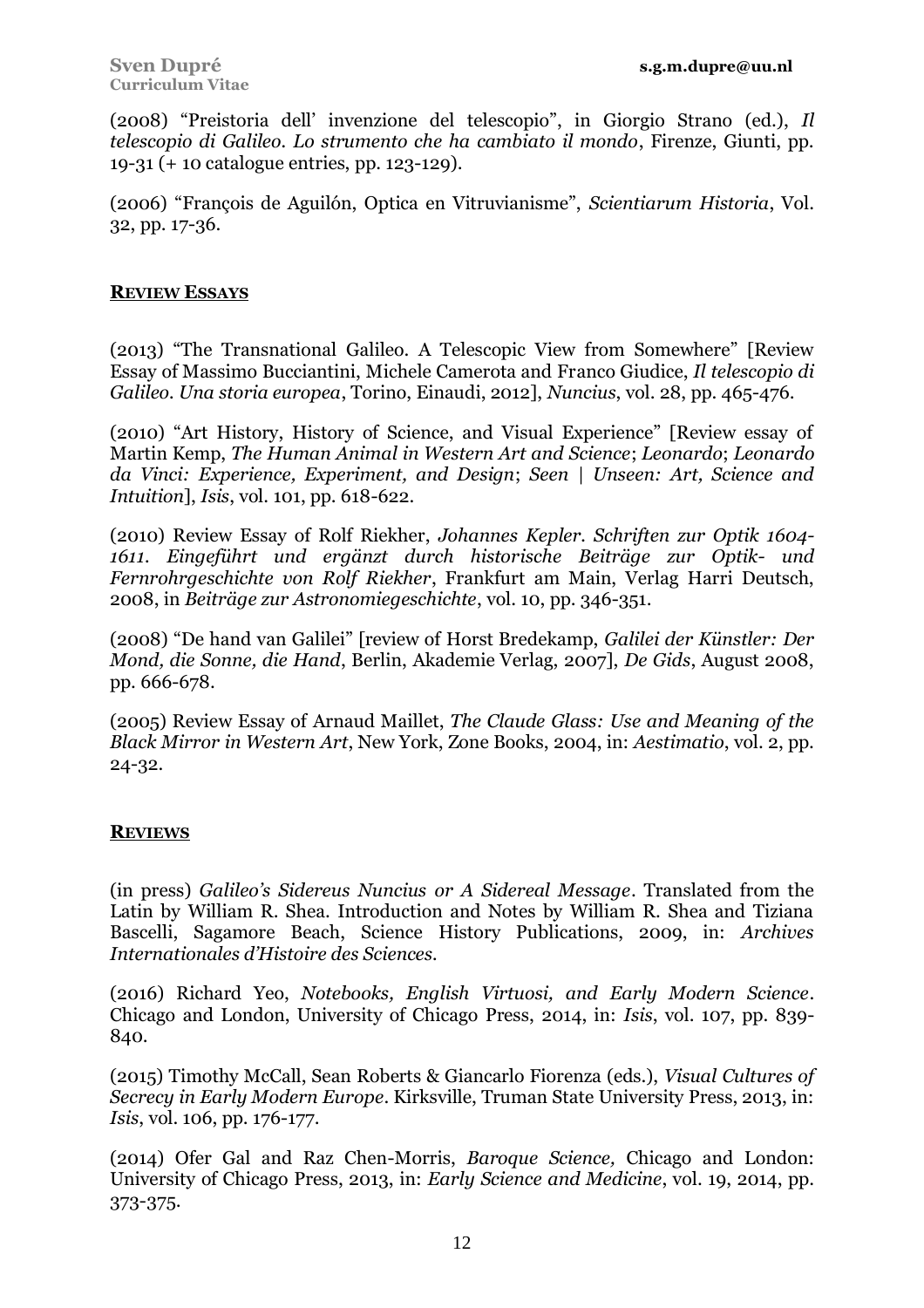(2014) Mary Quinlan-McGrath, *Influences: Art, Optics, and Astrology in the Italian Renaissance*, Chicago, University of Chicago Press, 2013, in: *Journal for the History of Astronomy*, vol. 45, pp.132-134.

(2013) Pamela O. Long, *Artisan/Practitioners and the Rise of the New Sciences, 1400-1600*, Corvallis, Oregon State University Press, 2011, in: *History and Philosophy of the Life Sciences*, vol. 35, pp. 279-281.

(2012) J. L. Heilbron. *Galileo*. Oxford, Oxford University Press, 2010 and David Wootton. *Galileo, Watcher of the Skies*, New Haven and London, Yale University Press, 2010, in: *Renaissance Quarterly*, vol. 65, pp. 1230-1232.

(2011) Alexander Marr, *Between Raphael and Galileo. Mutio Oddi and the Mathematical Culture of Late Renaissance Italy*, Chicago and London, The University of Chicago Press, 2011, in: *Intellectual History Review*, vol. 21, pp. 535- 536.

(2011) Gideon Freudenthal and Peter McLaughlin, *The Social and Economic Roots of the Scientific Revolution. Texts by Boris Hessen and Henryk Grossmann*, Springer 2009, in: *Centaurus*, vol. 53, pp. 73-74.

(2011) "Technology and Engineering", Review of Lissa Roberts, Simon Schaffer and Peter Dear (eds.), *The Mindful Hand: Inquiry and Invention from the Late Renaissance to Early Industrialization*, Amsterdam, Royal Netherlands Academy of Arts and Sciences, 2007, in: *Annals of Science*, vol. 68, pp. 291-294.

(2009) Carolin Bohlmann, Thomas Fink and Philipp Weiss (eds.), *Lichtgefüge des 17. Jahrhunderts. Rembrandt und Vermeer - Spinoza und Leibniz*, München, Wilhelm Fink, 2008, in: *Sehepunkte*, vol. 9.

URL: [http://www.sehepunkte.de/2009/09/14178.html.](http://www.sehepunkte.de/2009/09/14178.html)

(2009) "Microscopes of the Ancien Régime", Dario Generali and Marc J. Ratcliff (eds.), *From Makers to Users: Microscopes, Markets, and Scientific Practices in the Seventeenth and Eighteenth Centuries / Dagli artigiani ai naturalisti: Microscopi, offerta dei mercati e pratiche scientifiche nei secoli XVII e XVIII*. Florence, Leo S. Olschki Editore, 2007, in: *Metascience*, vol. 18, pp. 107-110.

(2009) Edward Grant, *A History of Natural Philosophy from the Ancient World to the Nineteenth Century*, Cambridge, Cambridge University Press, 2007, in: *Medical History*, vol. 53, pp. 149-150.

(2008) Horst Bredekamp, *Galilei der Künstler: Der Mond, die Sonne, die Hand*, Berlin, Akademie Verlag, 2007, in: *Nuncius*, vol. 23, pp. 396-397.

(2008) Jutta Schickore, *The microscope and the eye: A history of reflections, 1740- 1870*, Chicago: The University of Chicago Press, 2007, in: *Bildwelten des Wissens*, vol. 6, pp. 107-108.

(2008) Eileen Reeves, *Galileo's Glassworks: The Telescope and the Mirror*, Cambridge (Massachusetts) and London: Harvard University Press, 2008, in: *Renaissance Quarterly*, vol. 61, pp. 928-929.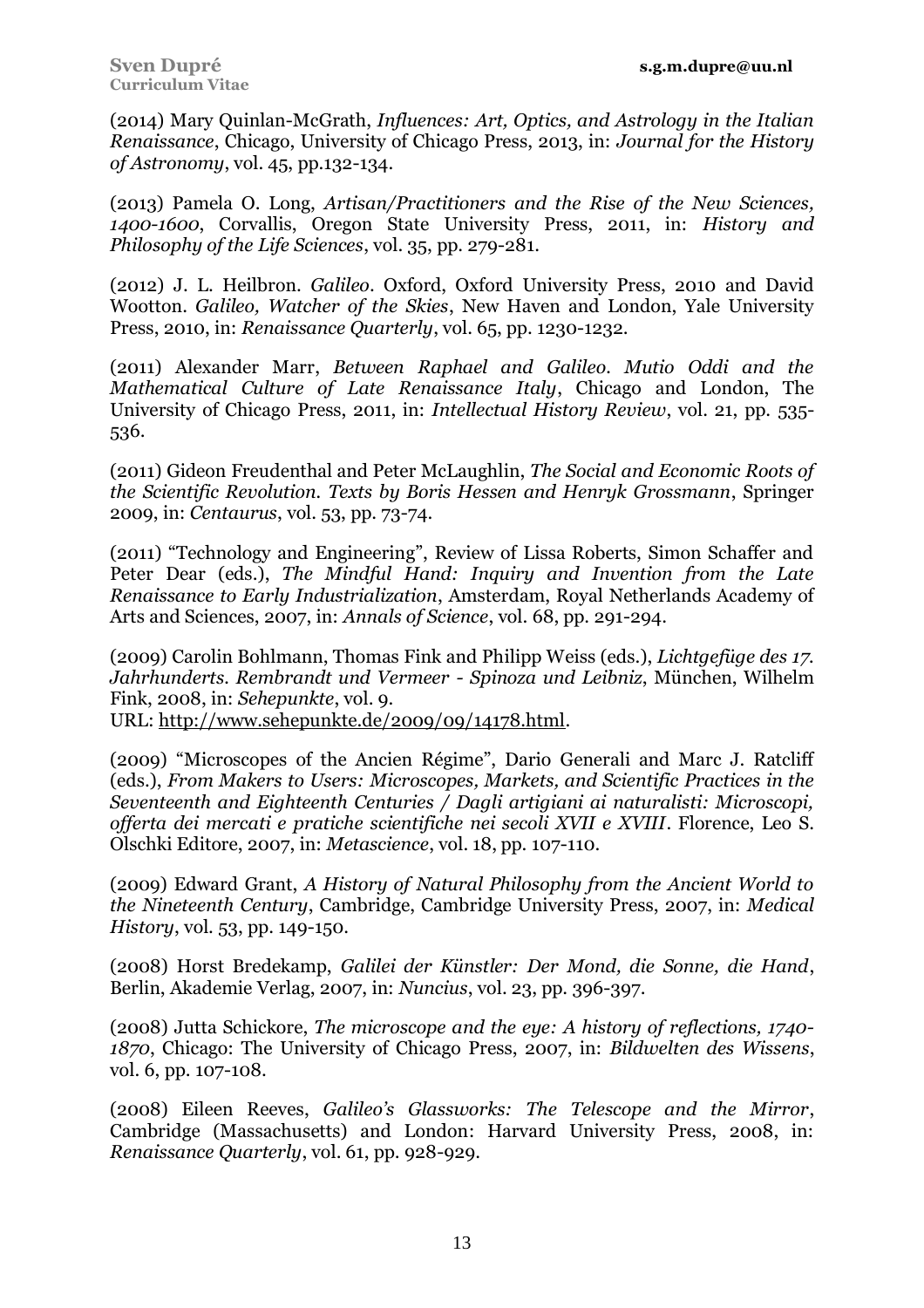(2008) "The Telescope in History": Jürgen Hamel and Inge Keil (eds.), *Der Meister und die Fernrohre: Das Wechselspiel zwischen Astronomie und Optik in der Geschichte*, Frankfurt am Main, Verlag Harri Deutsch, 2007, in: *Journal for the History of Astronomy*, vol. 39, pp. 410-411.

(2008) Vincent Ilardi, *Renaissance Vision from Spectacles to Telescopes*, Philadelphia, American Philosophical Society, 2007, in: *Renaissance Quarterly*, vol. 61, pp. 250-252.

(2007) Mario Biagioli, *Galileo's Instruments of Credit: Telescopes, Images, Secrecy*, Chicago and London, The University of Chicago Press, 2006, in: *Renaissance Quarterly*, vol. 60, pp. 223-225.

(2006) Jean-Vincent Blanchard, *L' optique du discours au XVIIe siècle: De la rhétorique des jésuites au style de la raison moderne (Descartes, Pascal)*, Québec, Les Presses de l' Université Laval, 2005, in: *Isis*, vol. 97, pp. 746-747.

(2004) Gérard Simon, *Archéologie de la vision*, Paris: Editions du Seuil, 2003, in: *Archives Internationales d'Histoire des Sciences*, vol. 54, pp. 192-194.

(2004) John North, *The ambassadors' secret: Holbein and the World of the Renaissance*, London and New York, Hambledon and London, 2002, in: *Isis*, vol. 95, pp. 487-488.

### **WEB PUBLICATIONS**

(2018) 'Re-working with Makers', Blog ARTECHNE project website, [www.artechne.nl,](http://www.artechne.nl/) 11 January.

(2017) 'Re-enactment in Teaching Art History', Blog ARTECHNE [project website,](http://artechne.wp.hum.uu.nl/new-ways-of-seeing-and-knowing-how-art-moved-from-the-laboratory-to-the-university-lecture-hall/) [www.artechne.nl,](http://www.artechne.nl/) 21 December.

(2017) 'New Ways of Seeing and Knowing. How Art Moved from the Laboratory to the University', Blog ARTECHNE [project website,](http://artechne.wp.hum.uu.nl/new-ways-of-seeing-and-knowing-how-art-moved-from-the-laboratory-to-the-university-lecture-hall/) [www.artechne.nl,](http://www.artechne.nl/) 14 February.

(2016-) [with Marieke Hendriksen et al.], The ARTECHNE Research Database: Technique in the Arts, Website: http://artechne.hum.uu.nl/home.

(2016) [with Marieke Hendriksen], " Introducing ARTECHNE – Technique in the Arts, 1500-1950", The Recipes Project, Website: [http://recipes.hypotheses.org/7986.](http://recipes.hypotheses.org/7986)

(2014) [with Sylvie Neven] Colour Context. A Database on Colour Practice and Knowledge. Website: https://arb.mpiwg-berlin.mpg.de/.

(2014) [with Christine Göttler and Sarah Joan Moran] *Reading the Inventory: the Possessions of the Portugese Merchant-Banker Emmanuel Ximenez (1564–1632) in Antwerp*. Website: [http://ximenez.unibe.ch.](http://ximenez.unibe.ch/)

(2014) "The Correspondence between Ximenez and Neri", in Christine Göttler, Sarah Joan Moran (eds.), in collaboration with Sven Dupré, *Reading the Inventory: the*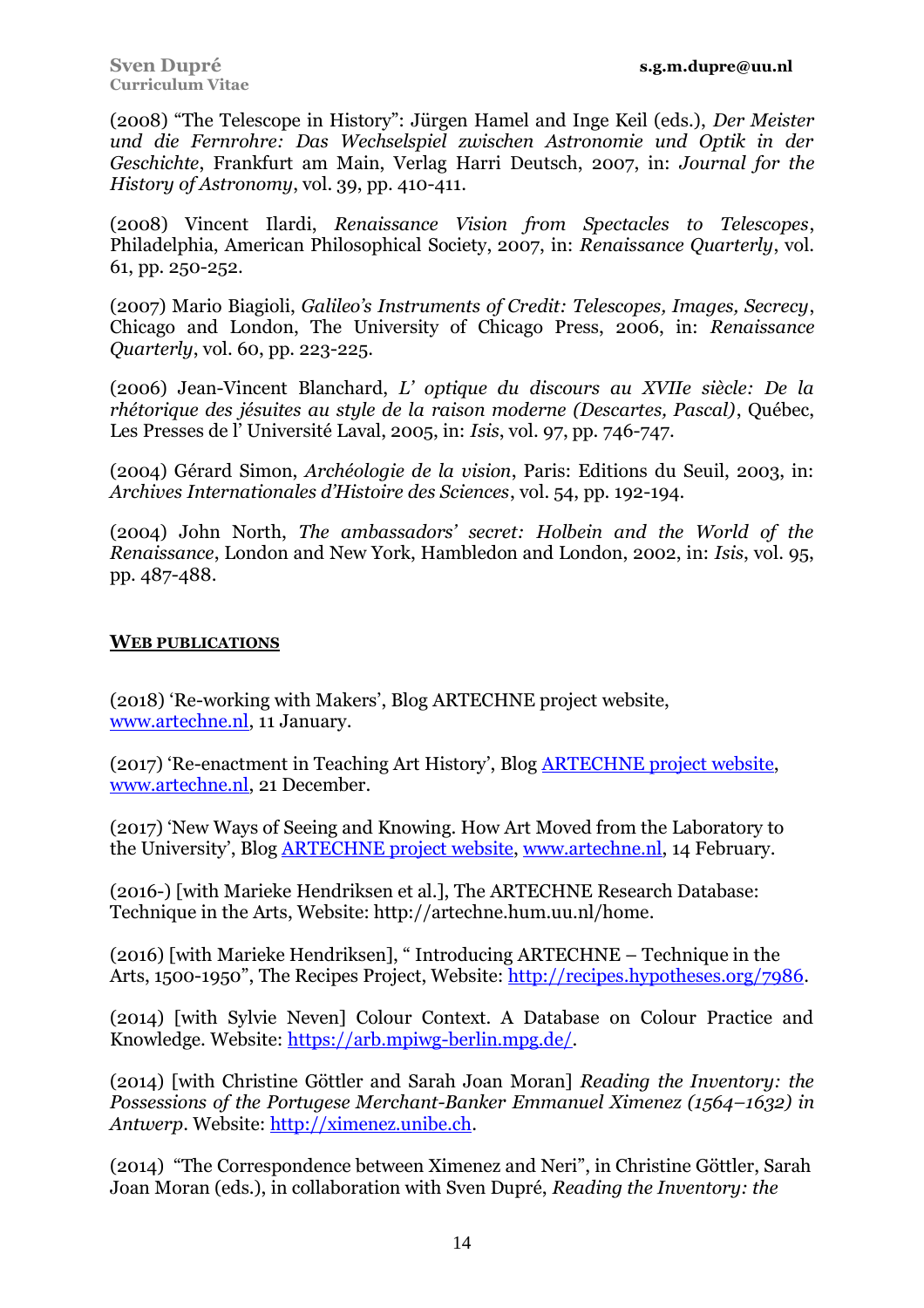*Possessions of the Portugese Merchant-Banker Emmanuel Ximenez (1564–1632) in Antwerp.* Website: [http://ximenez.unibe.ch/laboratory/neri/.](http://ximenez.unibe.ch/laboratory/neri/)

(2014) "Mathematical Books", in Christine Göttler, Sarah Joan Moran (eds.), in collaboration with Sven Dupré, *Reading the Inventory: the Possessions of the Portugese Merchant-Banker Emmanuel Ximenez (1564–1632) in Antwerp.* Website: [http://ximenez.unibe.ch/library/mathematics/.](http://ximenez.unibe.ch/library/mathematics/)

(2012) *[Perspectiva+]* a digital platform for the history of optics in collaboration with the *Biblioteca Hertziana (Max Planck Institute for Art History), Rome.* Website: http://perspectiva.biblhertz.it/index.html

## **CURRENT GRANTS**

- *2015* ERC Consolidator Grant "ARTECHNE: Technique in the Arts, 1500-1950: Concepts, Practices, Expertise", September 2015 – August 2020  $\lceil \epsilon \cdot 1.907.944 \rceil$
- *2018* NWO Smart Culture Big Data/Digital Humanities Project: "Digital Art Technical Sources for the Netherlands: Integration and Improvement of Sources on Glass for a Sustainable Future", 2018 - 2022 [ $\epsilon$ 515.335]

# **CURRENT INTERNATIONAL COLLABORATIVE PROJECTS AND PARTNERS:**

Permanent external member, Einstein Zirkel "Asynchronien: Verschränkte Zeit in der Kultur der Vormoderne", Einstein Stiftung, Berlin PI: Jutta Eming (FU Berlin).

Partner, FWO Scientific Research Network, "Urban Agency: The Historical Fabrication of the City as an Object of Study", PI: Bert De Munck (*U. of Antwerp*).

NWO (Dutch Science Foundation) Internationalisation Grant, "Creating a Knowledge Society in a Globalizing World, 1450 - 1800", with *Max Planck Institute for the History of Science*, the *Descartes Center for the History and Philosophy of the Sciences and Humanities*, Utrecht University, *University of Antwerp*, and the *Huygens Institute for Dutch History* (KNAW), co-PI: Wijnand Mijnhardt.

Advisory team member, "Craft and Science in a Sixteenth-Century Artist's Manuscript: An Open-Access Digital Edition of Translation of BnF Ms. Fr. 640", Center for Science and Society, *Columbia University*, Director: Pamela Smith.

Advisory board member, "A New History of Fishes: A Long-Term Approach to Fish in Science and Culture, 1550-1880", NWO (Netherlands Organization of Scientific Research)-funded Project, *University of Leiden*, Director: Paul J. Smith.

# **AWARDS AND HONORS**

*2015 Member (Corresponding Member, 2008-2015)*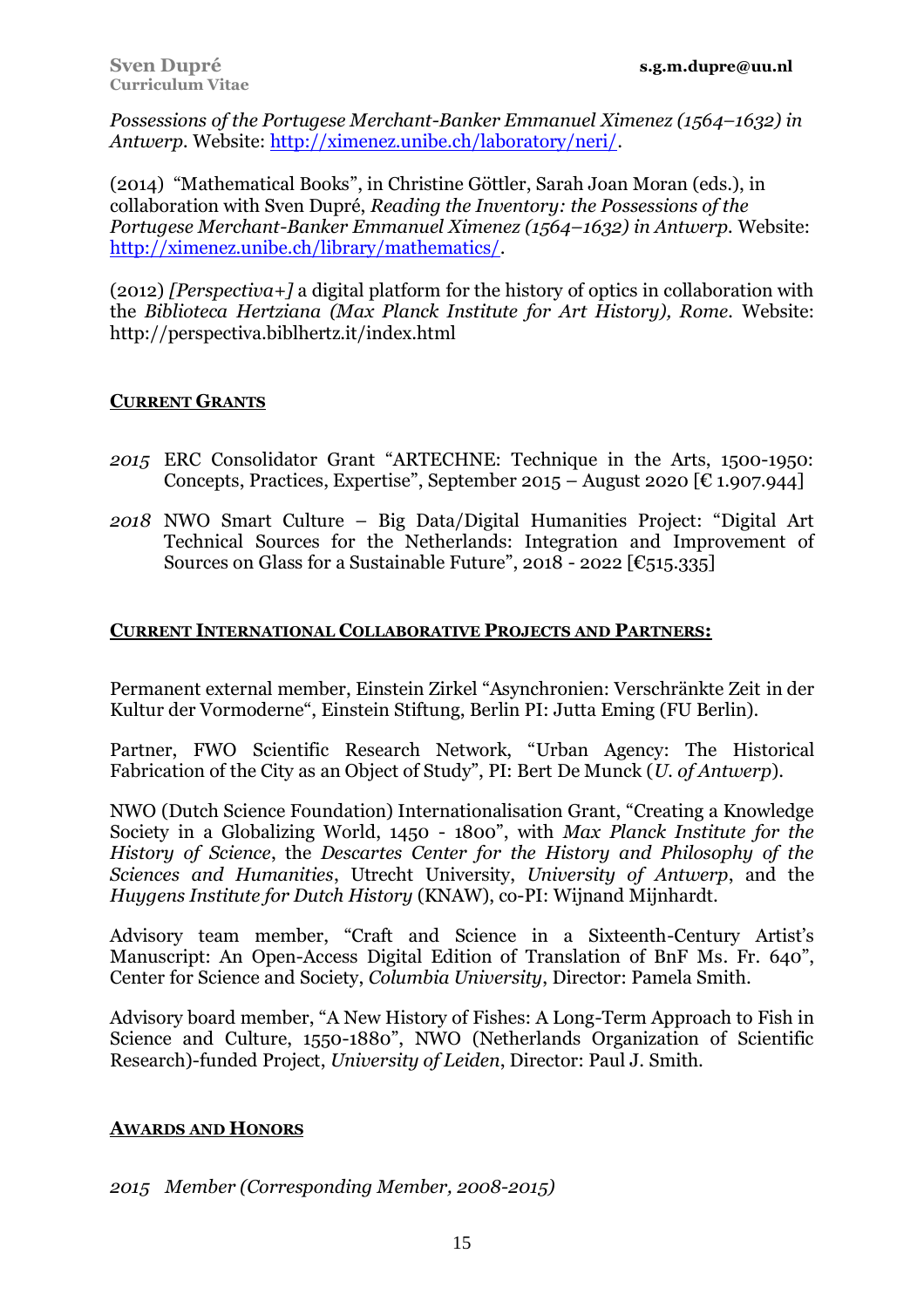Académie Internationale d' Histoire des Sciences (Paris)

- *1999* Honorary Fellow of the Belgian American Educational Foundation
- *1998* Award Class of Humanities 1998 Royal Flemish Academy of Arts and Sciences of Belgium 'Galileo's Optics: Interaction between Art and Science' (Master's Thesis)

## **CONFERENCES**

## **INAUGURAL LECTURE**

"De Kunst van het Maken", Utrecht University, 10 October 2016.

## **INVITED KEYNOTE AND DISTINGUISHED LECTURES**

"Failure and Error in Artisanal Writings", Conference "WerkStattWissen – The Work of Art: Materialtechnologie in Quellenschriften und Werkstattpraxis", Bern, Hochschule der Künste, 31 May – 2 June 2017.

"Ingenious Failure: Artisanal Languages of Error", Conference "Ingenuity in the Making: Materials and Technique in Early Modern Europe, University of Cambridge, 10-12 May 2017.

"Reading the Inventory: The Wolds and Possessions of the Portuguese Merchnat-Banker Emmanuel Ximenez (1564-1632) in Antwerp, Conference "Epistemologías transculturales. La producción de conocimientos en zonas de contacto en América Latina", Berlin, Ibero-Amerikanes Institut, 1-2 December 2016.

"The Making of a Global Knowledge Society in the Low Countries", The Johannes Van Tilburg Lecture, University of California, Los Angeles, 26 February 2015.

"Reading, Writing and Translating Alchemical Technology in the Seventeenth Century", Conference: "Schreibweisen von Magie und Alchemie in Mittelalter und Früher Neuzeit", Berlin, Freie Universität, 15 November 2013.

"To Do or Not To Do. The Translation of Artisanal Knowledge", Conference: "Translation and the Circulation of Knowledge in Early Modern Science", London, The Warburg Institute, 28 June 2013.

"Galileo, the Telescope and the Renaissance Culture of Glass", The Crawford Lecture, University of Edinburgh, 7 May 2013.

"The Prehistory of the Invention of the Telescope: The Case of the 'Elizabethan Telescope' Revisited", Antique Telescope Society, Leiden, Museum Boerhaave, 22-24 September 2008.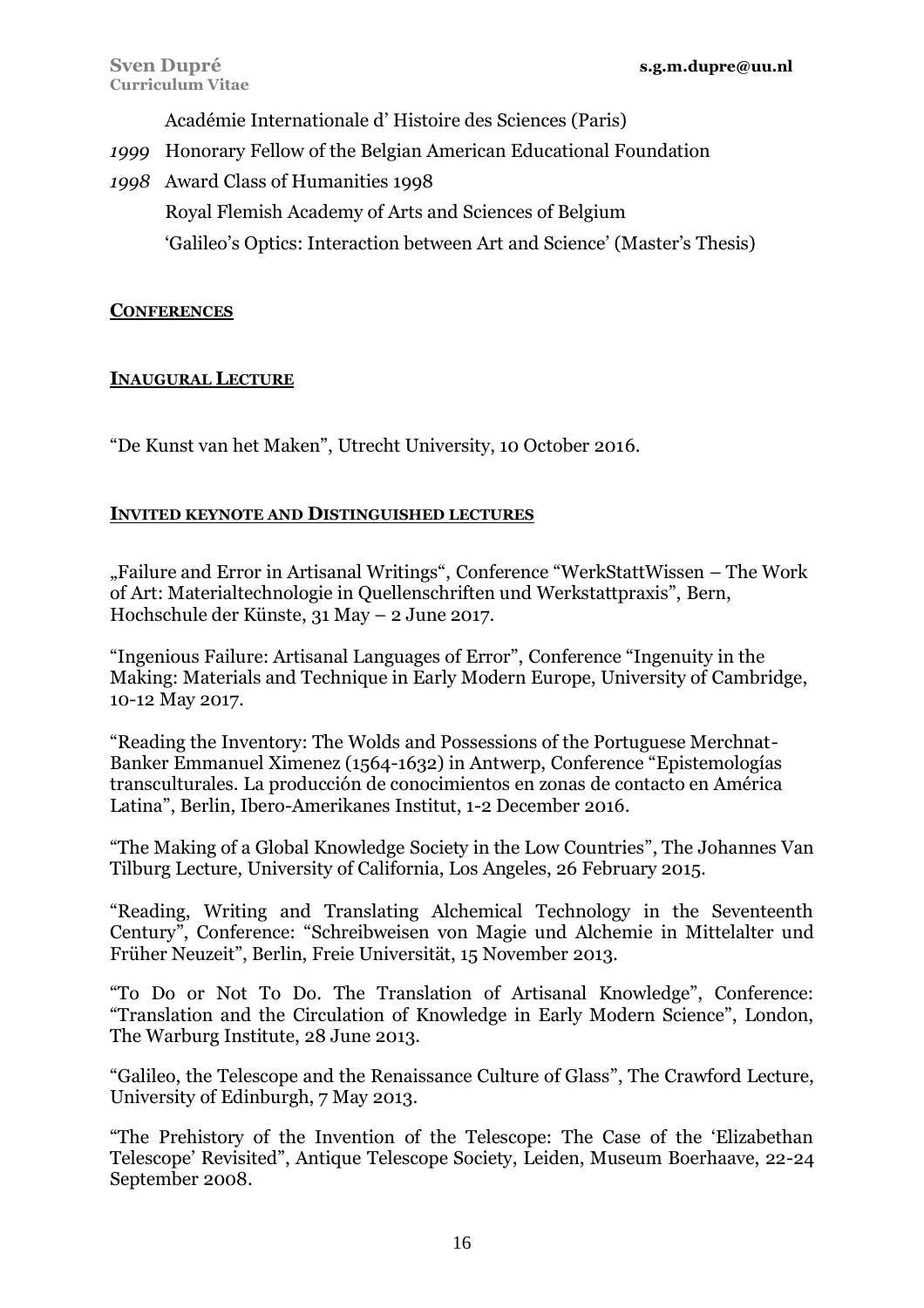#### **INVITED WORKSHOP AND CONFERENCE PAPERS (SELECTION)**

"The Making of Glass Colors in the Seventeenth Century", Conference: "Colors in Technology – Technology of Colors", 40th History of Technology Conference of the Iron Library, Schlatt (Switzerland), Eisenbibliothek, 17-18 November 2017.

"Re-working with Makers: On Performative Methods in the Humanities", International Symposium: "Thought Things", University of Groningen and Minerva Art Academy, 10 November 2017.

"Failure and the Imperfections of Artisanal Knowledge in the Early Modern Period", International Conference: "Weak Knowledge: Forms, Functions, and Dynamics", Frankfurt am Main, Goethe Universität, 2-4 July 2017.

"Sources and Knowledge Base", Exploratory Meeting "Jewelry History", Bard Graduate Center: Decorative Arts, Design History, Material Culture, 31 May 2016.

"Imitations, Counterfeits, and De Boodt's Classification of Stones", International Conference: "Steinformen. Materialität, Qualität, Imitation", University of Hamburg, 27-29 January 2016.

"Artisanal Languages of Error in the Early Modern Period", Workshop: "Towards a History of Error", Max Planck Institute for the History of Science, Berlin, 17-18 December 2015.

"Reconstructions and Recipes: Failure, Error and the Margins of Texts", Making and Knowing Reconstruction Workshop, Chemical Heritage Foundation, Philadelphia, 9- 10 October 2015.

"Technique in the Arts: Concepts, Practices, Expertise", International Meeting: "Technical Knowledge in Europe: From Written Texts to Archeological Evidences (13th-16th Centuries)", University of Cordoba, 17-18 September 2015.

"The Materiality of Renaissance Perspective" Workshop: "Getting perspective", Huntington – California Institute of Technology, Pasadena, 24 April 2015.

"Secrets of Vision: How Artists Read Optics", Conference: "Regarder-Sehen-Vedere", Munich, Ludwig-Maximilian Universität, Zentralinstitut für Kunstgeschichte, 27-29 November 2014.

"Technology, the Circulation of Knowledge and Collecting in Early Modern Antwerp. The German Connections of the Portuguese Merchant-Banker Emmanuel Ximenez", Workshop: Renaissance Craftsmen and Humanistic Scholars. European Circulation of Knowledge between Portugal and Germany, Lisbon, Universidade Cátolica Portuguesa, Biblioteca Nacional de Portugal, 20-21 November 2014.

"Technology, Knowledge and Collecting in Early Modern Antwerp: The Worlds and Material Possessions of the Portuguese Merchant Banker Emmanuel Ximenez", Research Seminar: Visual and Material Culture: New Trends and Methodologies, Florence, European University Institute, 5-8 November 2014.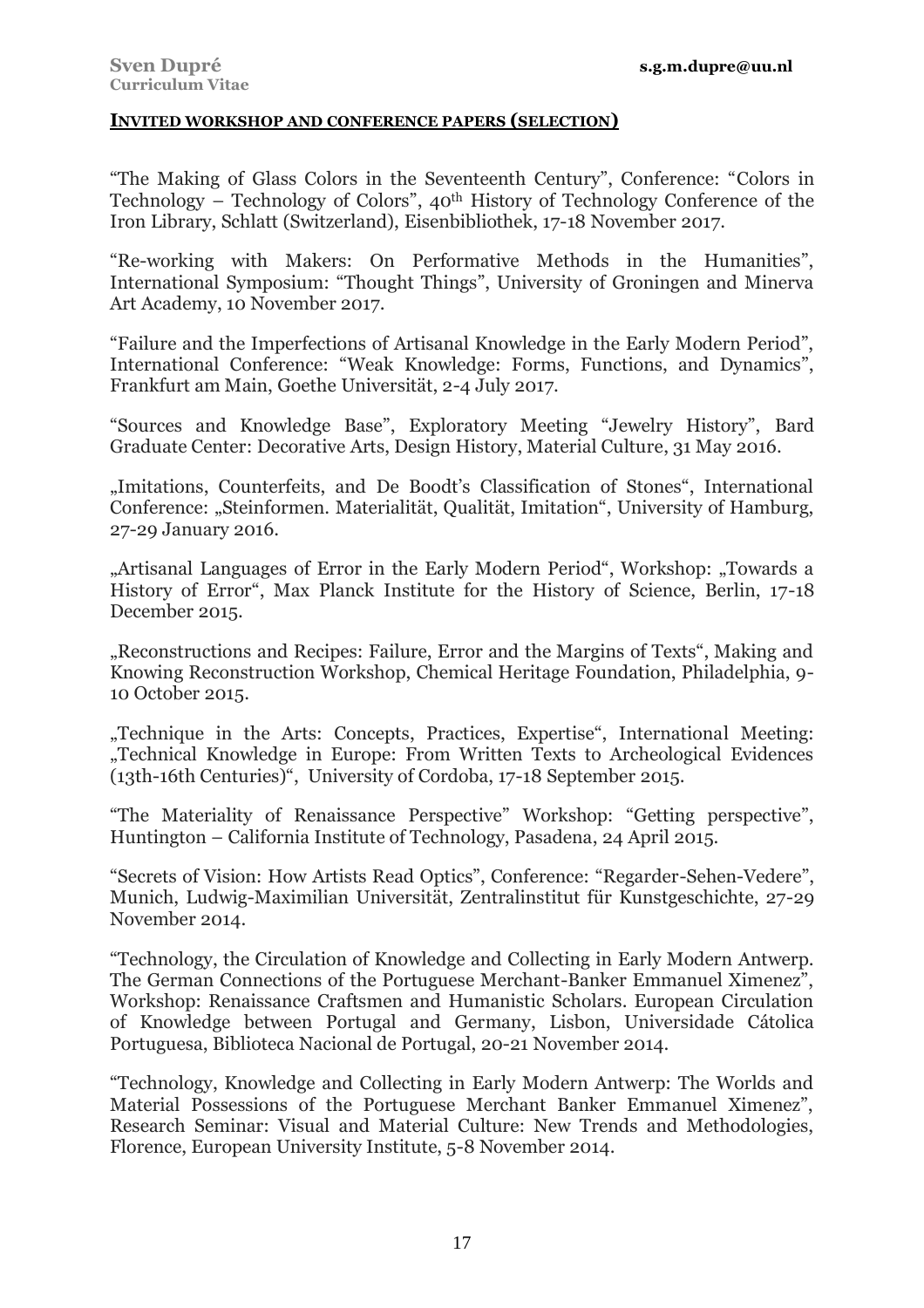"Secrets and Experiments: Della Porta's Optics between Reading and Doing", Workshop: "The Optics of Giovan Battista Della Porta (1535-1615): A Reassessment". TU Berlin, 24-25 October 2014.

"Play, the Camera Obscura, and the Reconstruction of Visual Experience", The Midnight Summer Camera Obscura Festival 2014, Dawson City, 18-21 June 2014.

"Antwerp's Jewels, Books of Secrets, and the Portuguese Trade of Precious Stones in the Indian Ocean", Workshop: "Itineraries of Material, Recipes, Techniques, and Knowledge in the Early Modern World (Part I)", MPIWG, Berlin, 13-15 March 2014.

"Galileo's Glass: Light in the Heavens, Precious Stones on Earth" Workshop: "Precious Stones in Art and Nature from the Renaissance to the Enlightenment", Kunsthistorisches Institut – Max Planck Institute, Florence, 12 February 2014.

"Technology and Collecting in Early Modern Antwerp: The Artful Worlds and the Material Possessions of the Portuguese Merchant-Banker Emmanuel Ximenez", Seminar: "Penser/classer les collections techniques", séance: "Les cabinets de curiosites: Nouvelles approches", INHA, Paris, 6 December 2013.

"Doing it Wrong: The Codification of Error", Department I (Dir.: Jürgen Renn) Conference: "The Structures of Practical Knowledge", Max Planck Institute for the History of Science, Berlin, 4-6 November 2013.

"Artists as Readers of Optics", Conference: "Vision and Image-making: Constructing the Visible and Seeing as Understanding", Le Studium, Tours, 13-14 September, 2013.

"Mirrored Cabinets", Victoria and Albert Museum, London, 18 July 2013.

"Reconstructing Recipes between Technical Art History and the History of Science", Seminar: "Reproducing Practices" – "Pratiques: Réflexion critique sur le concept de 'pratique' dans le domaine HPS aujourd'hui", Université Paris, 7- 12 June 2013.

"The Value of Glass and the Transmutation of Artisanal Knowledge in Early Modern Antwerp", Workshop: "Trading Values. Cultural Translations in Early Modern Antwerp", Antwerp, Rubenianum, 25-27 March 2013.

[with Christine Göttler and Sarah Moran], "Introduction to the Ximenez Inventory", Conference: "Reading the Inventory: The Collection of the Portuguese Merchant-Banker Emmanuel Ximenes in Early Seventeenth-Century Antwerp", Antwerp, Rubenianum, 29-30 November 2012.

"Art and Knowledge in Premodern Europe", Meeting: "Origins of Science as a Visual Pursuit", London, Royal Society, 19 September 2012.

"Galileo and the Culture of Glass", Workshop: "Tintenfass und Teleskop. Galileo Galilei im Schnittpunkt wissenschaftlicher, literarischer und visueller Kulturen im europäischen 17. Jahrhundert / Calamaio e telescopio. Galileo Galilei al crocevia della cultura scientifica, letteraria e visuale del Seicento europeo", Villa Vigoni, 2-5 September 2012.

"Where is the Image? How Renaissance Mathematicians Made Sense of Mirrors", Workshop: "Reflections in Mirrors. On the Role of Mirrors in the Making of the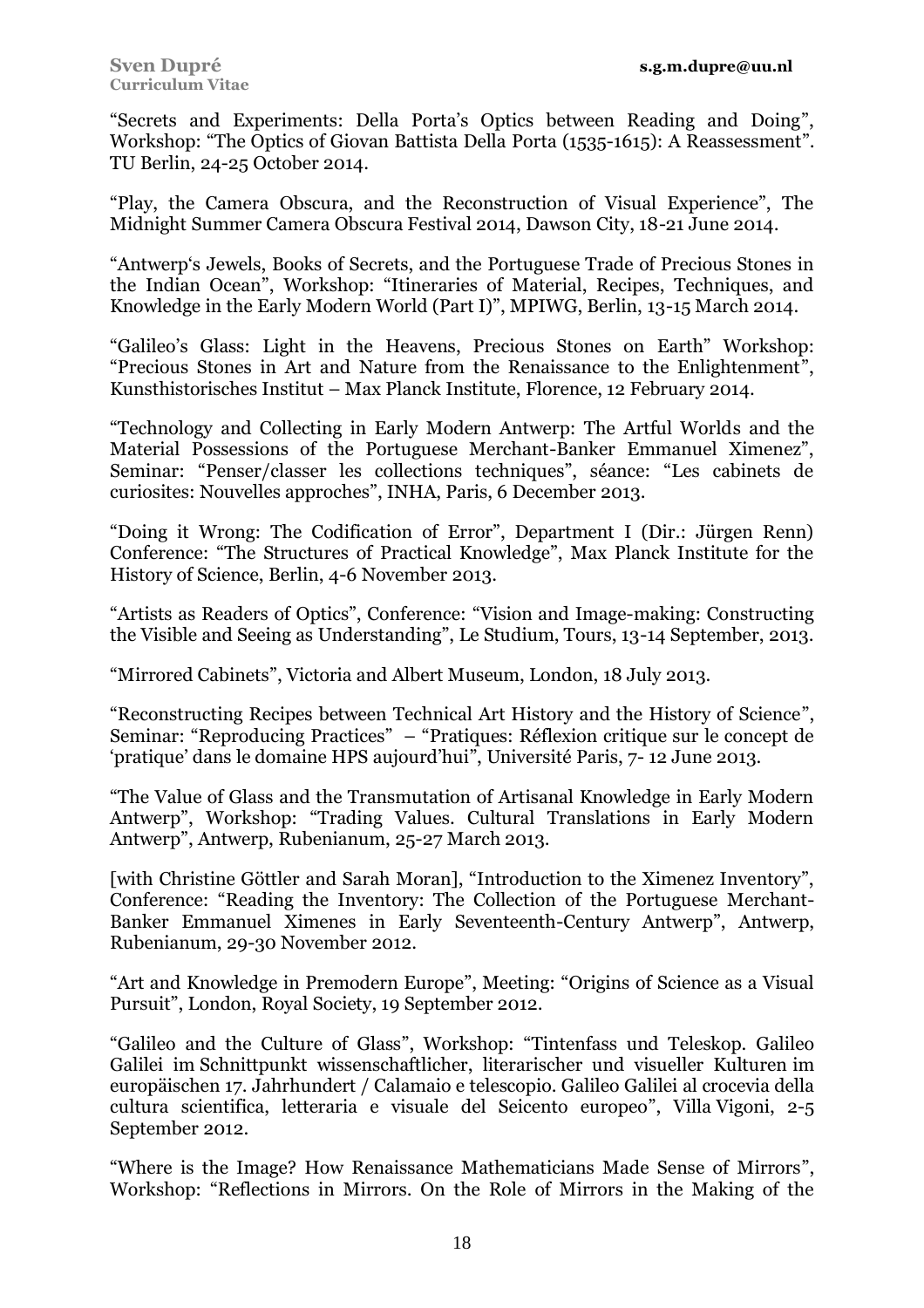History of Vision in the Middle East and Europe", Europe in the Middle East – the Middle East in Europe (EUME), Wissenschaftskolleg zu Berlin, Berlin, 22-23 June 2012.

"Translating Knowledge and Materials in Early Modern Antwerp," Workshop: "Trading Values. Cultural Translation in Early Modern Antwerp", University of Groningen, 23-25 May 2012.

Panelist on Material Culture and the History of Science and Commentator on Flavio Häner, "Steine, Schwarzbär, Schädel – Beispiele einer praktischen Archäologie des Wissens", Workshop: "Auf Klios Dachboden: Historische Materialkulturforschung im Selbsttest", Historisches Seminar, University of Basel, 4 May 2012.

"Optics and the Transformation of the Artist's Workshop", Conference: SCIENTIAE – Disciplines of Knowing in the Early-Modern World, Simon Fraser University, Vancouver, 25-27 April 2012.

"The Alchemy of Glass, Light and Paint in Early Seventeenth-Century Antwerp", Conference: "Artificii Occulti: Knowledge and Discernment in the Artistic and Scientific Cultures of the Netherlands and the Spanish Habsburg World  $(16<sup>th</sup>-18<sup>th</sup>)$ Centuries)", Institut für Kunstgeschichte, University of Bern, 12-14 May 2011.

"Antonio Neri's Art of Glass", Workshop: "The Art of Alchemy", Getty Research Institute, Los Angeles, 21 April 2011.

"Light and Matter. From Lomazzo to Van Mander", Conference: "Lichtgefüge", Kunstgewerbemuseum, Berlin, 31 March – 2 April 2011.

[with Florike Egmond] "Knowledge, the Exotic, and Collecting Naturalia in the Spanish Netherlands", Conference: "Embattled Territory. The Circulation of Knowledge in the Spanish Netherlands", Ghent University, 9-11 March 2011.

"Optics in the Circle of Ramus", Workshop: "Ce que disent les auteurs de la Renaissance des mathématiques et de leurs applications", Centre d'Etudes Supérieures de La Renaissance, Tours, 8-10 December 2010.

"The Collection of the Portuguese Merchant-Banker Emmanuel Ximenes: Global Trade, Local Exchanges, and Knowledge in Early 17th-Century Antwerp", Workshop: "Global Visions. Material Exchanges in the Early Modern World", USC-Huntington Early Modern Studies Institute, Huntington Library, San Marino, Los Angeles, 30 October 2010.

"The Historiography of Perspective and *Reflexy-const* in Netherlandish Art", NKJ Workshop: "Art and Science in the Early Modern Low Countries", The Hague, Huygens Institute, 6-7 May 2010.

"Let there be light? The continued life of extramissionism in Renaissance optics", International Conference: "Lumen – Imago – Pictura. La luce nella storia dell' ottica e nella rappresentazione visiva da Giotto a Caravaggio", Rome, Biblioteca Hertziana. Max-Planck-Institut für Kunstgeschichte, 12-13 April 2010.

[with Christine Göttler] "Local history, global trade and knowledge consumption. The collection of the Portuguese merchant-banker Emanuel Ximenes in early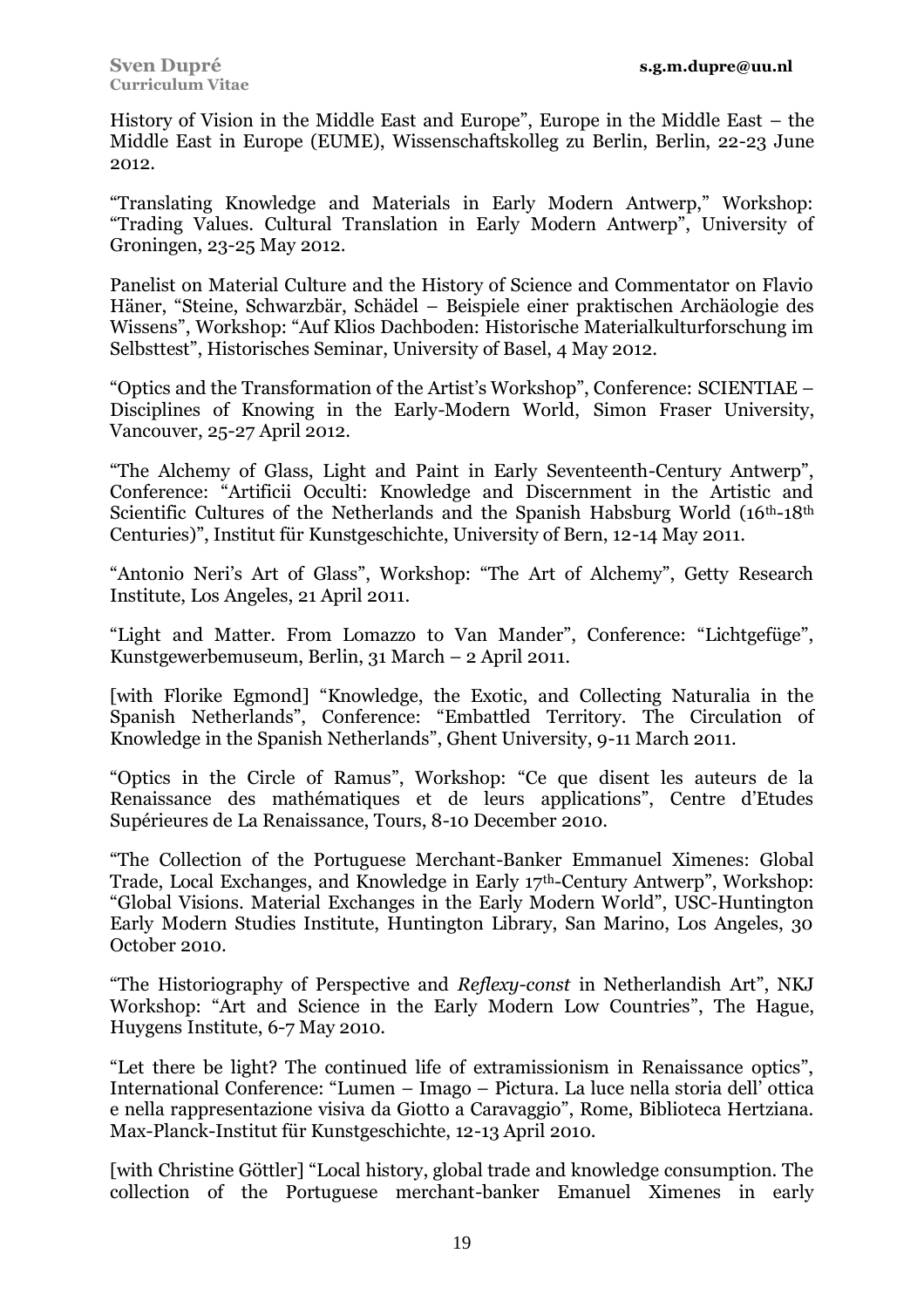seventeenth-century Antwerp", Workshop: "Iberian-Netherlandish Knowledge Exchanges", Institut d'Estudis Catalans-IEC, Barcelona, 27-28 November 2009.

"Ronchi's Leonardo", International Conference: "1952: Leonardo e la cultura dell' Europa nel dopoguerra, Istituto Nazionale di Studi sul Rinascimento (Firenze) and Biblioteca Leonardiana (Vinci), 29-31 October 2009.

"Otto Van Veen and the Kepler-Fludd Controversy", Workshop: "Vaenius' *Conclusiones*", Université Catholique de Louvain, Louvain-la-Neuve, 23 October 2009.

"Galileo's Telescope and Kepler's Optics", International Astronomical Union General Assembly, Special Session on Kepler's *Astronomia Nova*, Rio de Janeiro (Brazil), 11- 14 August 2009.

"The Dutch at War. Stevin's *Vande Deursichtighe* in Content and Context", International Colloquium: "Les savoirs au temps des mousquetaires, des tercios et des missionaires (1585-1648)", Séminaires scientifiques de Peyresq (France), 14-18 June 2009.

"The Moon, the Telescope, and the Question of Celestial Light", International Colloquium: "La lune au XVIIe siècle", Château de Versailles (France), 28-30 May 2009.

"The Origins of the Telescope", Symposium: "Astronomy and Science before and after Galileo", Institute for Advanced Studies in Basic Sciences, Zanjan (Iran), 29-30 January 2009 [in absentia].

"William Bourne's Invention: Practical Optics and the Prehistory of the Telescope", International Conference: 'The Invention of the Dutch Telescope: Its Origins and Impact on Science, Culture and Society", Middelburg, Roosevelt Academy, 24-27 September 2008.

"The Concept of Punctum Inversionis in Renaissance Optics", Conference: "L' optique de l' antiquité au XVIIe siècle", University of Milan, 16 June 2008.

"Collecting paper instruments, consuming cosmography", Conference: "Current Issues in Early Modern Cosmography", Ghent University & University of Leuven, 28- 30 May 2008.

"Kepler's Experiment inside the Dresden Kunstkammer", Conference: "Material for Science: The Use of Instruments, Collections and Illustrations in Early Modern Research", The National Archives, The Hague, 25 January 2008.

"Kepler's Experiment and Theory of Optical Imagery", Workshop: "Optics and Epistemology", Unit for History and Philosophy of Science, University of Sydney, 27 July 2007.

"Celestial Machines, Hyperbolic Lenses and Method", European Science Foundation Workshop: 'The Machine as Model and Metaphor", Max Planck Institute for the History of Science, Berlin, 8-11 November 2006.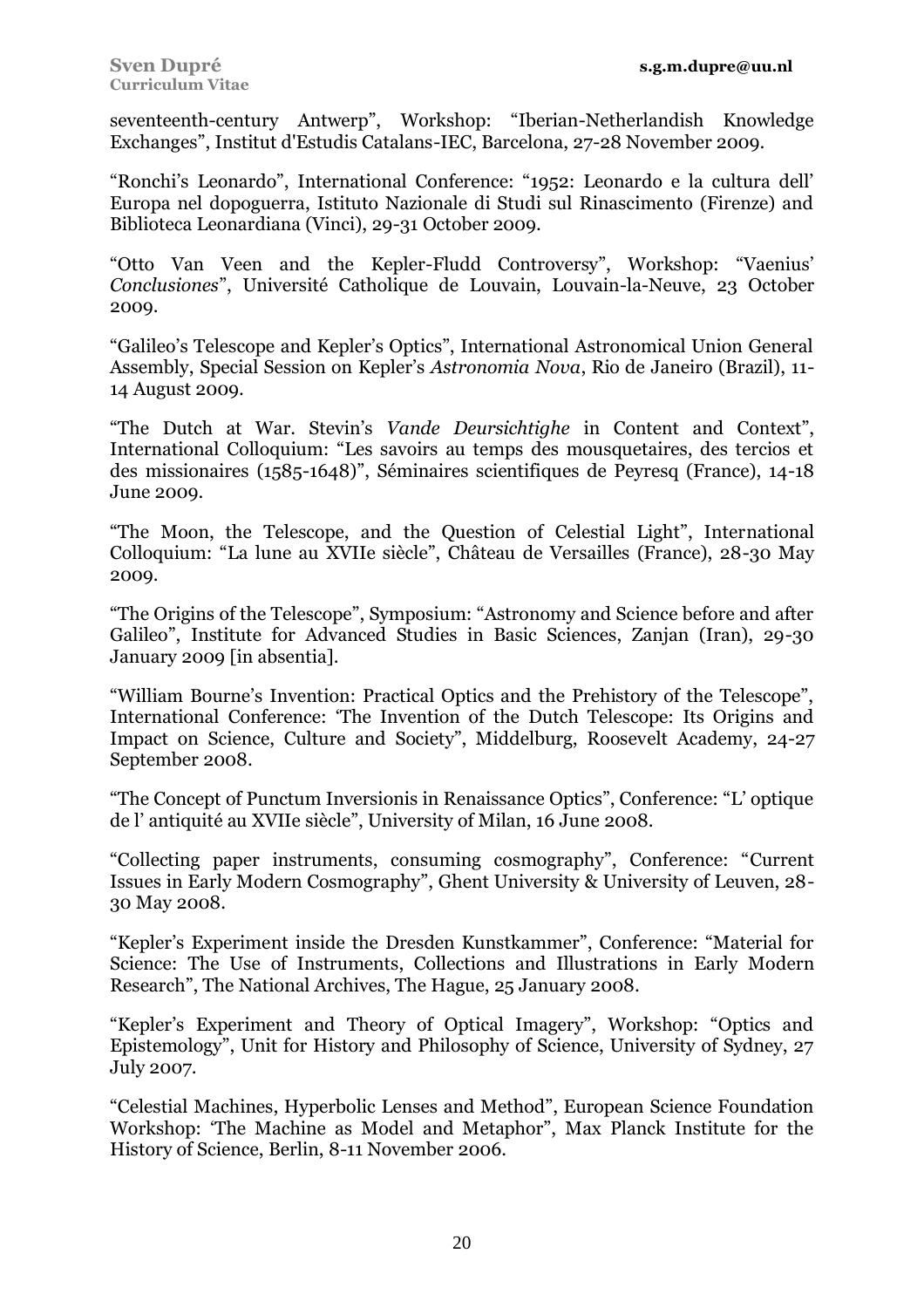"The Emergence of Non-Diagrammatic Pictures in Early Modern Optics", 19th International Workshop on the History and Philosophy of Science: "Picture and Text: Visualization and Knowledge in the Evolution of Culture", The Cohn Institute for the History of Science and Ideas (Tel Aviv University)/The Van Leer Institute (Jerusalem), 22-25 November 2004.

"Machines, Telescopes and Practical Optics: Before and Around Newton", Workshop: "The Legacy of Newton's Opticks", Dibner Institute for the History of Science and Technology, M.I.T., Cambridge (Massachusetts), 12-13 November 2004.

"Optical Instruments and Machines in the Sixteenth Century: Diagrams, Pictures and the Representation of Practical Knowledge", ESF Workshop: "Proof and Persuasion: Natural Philosophy and its Audience", Herzog August Bibliothek, Wolfenbüttel, 25-27 March 2004.

"The origin of the telescope: Picturing distant cities and optical projecton", Workshop "Optische Armaturen: Visuelle Instrumente in der Wissenschafts- und Technikgeschichte", Hermann von Helmholtz-Zentrum für Kulturtechnik, Humboldt Universität, Berlin, 25 July 2003.

## **INVITED SEMINARS AND LECTURES (SELECTION)**

"Failure and the Imperfections of Artisanal Knowledge in the Early Modern Period", Colloquium Science, technology and Society, Maastricht University, 7 June 2017.

"Technologies of the Connoisseur: Visual Expertise and the Practice of Art History", Lecture Series "Understanding Technology", Edinburgh, National Museums Scotland, 28 April 2017.

"The Materiality of Renaissance Perspective", History of Art & the Charles Singleton Center for the Study of Premodern Europe, Johns Hopkins University, 5 April 2017.

"Technical Art History: The Historicity of Materials and the Re-Enactment of Historical Processes of Making", History of Art & the Charles Singleton Center for the Study of Premodern Europe, Johns Hopkins University, 4 April 2017.

"Technical Art History: Historicity of Materials, Processes of Making and Writing, and Sensory Expertise", University of Warwick, 8 March 2017.

"The Materiality of Renaissance Perspective", Cologne Media Lecture, Zentrum für Medienwissenschaften und Moderneforschung, University of Cologne, 14 December 2016.

"Kunst als kennis. Technische kunstgeschiedenis als trekker van een interdisciplinair onderzoeksveld", Kunsthistorische Dag: Technische kunstgeschiedenis, Rijksmuseum, Amsterdam, 12 November 2016.

"Technique in the Arts: Concepts, Practices, Expertise, 1500-1950", CORES Seminar, Department of Conservation and Restoration, Universidade Nova de Lisboa, 28 June 2016.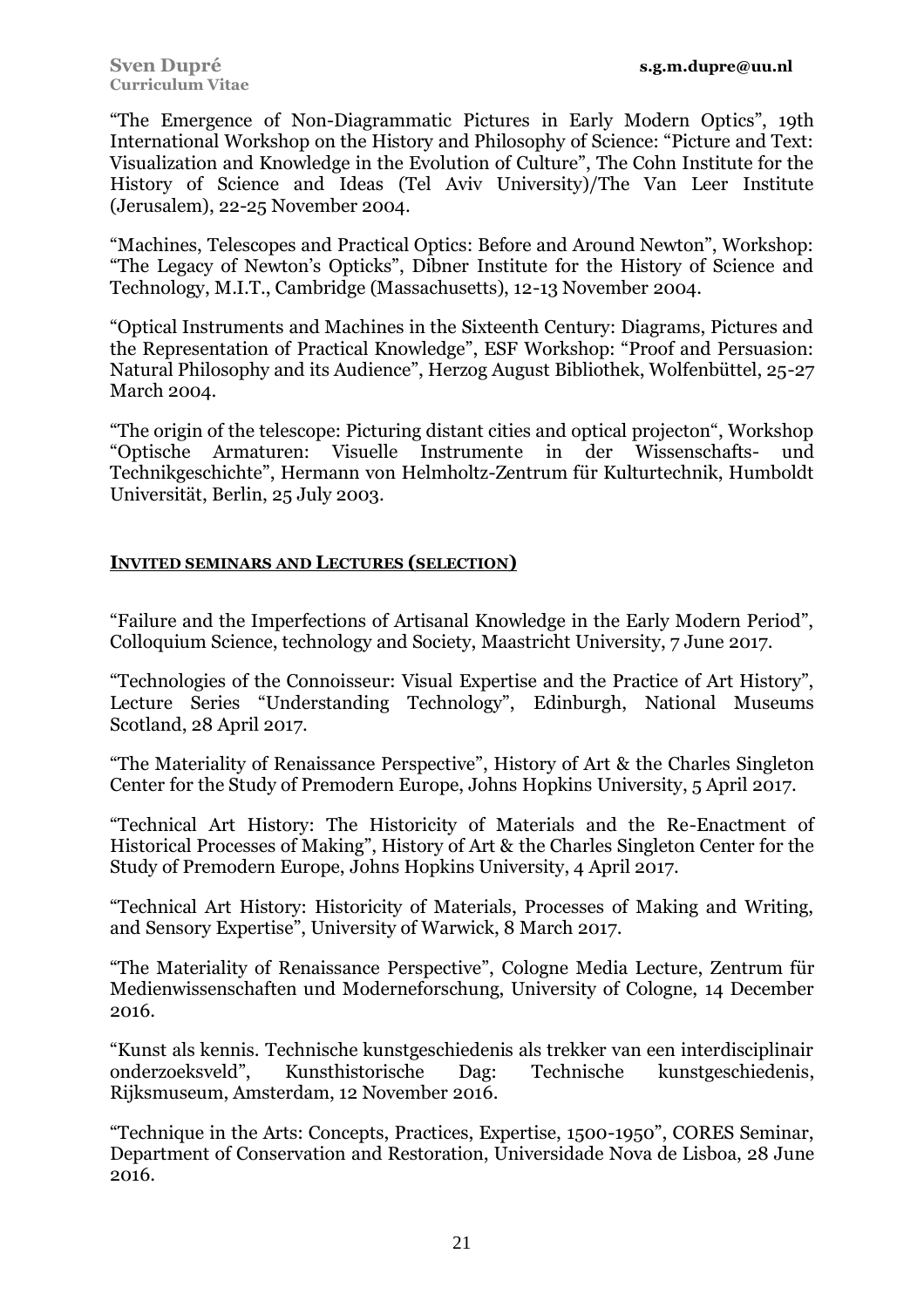"Technique in the Arts: Concepts, Practices, Expertise, 1500-1950", Descartes-Huygens Premodern Colloquium, Utrecht University, 6 June 2016.

"The Art of Glassmaking and the Nature of Stones", Center for History of Philosophy and Science, Radboud University Nijmegen, 13 May 2016.

"Thinking with Glass", Forschungstelle Naturbilder / Images of Nature, Art History, University of Hamburg, Warburg Haus, 26 October 2015.

"Sculpting and Thinking with Stones in Renaissance Art and Science", Victoria and Albert Museum, London, 14 May 2015.

"The Materiality of Renaissance Perspective", Huntington Library and California Institute of Technology, Pasadena, California, 24 April 2015.

"Doing it Wrong. The Translation of Artisanal Knowledge and the Codification of Error", Institute for Research in the Humanities, University of Bucharest, 9 April 2015.

"Secrets and Experiments: Della Porta's Optics between Reading and Doing", Center for Logic, History and Philosophy of Science, University of Bucharest, 8 April 2015.

"Die Sichtbarkeit und Unsichtbarkeit von Körperwissen in der frühneuzeitlichen Kodierung von technischem Wissen" Interdisziplinäre Ringvorlesung ,"Körperwissen: Transfer und Innovation", Freie Universität Berlin, 29 January 2015.

"Was sich tun und nicht tun lasset'- Kunckels Übersetzung von Neris Glasmacherkunst", Dialogo und Oberseminar Vorträge, Universität Stuttgart, 11. November 2014.

"Materials, Techniques, Recipes. Where Art Technology and History of Science Meet", University of Amsterdam, 28 March 2014.

"The Translation of Artisanal Knowledge", Colloquium: "Einführung in die Wissenschaftsgeschichte", Humboldt Universität, Berlin, 10 December 2013.

"Doing it Wrong. Kunckel's Translation of Artisanal Knowledge". Colloquium: "Perspektiven der Wissenschaftsgeschichte", Fakultät für Geschichts- und Kunstwissenschaften**,** Ludwig-Maximilians-Universität, Munich, 8 November 2013.

"Recipes and Images: Writing about the Visual, Visualizing Knowledge in Early Modern Antwerp", Friends Lectures Series: "Visualizing Knowledge in Early Modern Europe", The Courtauld Institute of Art, London, 26 February 2013.

"Vitreous Pursuits - Glass as Object of Alchemical Knowledge", Dept II. Colloquium (Lorraine Daston), Max Planck Institute for the History of Science, Berlin, 22 January 2013.

"Vitreous Pursuits", Colloquium, Centre for Science, Technology, Medicine and Society, University of California, Berkeley, 1 November 2012.

"The Written Transmission of Optics and the Invention of the Artist's Studio", Seminar: "Création, innovation et invention dans les sciences", Centre de Recherches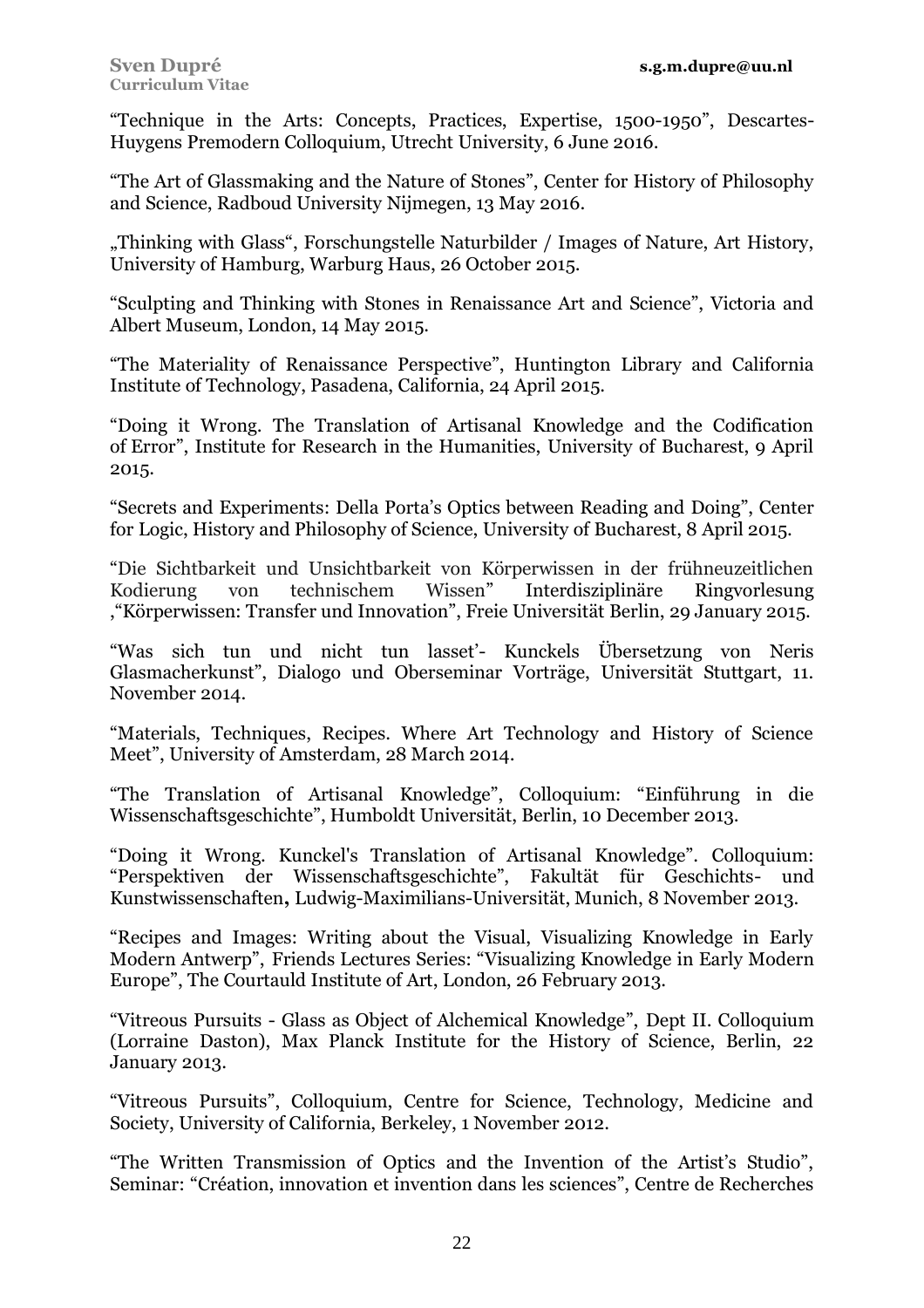Interdisciplinaires en Sciences Humaines et Sociales CRISES, Université Paul Valéry Montpellier, 1 June 2012.

"Optics and the Transformation of the Artist's Workshop", Office of the History of Science, University of Uppsala, 3 April 2012.

"Knowledge in the Artist's Studio", Institute Colloquium, Max Planck Institute for the History of Science, Berlin, 22 February 2012.

"Kepler and the Art of Perspective", Forschungskolloquium Wissenschaftsgeschichte, Technische Universität Berlin, 25 January 2012.

"The Monkey and the Telescope. Collecting Art and Nature in the Spanish Netherlands", University of Bern, 27 October 2011.

[with Mark Clarke] "Artists' Recipes. Between History of Science and Technical Art History", Flemish Academic Centre for Science and the Arts, Brussels, 27 January 2011.

"Kepler's Optics without Hypotheses", REHSEIS, Paris, 19 May 2010.

"Disciplinevorming en artistieke kennis", Orpheus Institute for Advanced Study and Research in Music, Ghent, 23 March 2010.

"Let there be Light: Optical Objects between Art, Craft and Natural Philosophy", California Institute of Technology, Pasadena (California), 13 January 2009.

"Material Culture and the Pursuit of Natural Knowledge in Early Seventeenth-Century Antwerp", Emphasis: Early Modern Philosophy and the Scientific Imagination Seminar, School of Advanced Study, University of London, 4 October 2008.

"The Culture of Optics in Dresden around 1600", Work-in-Progress Seminar, Centre for Research in the Arts, Social Sciences and Humanities, University of Cambridge, 18 February 2008.

"The Origin of the Telescope: Practical Optics, Practical Geometry and Painting", Museum of the History of Science Seminar, Oxford University, 5 May 2004.

"Art and Science after the Procedural Turn", Centre for Study of Science and Technology Seminar, Rice University, 23 April 1999.

# **CONFERENCE PAPERS (SINCE 2010)**

"Commerce, Chymistry, and Science in the Early Modern Low Countries", 61st Annual Meeting of the Renaissance Society of America (RSA), Berlin, 26-28 March 2015.

"The Arts and the Sciences in the Early Modern Period", 6th International Conference of the European Society for the History of Science (ESHS), Lisbon, 4-6 September 2014.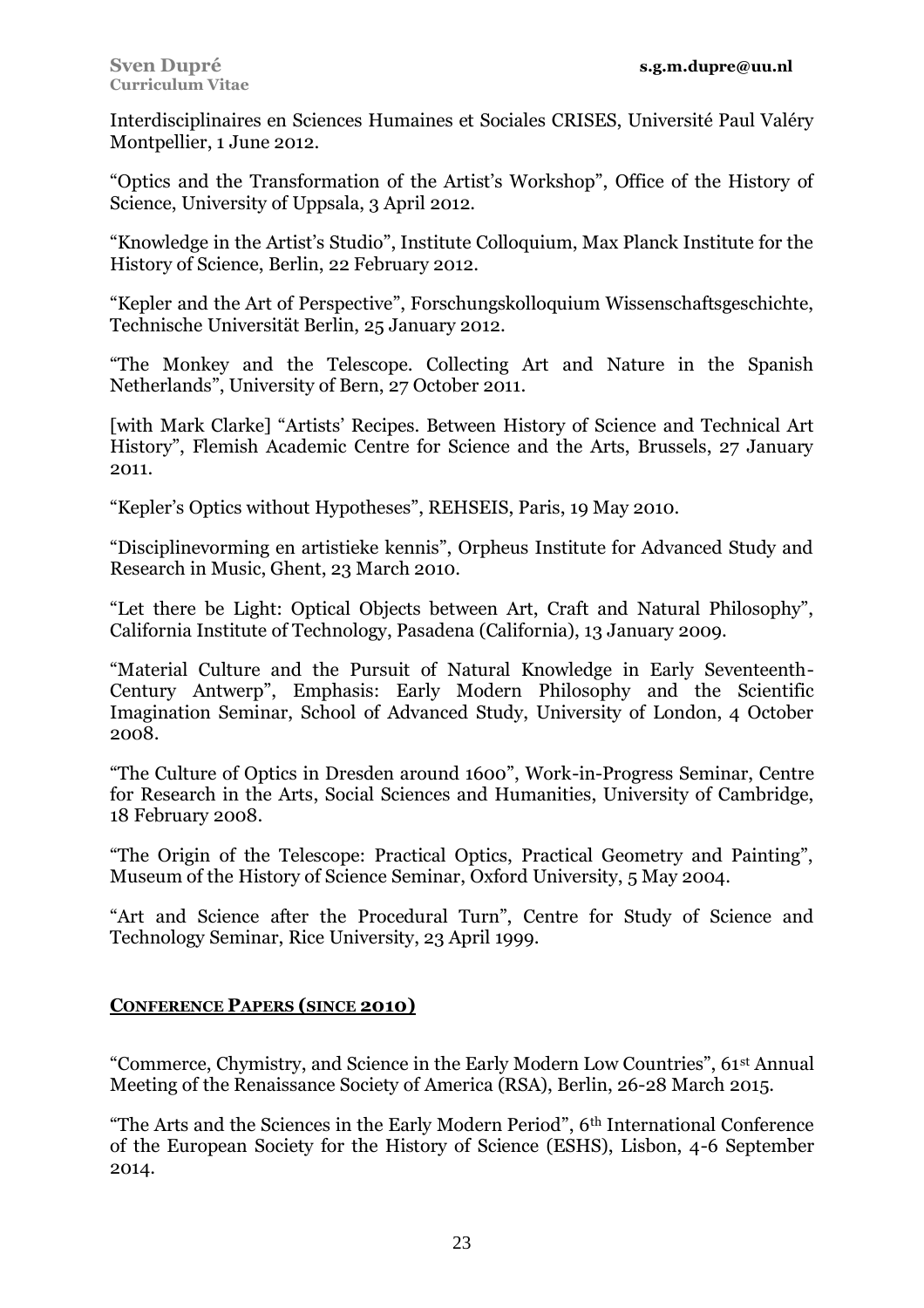"Kunckel Translates Neri: Reading Technology in the Seventeenth Century", History of Science Society Meeting, Boston, Massachusetts, 21-24 November 2013.

"Roundtable: Recent Trends in the History of Science, Technology, and the Arts", RSA Renaissance Society of America Annual Meeting, San Diego, 4-6 April 2013.

[with Christine Göttler] "Art, Alchemy, and Commerce: The Collection of the Portuguese Merchant-Banker Emmanuel Ximenes (1564-1632) in Antwerp", Conference "Early Modern Merchants as Collectors" Ashmolean, Oxford, 14-16 June 2012.

[with Koenraad Jonckheere] "Beyond Rubens: Artists' Collections in the Southern Netherlands", Renaissance Society of America, Washington DC, 22-24 March 2012.

Commentary on session "Revisiting Iconography: The Persistence and Circulation of Scientific Illustrations", Annual Meeting of the History of Science Society, Cleveland, 3-6 November 2011.

"Antwerp in the Early Modern World. Knowledge Circulation, Commerce and Migration", Third European Congress on World and Global History, London School of Economics, 14-17 April 2011.

[with Christine Göttler] "The Collection of the Portuguese Merchant-Banker Emmanuel Ximenes in Early Seventeenth-Century Antwerp", Historians of Netherlandish Art Conference, Amsterdam, 28-30 May 2010.

"Jesuit Responses to New Theories of Perception in the Early Seventeenth Century", Annual Meeting of the Renaissance Society of America, Venice, 8-10 April 2010.

## **INVITED PUBLIC LECTURES (SINCE 2008)**

Kunst en Wetenschap Lezing, including conversation with Levi Van Veluw, Studium Generale, Utrecht University, 9 May 2016.

"Laboratories for Art, Recipes for Knowledge", CHIP Cultural Heritage Program Lecture, University College Utrecht, 22 March 2016.

"Light, the Camera Obscura and the Arctic North", Midnight Sun Camera Obscura Festival, Dawson City, Yukon, 17-21 June 2015.

"Art and Alchemy/ Kunst und Alchemie", Museum Kunstpalast, 13-14 June 2014.

"Understanding Celestial Light through Precious Stones: From the Jeweller's Culture of Optics to Natural Philosophy", Institute for Advanced Study, Durham University, The Light Year Public Lecture Series, 24 February 2014.

"Mirrors in the Time of Caravaggio", Conference Cycle "Caravaggio. Lo Studio del Genio. Proposte e problemi, Palazzo Venezia, Rome, 1 February 2011.

"The Invention of the Telescope", Museum of History of Science, University of Oxford, 2 December 2008.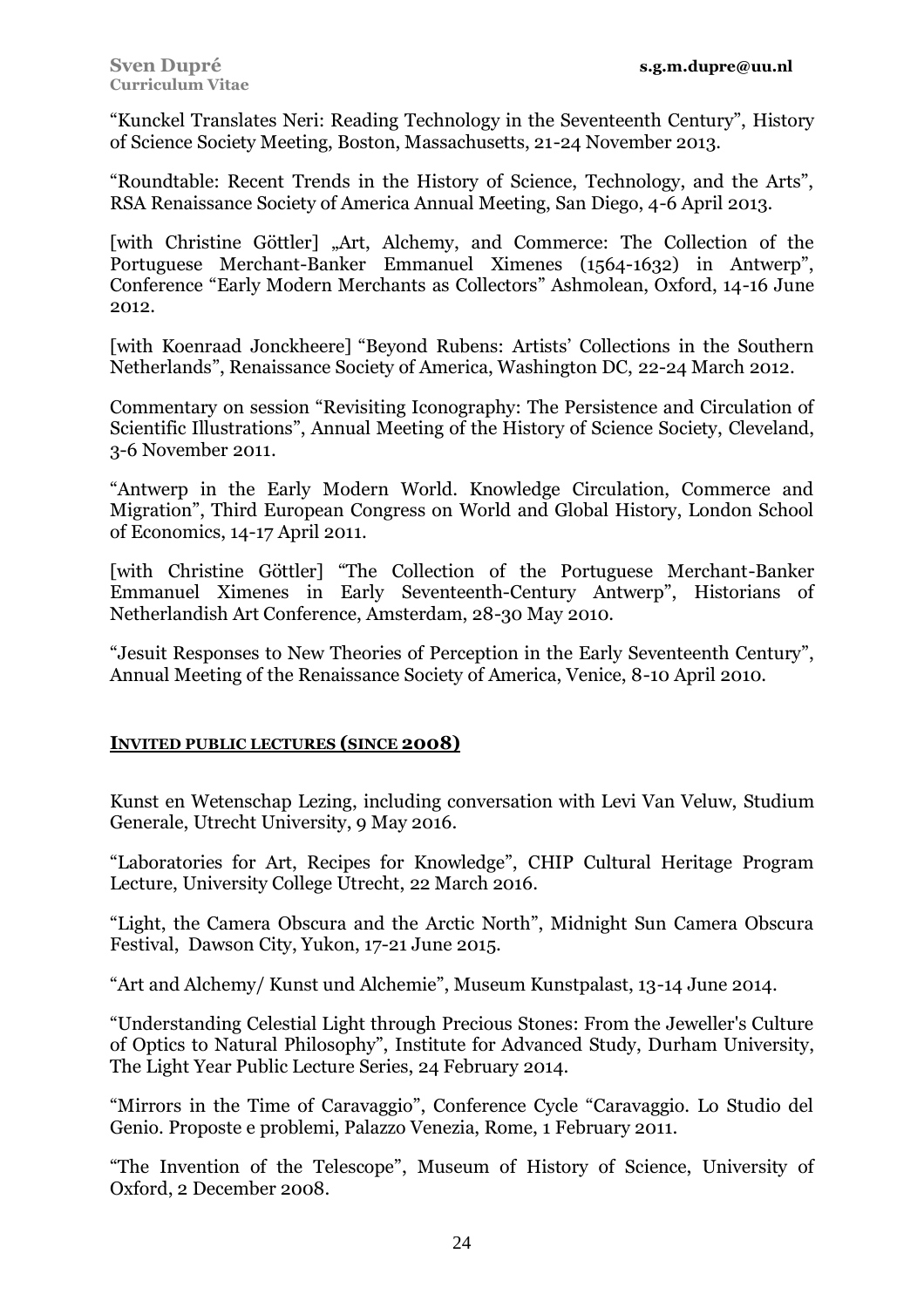## **INTERVIEWS**

Interview for kM (Tijdschrift over materialen voor kunstenaars) on ARTECHNE: "De kennis zit in de handen" vol. 102 (2017), pp. 24-26.

Interview for Materialized Identities, [https://www.materializedidentities.com/single](https://www.materializedidentities.com/single-post/2017/08/02/Interview-with-Sven-Dupré)[post/2017/08/02/Interview-with-Sven-Dupré,](https://www.materializedidentities.com/single-post/2017/08/02/Interview-with-Sven-Dupré) 2 August 2017.

Interview for K. West/Das Kulturmagazin des Westens: "Keine Hexerei" on the exhibition "Kunst und Alchemie", May 2014, pp.24-25.

Article on the Max Planck Research group "Art and Knowledge in Pre-Modern Europe" directed by Sven Dupré; Max Planck Forschung, July 2012, p. 78-85.

http://www.mpiwg-berlin.mpg.de/Presse-PDF/2012-07\_MPForschung\_Dupre.pdf

Interview for Deutschlandfunk: "Von der Entdeckung der Ölfarbe bis zur Lehre von der Perspektive" [with Karin Leonhard and Dedo von Kerssenbrock-Krosigk], broadcasted on 22 December 2011.

Presentation/Interview for BBC 2 Program "The Story of Science. Power, Passion and Proof" [2 days of filming on location in Venice in May 2009; broadcasted in UK on 27 April 2010].

Interview for Thomas Peeters, Peetvader van de sterrenkijkers, *De Tijd*, 15 January 2009, p. 28.

Opinion on the invention of the telescope, BBC 4 Radio, Today Programme, 15 September 2008.

Interview on Leonardo da Vinci, *Radio 1* (Belgian National Radio), 28 April 2008.

Interview for Steven Stroeykens, De vergeten eerste telescoop, *De Standaard*, 12 September 2003, p. 28.

Interview for Steve Farrar, Telescope "created by English", *The Times Higher Education Supplement*, 13 December 2002, p. 4.

## **TEACHING**

NATIONAL GRADUATE SCHOOL OF ART HISTORY

*Academic years 2016-2017 & 2017-2018:*

[Co-taught with Ann-Sophie Lehmann], Materials and Materiality in Art History.

UTRECHT UNIVERSITY:

*Academic year 2017-2018*

From Paper to Plastic: Materials & Techniques (in Dutch), BA Art History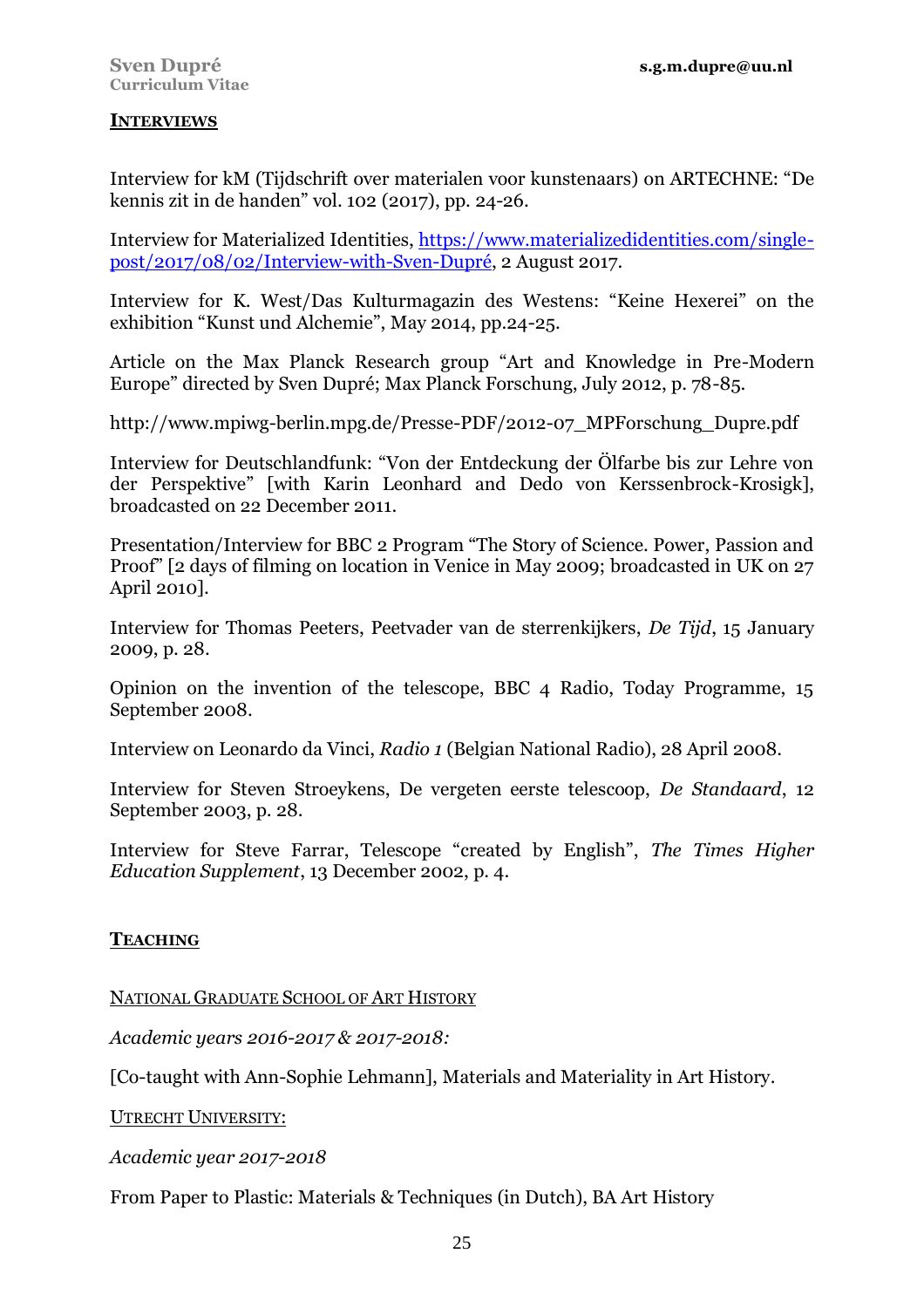*Academic year 2016-2017 & 2017-2018:*

Trends and Shifts in Art History: Technical Art History, Research MA Art History Research Seminar Art and Knowledge, Res MA Art History Tutorial: Technical Art History, MA/Research MA Art History

SUMMER SCHOOLS:

[Co-organized With Jenny Boulboullé] Summer School "Sensible Objects, Material Engagement, Skilled Expertise", "TransPositions: Objects. Images, Persons, Cultural Formations and Disciplinary Positions in Motion", International network in the field of graduate education with *Walter Benjamin Kolleg* (Graduate School of the Humanities), *University of Bern* as lead institution, *University of Lucerne*, and Department of History and Art History, *Utrecht University*, 21-25 August 2017.

[Co-taught with Albert van Helden], Early Telescopes between Art, Craft and Science, First Dutch International Summer School in the History of Science: Scientific Instruments at Work, Utrecht University Museum and Utrecht University, 3-16 July 2005.

ROYAL COLLEGE OF ART/VICTORIA AND ALBERT MUSEUM LONDON:

*May 2015:* The Science of Stones and the Plastic Arts in the Early Modern Period - Seminar

FREIE UNIVERSITÄT BERLIN:

*Summer Semester 2015:* Recipes for Art: Art Technological Sources in Context – Seminar (in English)

*Winter Semester 2014/2015:* Technical Art History (in English)

*Summer Semester 2014:* Alchemy and Art: The Mystery of Transformation – Seminar (in English)

*Summer Semester 2013:* Künstlerwissen. The History and Theory of Artists' Knowledge. – Colloquium (in English)

*Winter Semester 2012/2013:* The Material Culture of Knowledge: Objects of Art and Science in the Early Modern History of Collecting – Seminar (in English)

*Summer Semester 2012:* Early Modern Art and Alchemy: Between Theory and Craft – Seminar (in English)

*Winter Semester 2011/2012 and Winter Semester 2013/2014:* Optics and Perspective in Early Modern Art – Seminar (in English)

KHI - MAX-PLANCK-INSTITUTE, FLORENCE, ITALY:

*NEH Summer Institute, 11 July 2012*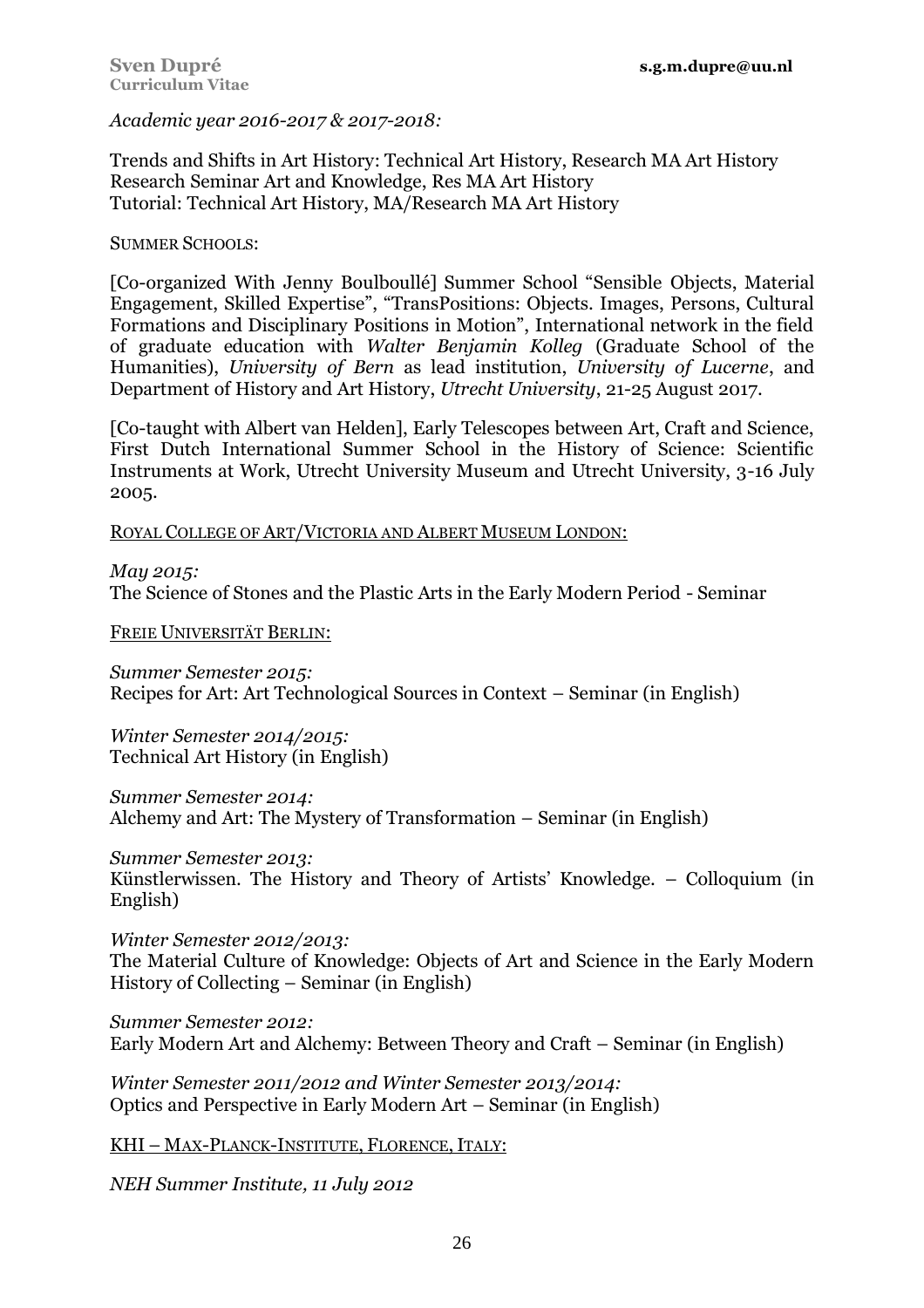"Leonardo's optics between art, craft, and mathematics", Leonardo da Vinci between art and science

### GHENT UNIVERSITY:

*Academic years 2004-2011:*

History of Science: Conceptions, Methods, Problems (in English)

Problems from the First Scientific Revolution: from Copernicus to Newton (in English)

Invited seminars at UNIVERSITY OF WARWICK, UNIVERSITY OF COLOGNE, UNIVERSIDADE NOVA DE LISBOA, UTRECHT UNIVERSITY, UNIVERSITY OF HAMBURG, UNIVERSITY OF SOUTHERN CALIFORNIA, UNIVERSITY OF ANTWERP, ORPHEUS INSTITUTE, INSTITUTE FOR ADVANCED STUDIES AND RESEARCH IN MUSIC, GHENT.

#### DOCTORAL STUDENTS:

Supervisor: Mariana Pinto's doctoral dissertation "The Impact of Science on Conservation Practice. A Historical Study of Pigment Analysis and Treatment of Painted Surfaces in the Long Nineteenth Century", Utrecht University.

Supervisor: Thijs Hagendijk's doctoral dissertation "Transmission of Technique and the Making of Art, 1500-1750", Utrecht University.

Supervisor (co-promotor) [with Koenraad Jonckheere]: Teresa Esposito's doctoral dissertation, "Peter Paul Rubens and the Distribution of Secret Knowledge in Antwerp and Italy", Ghent University.

Zweitgutachter (second supervisor): Mattia Mantovani's doctoral dissertation, "Descartes' Theory of Vision", Humboldt Universität Berlin.

Supervisor (co-promotor) [with Koenraad Jonckheere]: Marlise Rijks, "Catalysts of Knowledge: Artists' and Artisans' Collections in Early Modern Antwerp", Ghent University, 14 March 2016.

Zweitgutachter (second supervisor): Julia Schöller, "Schatten. Zur Malerei im 19. Jahrhundert", Freie Universitat Berlin, 25 February 2016.

Zweitgutachter (second supervisor): Pia Littman, "Der Farbtondruck. Formen der Vereinheitlichung reproduzierbaren Bildraums in der fruhen Neuzeit", Freie Universitat Berlin, 13 October 2015.

Supervisor: Barbara Tramelli, "The Art of Writing, the Writing of Art: Giovanni Paolo Lomazzo's Context, Connections and Influences in his Trattato dell' Arte della Pittura", Freie Universität Berlin, 29 September 2015.

Supervisor (co-promotor) [with Maarten Van Dyck]: Lucian Petrescu, "Meteors and Mixtures. Problems of Hylomorphic Composition in Aristotelian Natural Philosophy", Ghent University, 18 April 2014.

Member of the Doctoral Guidance Committee: Caterina Geraldes, "Conservation of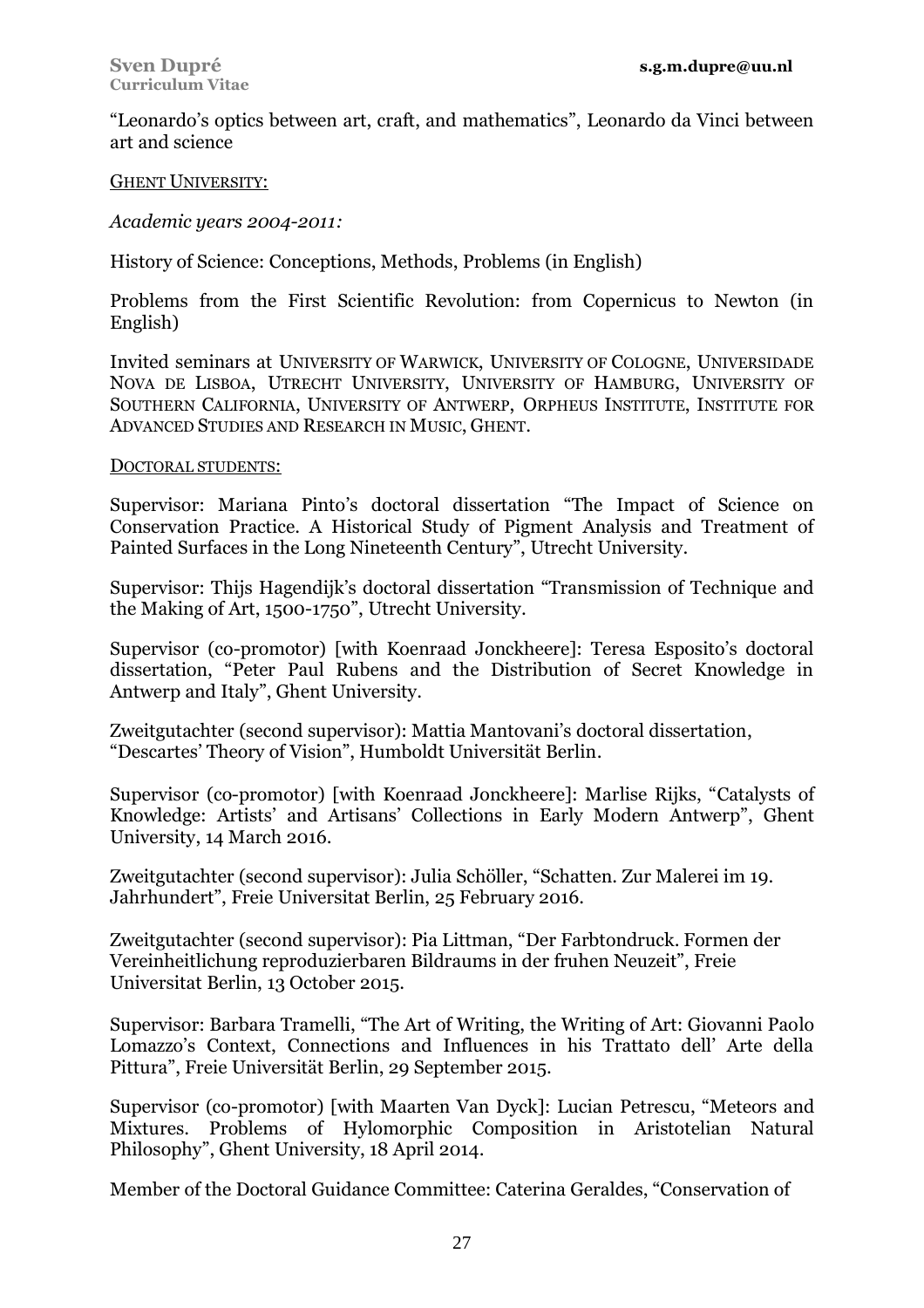Modernist Portuguese Azulejos", CORES – Ph.D Interdisciplinary Programme in teh Conservation and Restoration of Cultural Heritage, Universidade Nova de Lisboa.

Member of the Jury: Marijn de Lange, "Dutch Mime: A Distinct Mode of Thought in Theatre Practice", Utrecht University, 11 October 2017.

External Examiner: Annemie D.G. Leemans, "Contextualizing Practical Knowledge in Early Modern Europe", University of Kent/University of Porto, 30 November 2016.

Member of the Reading Commission: Victoria Hobday, "Bones of Contention: The Changing Conventions of Anatomical Illustration, 1690-1750", University of Melbourne, July 2015.

Member of the Jury: Giulia Brun, "The Transmission and Circulation of Practical Knowledge in Art and Architecture in the Middle Ages. The Case of Compositiones Lucenses Tradition and its Connection to Vitruvius' De architectura, Politechnical University of Milan, 24 March 2015.

Member of the Reading Commission: Ian Lawson, "Robert Hooke"s Microscope: The Epistemology of an Instrument", University of Sydney, November 2014.

Member of the Reading Commission: Tawrin Baker, "Color, Cosmos, Oculus: Vision, Color, and the Eye in Jacopo Zabarella and Hieronymus Fabricius d'Acquapendente", Indiana University, Bloomington, 3 October 2014.

Member of the Jury: Jenny Boulboullé, "In touch with Life - Investigating Epistemic Practices in the Life Sciences from a Hands-on Perspective. On Bio-Art, Descartes as a Hands-on Practitioner, Molecular Genetics Laboratories and Microbiological Cleanrooms", Maastricht University, 20 December 2012.

Member of the Jury: Marjolijn Bol, "Oil and the Translucent. Varnishing and Glazing in Practice, Recipes and Historiography, 1100-1600", Utrecht University, 17 January 2012.

Member of the Jury and the Doctoral Commission (2009-2011): Manuel Mertens, "Magic and Memory in Giordano Bruno. An Assimilating Study of Form and Content of Bruno's Magical and Mnemonic Writings", Ghent University, 30 May 2011.

Member of the Jury: Lise Gosseye, "Reading towards the Light. Constantijn Huygens' *Ooghentroost* at the Beginnings of Modernity", Ghent University, 3 May 2011.

Member of the Jury and the Doctoral Commission (2006-2012): Nathalie Poppe, "'Facie ad faciem', 'vincula et via'. Rol en betekenis van het licht in de religieuze architectuur van Aguilon en Guarini", University of Antwerp, 13 June 2012.

Referee for Doctoral Submission: José Ramón Marcaida, "Juan Eusebio Nieremberg y la ciencia del Barroco. Conocimiento y representación de la naturaleza en la España del siglo XVII", Supervisor: Dr. Juan Pimentel (CSIC), Universidad Autónoma de Madrid, August 2011.

Supervision of BA/MA Thesis: Koen Scholten, Caroline Daams, Lisanne Bedaux, Tessa Bosch, Kathleen Pollaert (Utrecht University, 2017); Roswitha Spaans, Liselotte van Beek, Jeroen Lesuis, Lotte Brouwer, Hanna van Westrene, Charlotte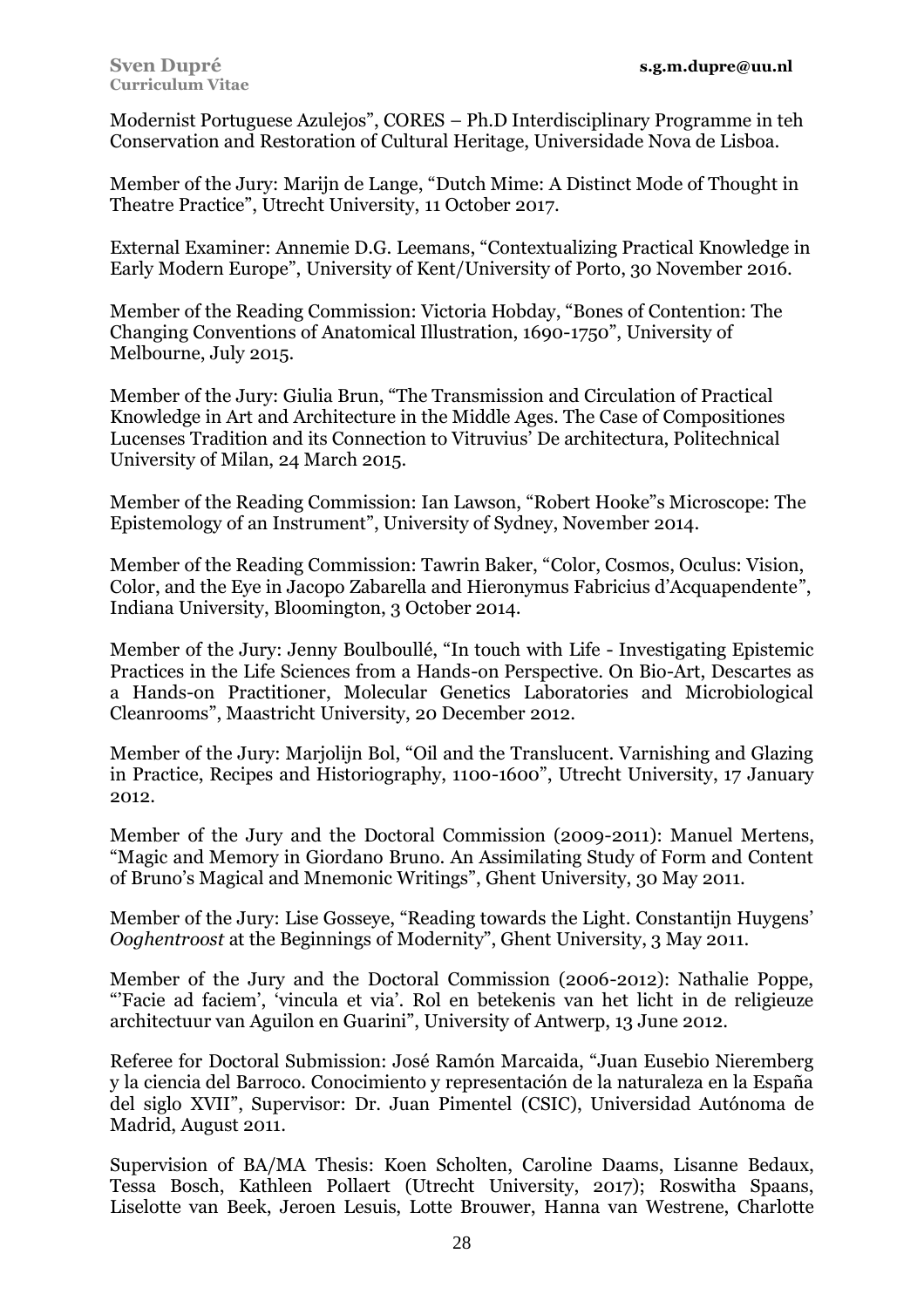Hoitsma, Julia Telchuijs, Marion Konings (Utrecht University, 2016), Celine Camps (Utrecht University, 2014); Anna Lina Junghanel (FU Berlin, 2015), Linda Olenburg (2014), Daria Coscodan (2014), Astrid Elbers (Ghent University, 2009); Second reader: Marte Sophie Meessen (Utrecht University, 2017); Maartje de Boer, Jasmijn Groeneveld, Machteld Jacques (University of Amsterdam, 2016); Margot Leerink (Utrecht University, 2016); Joanna Smalcerz (FU Berlin, 2013, Zweitgutachter); Reading Commission: Pieter Present (Ghent University, 2013), Merel Lefevre, An-Sofie Alderweireldt, Maité Gobyn, Rebecca Castermans, Peter van Wichelen (Ghent University, 2005-2011).

## **ORGANIZATION OF INTERNATIONAL CONFERENCES AND WORKSHOPS**

Member of Program Committee: NWO Smart Culture Conference: Exploring Integrated Arts & Culture Research, Amsterdam, 23-24 November 2017.

Organizer [with Marieke Hendriksen]: International Workshop "The Making of Technique in the Arts: Concepts and Practice from the Sixteenth to the Twentieth Century", Utrecht University, 26-27 October 2017.

Organizer [with Anna Harris, Julia Kursell, Patricia Lulof, and Maartje Stols-Witlox], "Re-Enactment Replication Reconstruction. Interdisciplinary Workshop on Performative Methodologies", NIAS-Lorentz Workshop, Leiden, 12-16 June 2017.

Organizer [with Wijnand Mijnhardt], Public Lecture Series, "De maakbaarheid van de kennissamenleving: KunstKennis", Koninklijke Nederlandse Academie van Wetenschappen / Akademie van Kunsten, Amsterdam, May-June 2017.

Organizer [with Bert De Munck, Wijnand Mijnhardt and Thijs Weststeijn], International Conference, 'The Materialities of Knowledge in Early Modern Cities", University of Antwerp, 18-19 November 2016.

Organizer [with Wijnand Mijnhardt], Public Lecture Series, "De maakbaarheid van de kennissamenleving: Stad en kennis", Koninklijke Nederlandse Academie van Wetenschappen / Akademie van Kunsten, Amsterdam, May-June 2016.

Organizer [with Michael Bycroft and Marta Ajmar], Workshops "Gems in Transit: Materials, Values and Knowledge in the Early Modern World 1400-1800", 7-8 April (Rijksmuseum Amsterdam & Utrecht University) & 11-12 April 2016 (V&A Museum).

Organizer [with Arjan de Koomen, Abbie Vandivere, Erma Hermens & Ann-Sophie Lehmann], Technical Art History Colloquium, Utrecht Unbiversity/University of Amsterdam/Mautishuis, The Hague, Netherlans Insitute for Conservation, Art and Science, University of Groningen, monthly and ongoing since March 2016.

Organizer [with Wijnand Mijnhardt, Jörg Vollnagel and Angela Fischel], "Creating a Knowledge Society in a Globalizing World" in cooperation with the Staatliche Museen Berlin, Max Planck Institute for the History of Science, Berlin, 30 November 2015.

Organizer [with Marjolijn Bol] International Workshop: "The Senses and the Methodology of Reconstruction", Max Planck Institute for the History of Science, Berlin 10 July 2015.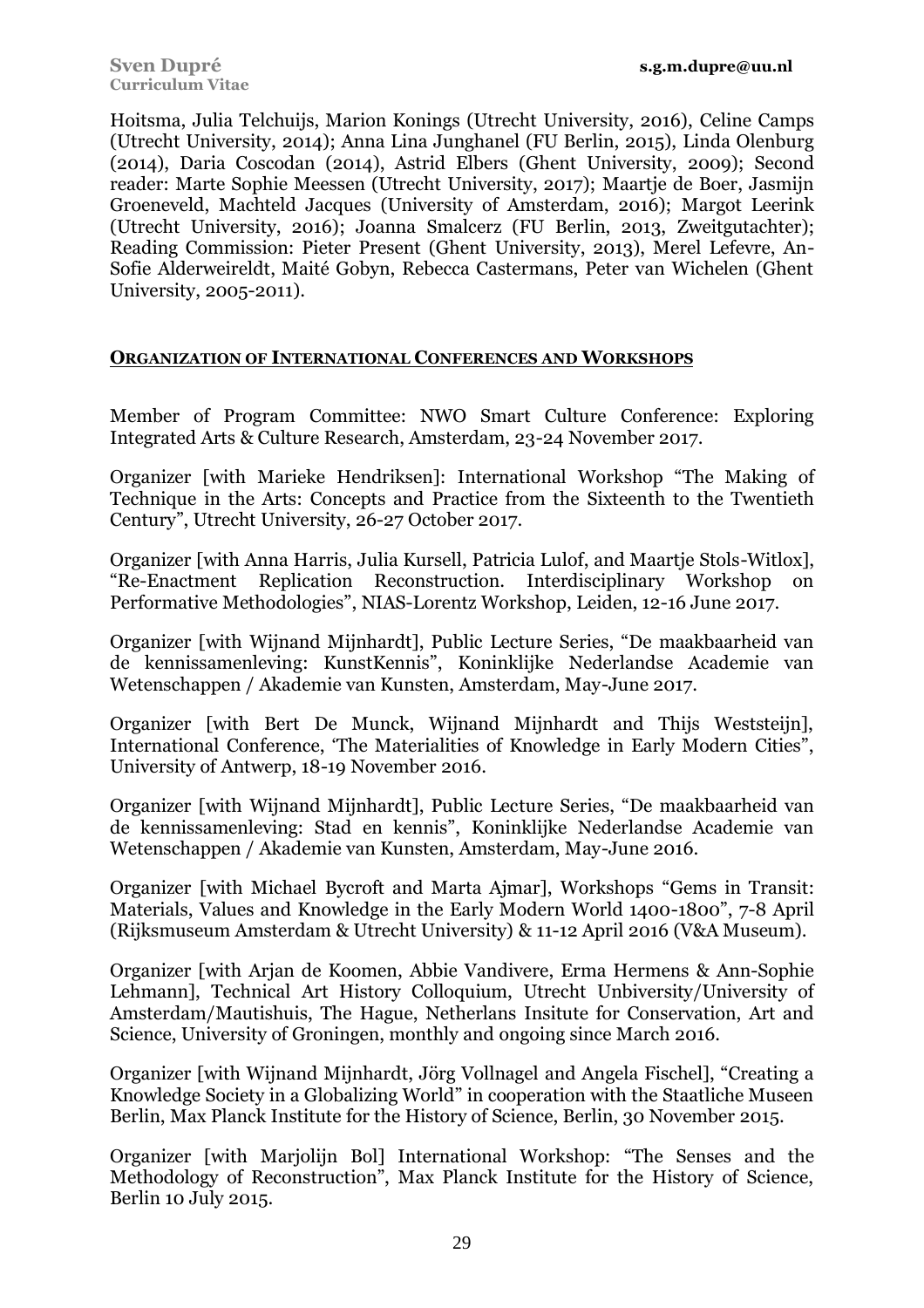Organizer [with Els Stronks and Feike Dietz], International Conference: "Knowledgeable Youngsters", University Museum Utrecht, Utrecht, 26-27 June 2015

Organizer [with Michael Bycroft and Marta Ajmar] International Workshop: "Gems in Transit: Materials, Techniques and Trade, 1400-1800," Global History and Culture Centre at the University of Warwick, the Victoria and Albert Museum and the Max Planck Institute for the History of Science, London, 18 -19 May 2015.

Organizer, Master Class "The Science of Stones and the Plastic Arts in the Early Modern Period", Institute of Making (UCL) in collaboration with the Victoria and Albert Museum, London, 12 May 2015.

Co-organizer [with Florike Egmond, Marrigje Rikken, Paul Smith] Workshop: "Migration of Natural Historical Knowledge between Media", Max Planck Institute for the History of Science, Berlin 23 – 24 March 2015.

Co-organizer [with Erma Hermens] Technical Art History Talks, Max Planck Institute for the History of Science and Freie Universität Berlin in collaboration with the University of Glasgow, 27 October 2014 – 19 January 2015.

Co-Organizer [with Christine Göttler] "Ximenez Final Workshop. Reading the Inventory – The Collection of the Portuguese Merchant-Banker Emmanuel Ximenez in Early Seventeenth-Century Antwerp", Rubenianum, 3 December 2014.

Organizer [with Tawrin Baker, Sachiko Kusukawa, and Karin Leonhard] International Workshop: "Early Modern Colour Practices Final Workshop", Max Planck Institute for the History of Science, Berlin 31 October – 1 November 2014.

Co-organizer [with Elaine Leong and Doris Oltrogge] "Reading How-To. The Uses and Users of Artisanal Recipes", Max Planck Institute for the History of Science, 19- 20 September 2014.

Co-organizer [with Arjan Van Dixhoorn and Bert De Munck] Workshop: "The Artisan and the Knowledge Culture: The Antwerp Community of St. Luke as a European Centre of Knowledge", Rubenianum, Antwerp, 18 April 2014.

Concept, Workshop: "Precious Stones in Art and Nature from the Renaissance to the Enlightenment", Kunsthistorisches Institut – Max Planck Institute, Florence, 12 February 2014.

Organizer [with Tawrin Baker, Sachiko Kusukawa, and Karin Leonhard] International Workshop: "Early Modern Colour Practices, 1450-1650, II", Max Planck Institute for the History of Science, Berlin 21-22 March 2014.

Co-organizer [with Anke te Heesen, Claus Zittel, Friedrich Steinle, Veronika Lipphardt] 2nd Berlin Doctoral Forum for the History of Science, Max Planck Institute for the History of Science, Berlin, 29 November 2013.

Co-organizer: Symposium "Das Wissen der Kunst und die Kunst des Wissens", collection Oskar Reinhart, Winterthur, 18-19 October 2013.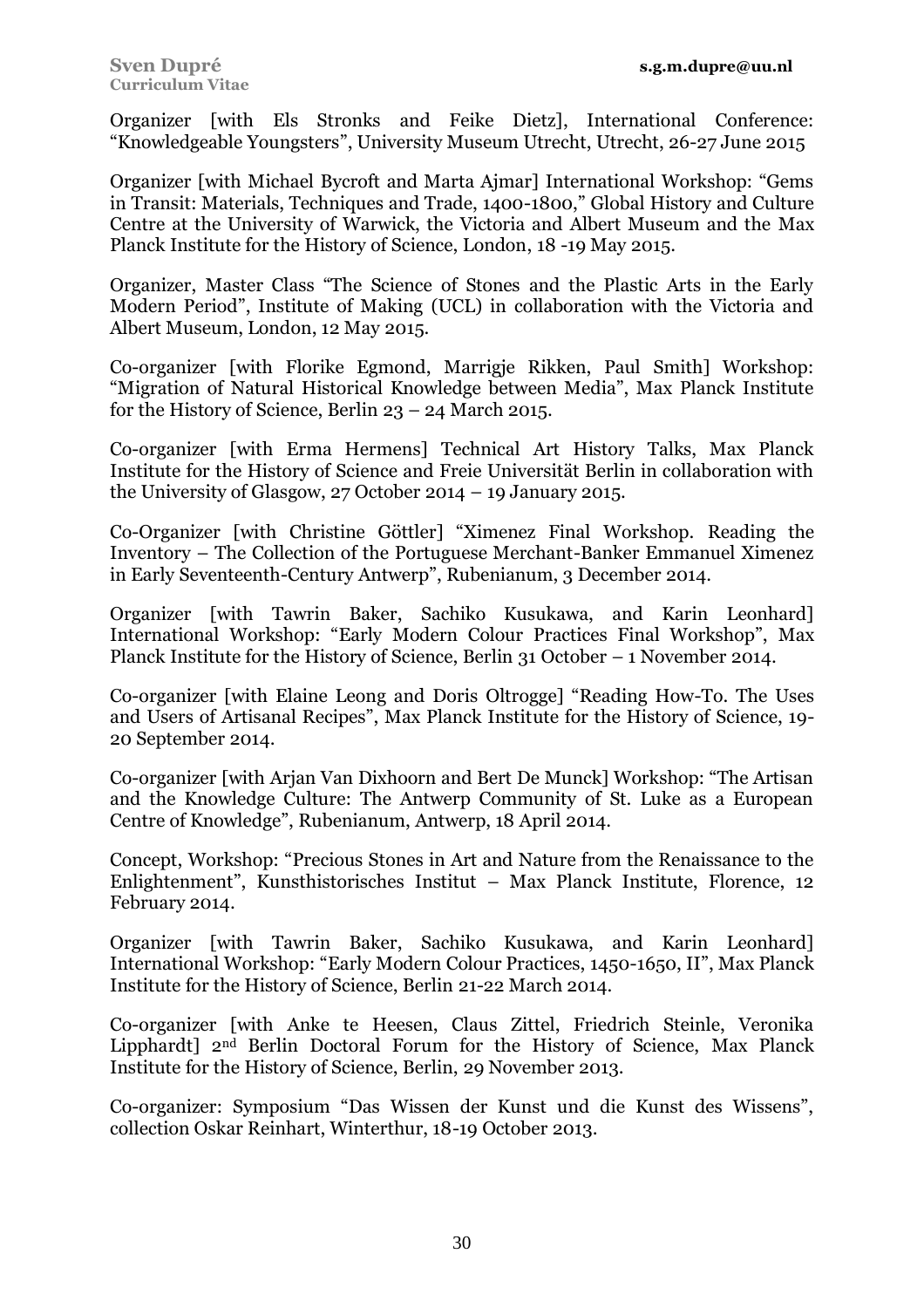Co-organizer [with Marjolijn Bol and Sylvie Neven] International Workshop: "Alum– A Material at the Crossroads of the Arts, Crafts, and Learned Inquiry", Max Planck Institute for the History of Science, Berlin, 11 October 2013.

Invited organizer, History of Science Session [with Raz Chen-Morris]: "Access to Nature, Access to Knowledge: The Poetics of Scientific Representations and the Making of Modern Science", German Israel Frontiers of Humanities (GISFOH), 2013 Symposium, Alexander von Humboldt Foundation and Israel Academy of Sciences, Kibbutz Tzuba (Jerusalem), Israel, 29 September - 2 October 2013.

Organizer [with Tawrin Baker, Sachiko Kusukawa, and Karin Leonhard] International Workshop: "Early Modern Colour Practices, 1450-1650", Max Planck Institute for the History of Science, Berlin 20-21 September 2013.

Co-organizer [with Jeanne Pfeiffer] Conference: "Perspective as Practice", Follow up Conference to the Workshop organized by the Max Planck Research Group "Art and Knowledge in Pre-Modern Europe", Paris, Centre Alexandre Koyré, 10-11 September 2013.

Co-organizer [with Dedo von Kerssenbrock-Krosigk] Conference: "Laboratories of Art", Max Planck Institute for the History of Science, Berlin, 7-8 March 2013.

Co-organizer [with Anke te Heesen, Philip van der Eijk, Mark Geller, Claus Zittel, Friedrich Steinle, Veronika Lipphardt], Berlin Doctoral Forum for the History of Science, Max Planck Institute for the History of Science, Berlin, 14 December 2012.

Co-organizer [with Christine Göttler] Conference: "Reading the Inventory: The Collection of the Portuguese Merchant-Banker Emmanuel Ximenes in Early Seventeenth-Century Antwerp", Antwerp, Rubenianum, 29-30 November 2012.

Co-organizer [with Jeanne Peiffer] Conference: "Perspective as Practice. An International Conference on the Circulation of Optical Knowledge in and outside the Workshop", Max Planck Institute for the History of Science, Berlin, 12-13 October 2012.

Co-organizer [with Dedo von Kerssenbrock-Krosigk], Workshop: "Art and Alchemy", Max Planck Institute for the History of Science, Berlin, 9-10 February 2012.

Co-organizer [with Mark Clarke] Workshop: "Transmission of Artists' Knowledge", Royal Flemish Academy of Belgium for Arts and Sciences, Brussels, 16 June 2011.

Co-organizer [with Christine Göttler] Conference: "Hidden Artifices: Knowledge and Discernment in the Artistic and Scientific Cultures of the Netherlands and the Spanish Habsburg World (16th-18th Centuries)", Institut für Kunstgeschichte, University of Bern, 12-14 May 2011.

Organizer of the public debate "Science and Globalisation", Ghent University, 28 April 2011.

Co-organizer [with Karel Davids and Bert De Munck] Session: "Intercultural Spaces, States and Local Contexts: Circulation of Knowledge in the Early Modern World", Third European Congress on World and Global History, London School of Economics, 14-17 April 2011.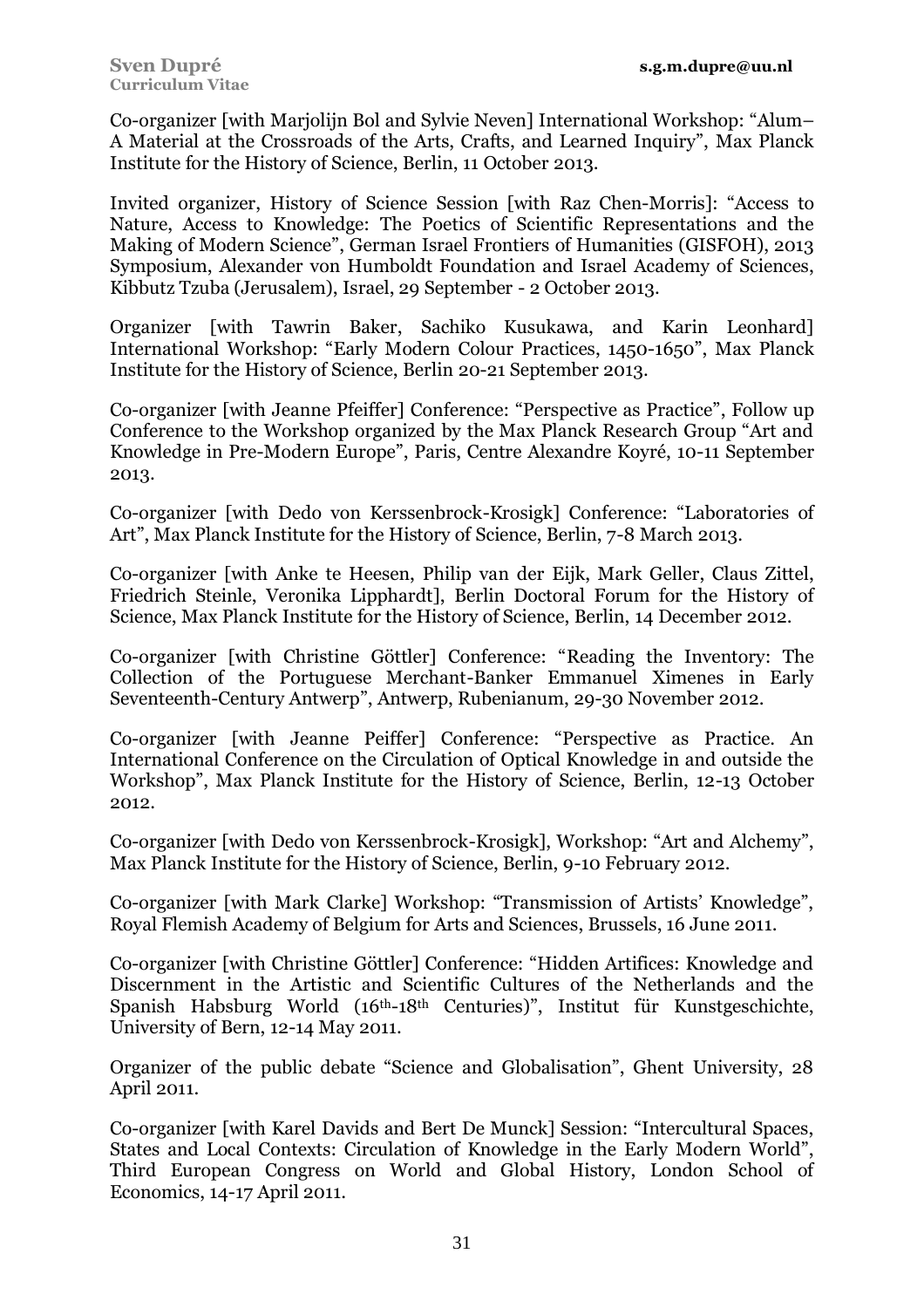Co-organizer [with Geert Vanpaemel et al.] Conference: "Embattled Territory. The Circulation of Knowledge in the Spanish Netherlands", Ghent University, 9-11 March 2011.

Co-organizer [with Harold Cook] Workshop: "Translating knowledge and the invention of vocabulary in the Early Modern Low Countries", Ghent University, 9-10 September 2010.

Chair of the congress committee: Workshop "Iberian-Netherlandish Knowledge Exchanges", Institut d'Estudis Catalans-IEC, Barcelona, 27-28 November 2009.

Co-organizer [with Harold Cook] Workshop: "Go-betweens, translations, and the circulation of knowledge in the early modern Low Countries', The Wellcome Trust Centre for the History of Medicine, University College London, 13-14 November 2009.

Member of the International Programme Committee and Co-organizer [with Albert van Helden] Symposium: "Global Visions? The Telescope between Competition and Collaboration", 23rd International Congress of History of Science and Technology, Corvinus University, Budapest, Hungary, 28 July – 2 August 2009.

Co-organizer [with Albert van Helden, Huib Zuidervaart et al] International Conference: 'The Invention of the Dutch Telescope: Its Origin and Impact on Science, Culture and Society, 1550-1650", Roosevelt Academy [College of Utrecht University], Middelburg, 25-27 September 2008.

Co-organizer [with Christoph Lüthy] Workshop: 'The material vehicles of the circulation of natural knowledge in the Low Countries", Ghent University, 10-11 May 2007.

Co-organizer [with Wolfgang Lefèvre and Carsten Wirth] Workshop: "Inside the Camera Obscura: Art and Optics under the Spell of the Projected Image?, 1600-1675", Berlin, Max Planck Institute for the History of Science, 20-23 July 2006.

Co-organizer [with Sachiko Kusukawa and Hilde Symoens] Workshop: 'The Institutional Contexts of Natural Philosophy', European Science Foundation Programme 'From natural philosophy to science, 1200-1700', Centre for History of Science, Ghent, 21-23 April 2006.

Co-organizer [with Fernand Hallyn and Marc De Mey] European Science Foundation exploratory workshop: "Optics, optical instruments and painting: The Hockney-Falco thesis revisited", Ghent, 12-15 November 2003. [Reviewed in *Frankfurter Allgemeine Zeitung*, 26 November 2003, N3].

Co-organizer [with Jochen Büttner] Workshop: "Perspective, Projection Techniques and Instruments in the Renaissance", Max Planck Institute for the History of Science, Berlin, 18-19 May 2001.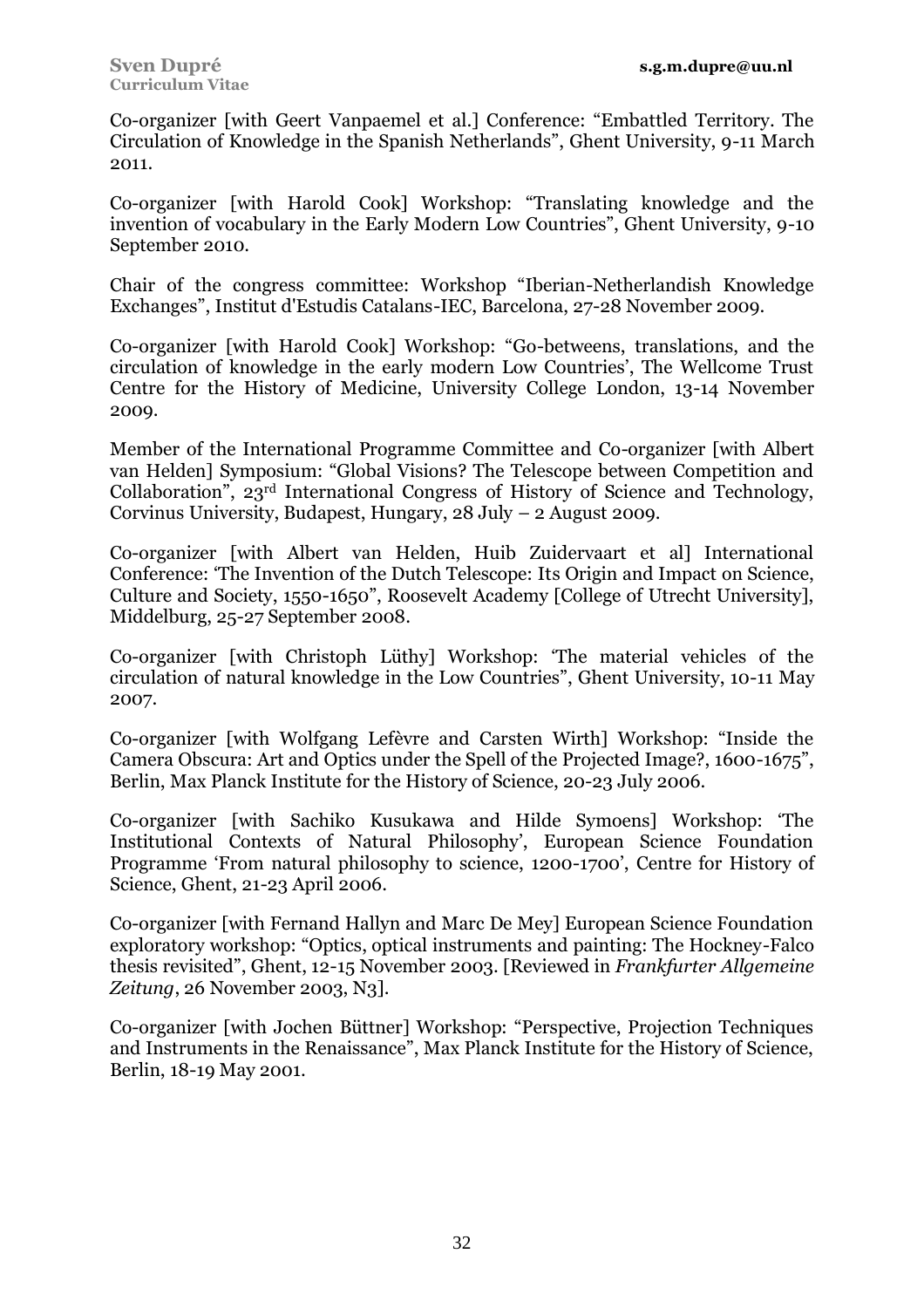### **ORGANIZATION OF INTERNATIONAL CONFERENCE SESSIONS**

Organizer Session: "Technique in Art across Disciplines", Fourth International Conference on the History of the Humanities, Royal Netherlands Institute, Rome, 16- 18 October 2014.

Organizer Sessions: "Translating How To", 6th International Conference of the European Society for the History of Science (ESHS), Lisbon, 4-6 September 2014.

Organizer Session: "Art, Technology and Alchemy in the Early Modern Period", Conference Scientiae: Early Modern Disciplines of Knowing, Vienna, 23-25 April 2014.

Co-organizer [with Sachiko Kusukawa]: "Image-making and Knowledge-making in Early Modern Europe", ICHSTM, Manchester 2013, 24th International Congress of History of Science, Technology and Medicine, 22-26 July 2013.

Co-organizer [with Koenraad Jonckheere] Session: "'Early Modern Artists' Collections in Northern Europe", sponsor: Historians of Netherlandish Art (HNA), Annual Meeting of the Renaissance Society of America, Washington DC, 24-26 March 2011.

Organizer Session: "Material Culture and the Circulation of Knowledge in the Early Modern Low Countries", Annual Meeting of the History of Science Society, Washington, 1-4 November 2007.

Co-organizer [with Michael Korey]: Session: "Scientific Instruments in Kunstkammer and Court Collections", XXIII Scientific Instrument Symposium, Dresden, 6-11 September 2004.

Organizer Session: "Galileo's Optics", Annual Meeting of the History of Science Society, Vancouver, 2-5 November 2000.

## **EDITORIAL BOARDS**

*Member:*

(2017-) Frontiers in the History of Science (Birkhäuser, Associate Editor)

(2016-) *Art & Materiality* (Brill, Advisory Board)

(2014-) *Nuncius Series: Studies and Sources in the Material and Visual History of Science* (Brill, Editor – together with Marco Beretta)

(2014-) *History of Humanities* (University of Chicago Press, Associate Editor)

(2013-) *Nuncius* (Brill)

(2009-2011) *Isis* (The University of Chicago Press – Advisory Editor)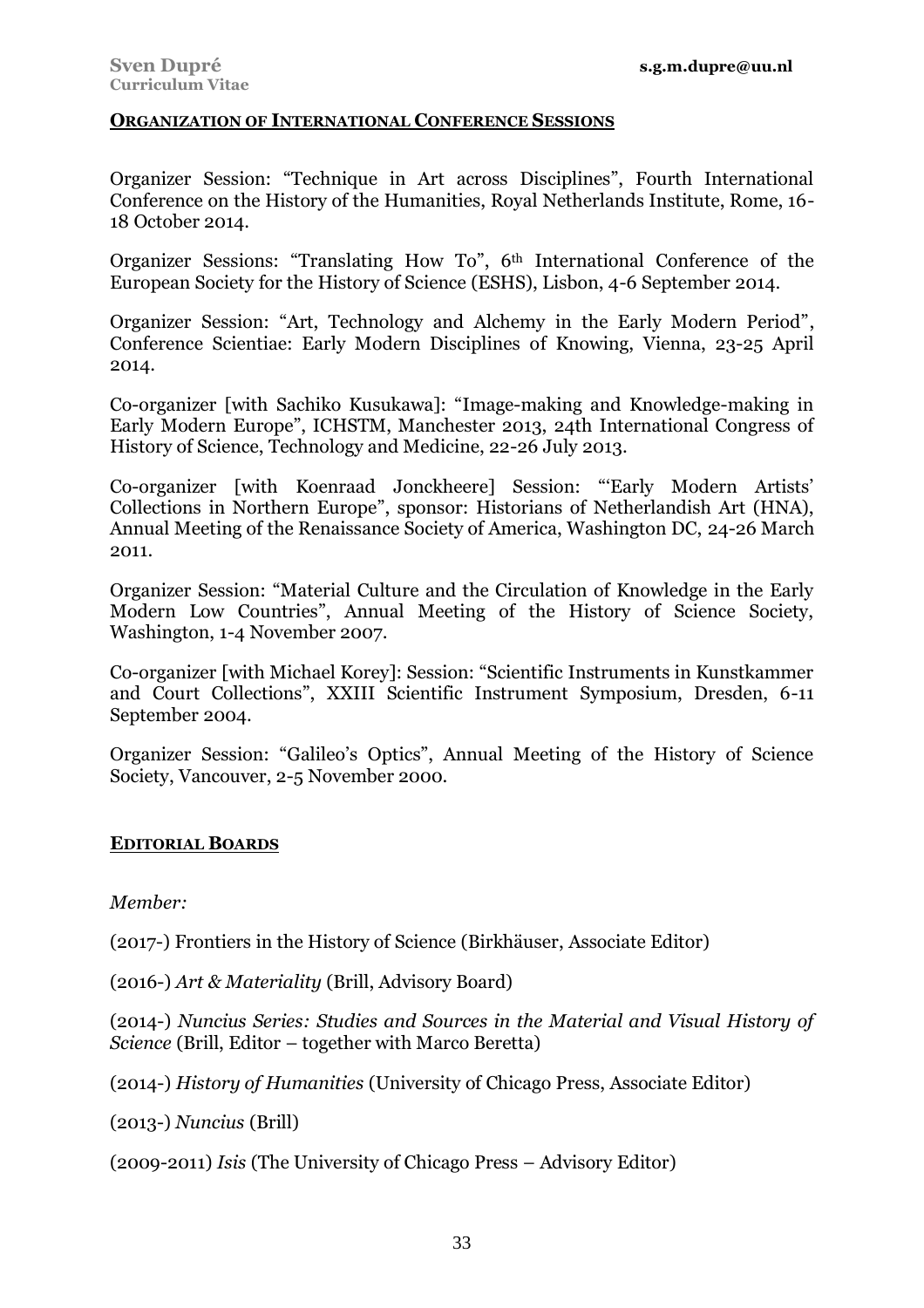(2008-) *Studium: Tijdschrift voor Wetenschaps- en Universiteitsgeschiedenis / Revue d' Histoire des Sciences et des Universités*

(2007-) *Science in Context* (Cambridge University Press)

(2007-2012) Low Countries Studies on Circulation of Natural Knowledge (LIT Verlag)

*Referee:*

National Science Foundation – US Israel Science Foundation European Science Foundation (ESF) Swiss National Science Foundation (SNF) Deutsche Forschungs Gemeinschaft (DFG) German-Israeli Foundation for Scientific Research and Development (GIF) Research Council, Catholic University of Leuven Royal Netherlands Academy of Arts and Sciences (KNAW) Foundation for Science and Technology, Portugal National Agency for the Evaluation of Universities and Research Institutes, Italy Czech Science Foundation Isaac Newton Trust, Trinity College, Cambridge Dutch Science Foundation (NWO) MacArthur Foundation Bayerische Akademie der Wissenschaften Institut Universitaire de France Fonds National de la Recherche Scientifique (FNRS, Belgium) Research Foundation – Flanders (FWO, Belgium) Danish Research Council Carlsbergfondet (Carlsberg Foundation) John Simon Guggenheim Memorial Foundation Herzog August Bibliothek, Wolfenbüttel European Research Council Irish Research Council Institute for Advanced Study, University of Warwick Goethe Institut The University of Chicago Press Princeton University Press Harvard University Press Springer (Archimedes) Springer (Boston Studies in Philosophy of Science) Pickering & Chatto Brill (Intersections) Routledge University of Pennsylvania Press MIT Press Penn State Press Cambridge University Press

Amsterdam University Press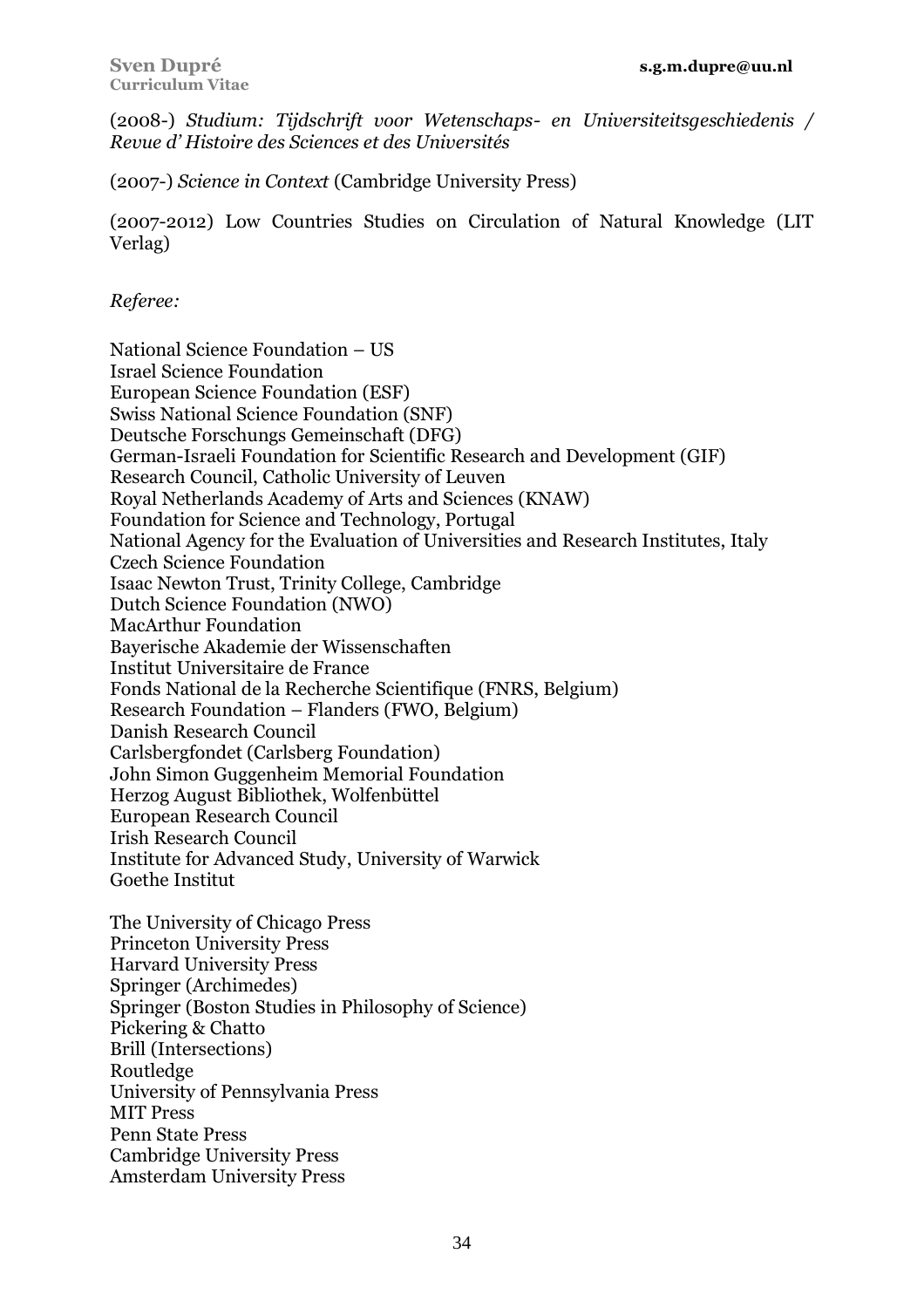**Curriculum Vitae**

*Annals of Science Archives for History of Exact Sciences Archives Internationales d'Histoire des Sciences Early Science and Medicine Isis Leonardo Nederlands Kunsthistorisch Jaarboek Perspectives on Science Studium Studies in History and Philosophy of Science De Zeventiende Eeuw Journal of Early Modern Studies Physics Today Ethnologia Europaea Society and Politics Incontri BMGN – Low Countries Historical Review Renaissance Quarterly History and Anthropology Nuncius Centaurus Literature Compass Angewandte Chemie*

## **EXHIBITIONS**

Kunst und Alchemie. Das Geheimnis der Verwandlung/Art and Alchemy, The Mystery of Transformation, Museum Kunstpalast Düsseldorf, in collaboration with Dedo von Kerssenbrock-Krosigk and the Chemical Heritage Foundation (Lawrence M. Principe, John Hopkins University), 5 April – 10 August 2014.

Galileo's Telescope. The Instrument that Changed the World, Museo di Storia della Scienza, Florence, 4 March – 31 December 2008; Beijing Planetarium, Beijing, 15 October 2008 – 10 January 2009; Franklin Institute, Philadelphia, 4 April – 7 September 2009; Nobel Museum, Stockholm, 10 October 2009 – 17 January 2010; Palazzo Incontro, Rome, 30 October 2009 – 6 January 2010).

## **OTHER PROFESSIONAL SERVICE**

ADVISORY BOARDS *Member (2017-)*, NIAS-Lorentz Program Netherlands Institute for Advanced Study, Amsterdam and Lorentz Center, Leiden *Member (2017-)* NICAS Scientific Working Group Netherlands Institute for Conservation, Art and Science, Amsterdam *Member (2011-2013),* Berlin Center for the History of Knowledge Max Planck Institute for the History of Science, FU, TU and Humboldt Universität